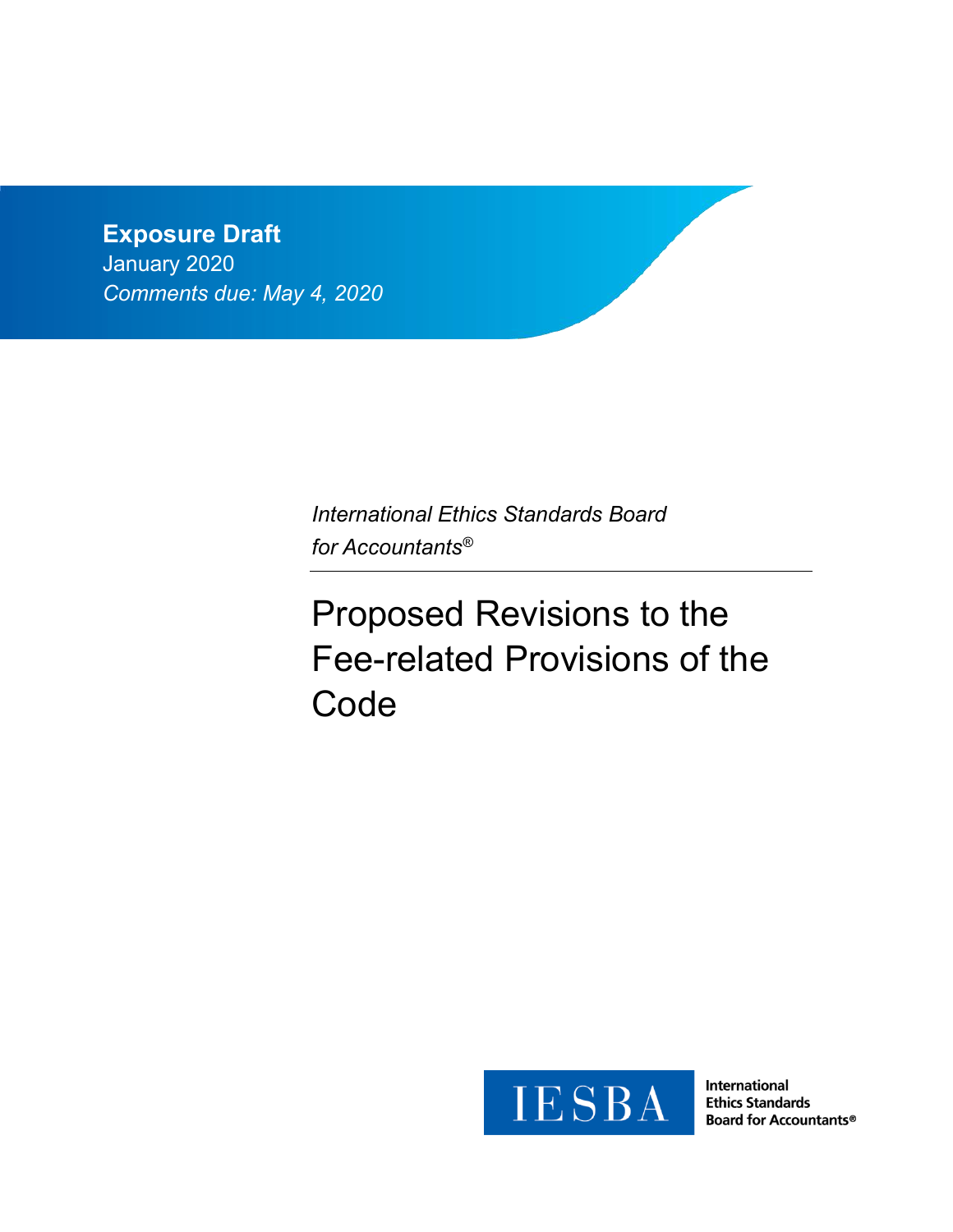

**International Ethics Standards Board for Accountants®** 

## **About the IESBA**

The [International Ethics Standards Board for Accountants](http://www.ethicsboard.org/)<sup>®</sup> (IESBA<sup>®</sup>) is an independent global standardsetting board. The IESBA's mission is to serve the public interest by setting ethics standards, including auditor independence requirements, which seek to raise the bar for ethical conduct and practice for all professional accountants through a robust, globally operable *[International Code of Ethics for Professional](https://www.ethicsboard.org/international-code-ethics-professional-accountants)  [Accountants \(including International Independence Standards\)](https://www.ethicsboard.org/international-code-ethics-professional-accountants)* (the Code).

The IESBA believes a single set of high-quality ethics standards enhances the quality and consistency of services provided by professional accountants, thus contributing to public trust and confidence in the accountancy profession. The IESBA sets its standards in the public interest with advice from the IESBA Consultative Advisory Group (CAG) and under the oversight of the Public Interest Oversight Board (PIOB).

The structures and processes that support the operations of the IESBA are facilitated by the International Federation of Accountants® (IFAC®).

Copyright © January 2020 by the International Federation of Accountants (IFAC). For copyright, trademark, and permissions information, please see page [63.](#page-62-0)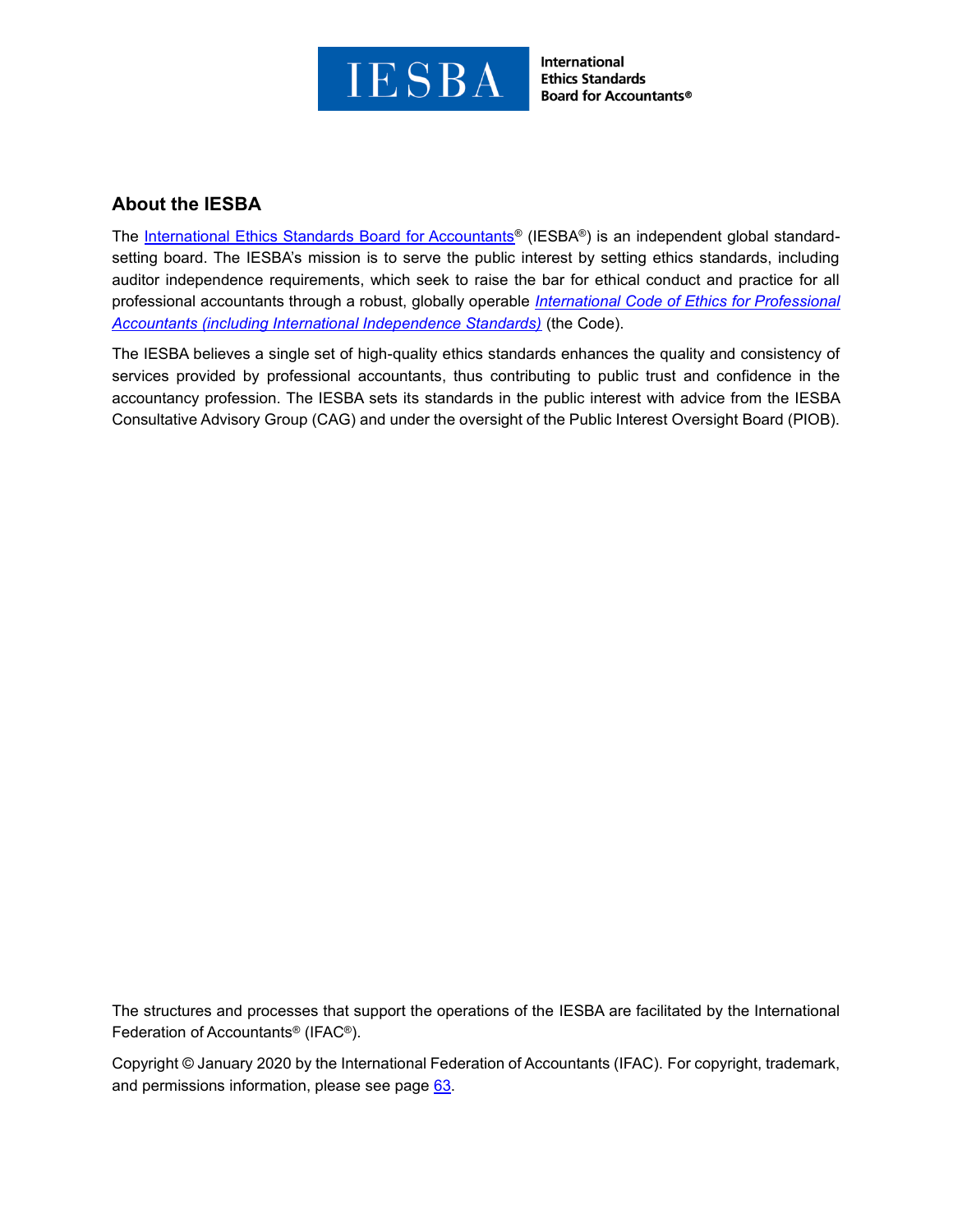## **REQUEST FOR COMMENTS**

This Exposure Draft, *Proposed Revisions to the Fee-related Provisions of the Code*, was developed and approved by the IESBA.

The proposals in this Exposure Draft may be modified in light of comments received before being issued in final form. Comments are requested by **May 4, 2020.**

Respondents are asked to submit their comments electronically through the IESBA website, using the ["Submit a Comment"](https://www.ethicsboard.org/exposure-draft/submit-comment?exposure-draft=279072) link. Please submit comments in both PDF and Word files. Also, please note that firsttime users must register to use this feature. All comments will be considered a matter of public record and will ultimately be posted on the website. Although the IESBA prefers that comments are submitted via its website, comments can also be sent to Ken Siong, IESBA Senior Technical Director, at [KenSiong@ethicsboard.org.](mailto:KenSiong@ethicsboard.org)

This publication may be downloaded from the IESBA website: [www.ethicsboard.org.](http://www.ethicsboard.org/) The approved text is published in the English language.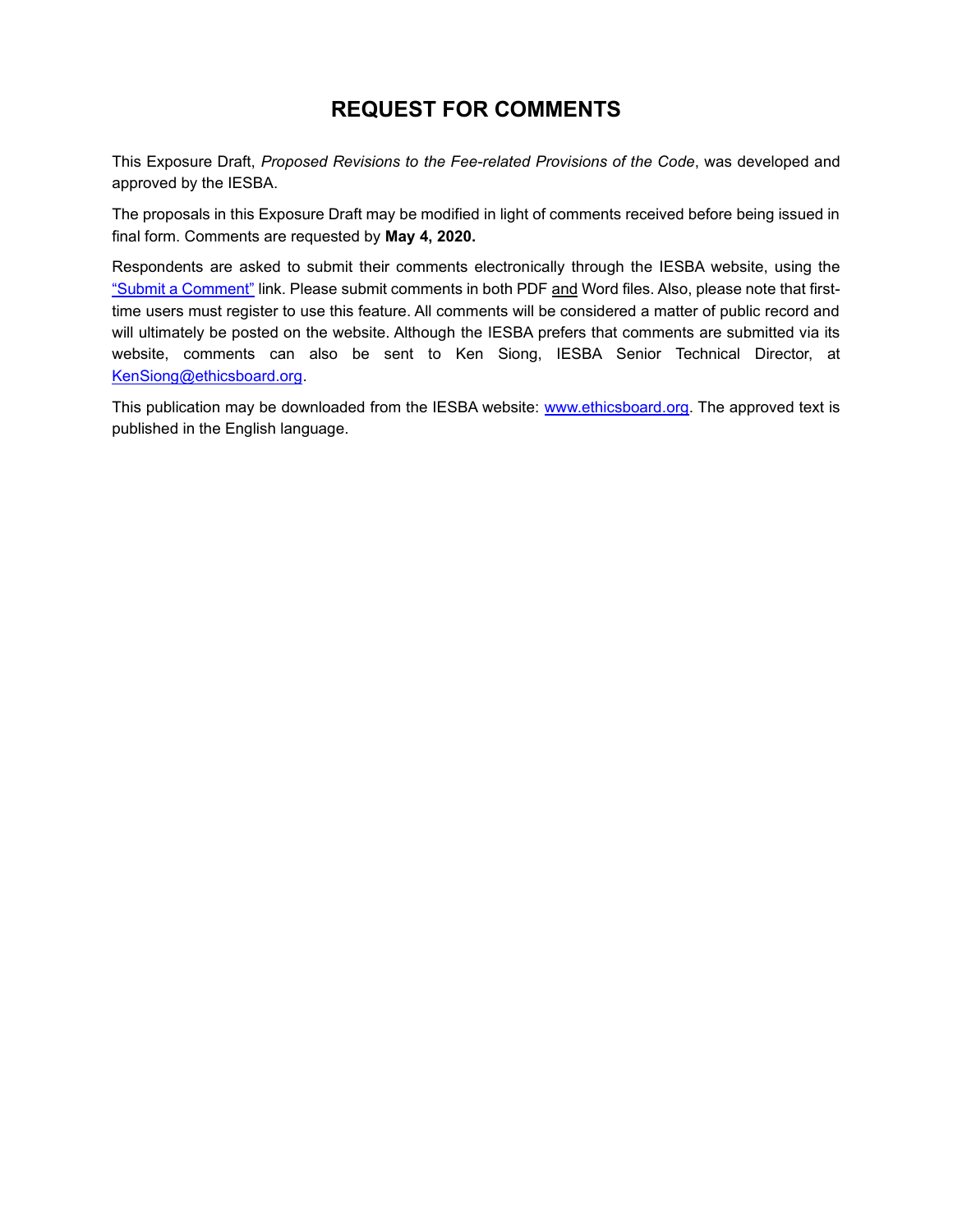## **PROPOSED REVISIONS TO THE FEE-RELATED PROVISIONS OF THE CODE**

|                                                                                     | 5              |
|-------------------------------------------------------------------------------------|----------------|
|                                                                                     | 5              |
|                                                                                     | 5              |
|                                                                                     | 6              |
|                                                                                     | 6              |
|                                                                                     | $\overline{7}$ |
|                                                                                     | 8              |
|                                                                                     | 9              |
| A. Threats to Independence Created by Fees Paid by the Audit Client                 | 9              |
|                                                                                     | 11             |
|                                                                                     | 12             |
|                                                                                     | 13             |
| E. Transparency of Information Regarding Fees for Audit Clients that Are PIEs       | 17             |
|                                                                                     | 20             |
|                                                                                     | 20             |
|                                                                                     | 21             |
|                                                                                     | 22             |
|                                                                                     | 22             |
|                                                                                     | 22             |
| <b>EXPOSURE DRAFT: Proposed Revisions to the Fee-related Provisions of the Code</b> | 26             |

#### **CONTENTS**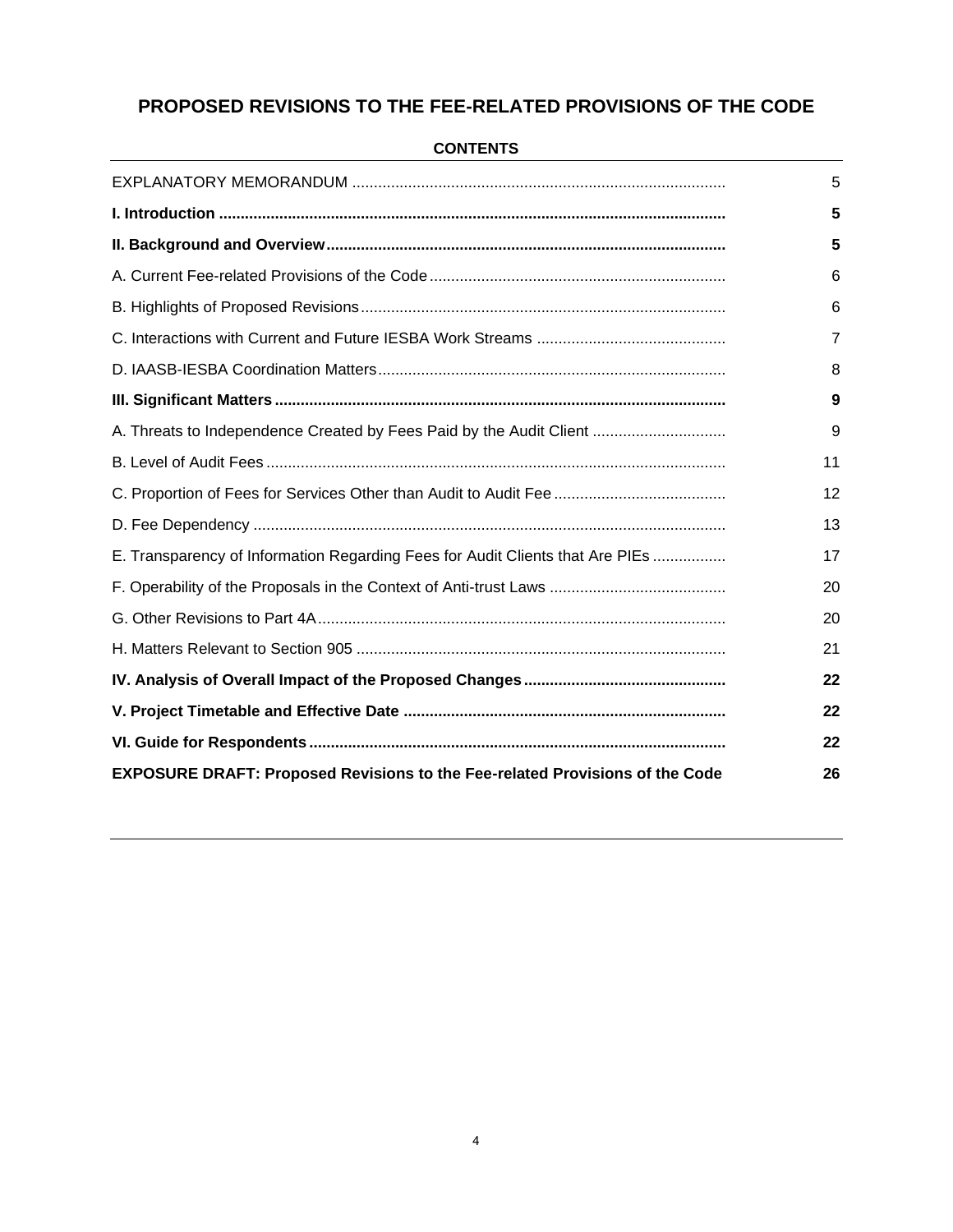## **EXPLANATORY MEMORANDUM**

## <span id="page-4-1"></span><span id="page-4-0"></span>I. **Introduction**

- 1. This memorandum provides background to, and an explanation of, the proposed revisions to the feerelated provisions of the Code.
- <span id="page-4-2"></span>2. The IESBA approved the proposed changes for exposure at its December 2019 meeting.

## II. **Background and Overview**

- 3. In its Strategy and Work Plan 2014-2018, the IESBA committed to undertaking work to further understand a number of fee-related matters raised by the regulatory community. In addition, the IESBA committed to responding to the Public Interest Oversight Board (PIOB) who, in approving the IESBA's April 2015 pronouncement, *[Changes to the Code Addressing Certain Non-Assurance](http://www.ifac.org/publications-resources/changes-code-addressing-certain-non-assurance-services-provisions-audit-and-a)  [Services Provisions for Audit and Assurance Clients](http://www.ifac.org/publications-resources/changes-code-addressing-certain-non-assurance-services-provisions-audit-and-a)*, had asked the IESBA to revisit issues on auditor independence and "non-audit services" more broadly, including fee-related matters.
- 4. Against this background, the IESBA decided to bring forward its Fees initiative and:
	- Established the Fees Working Group in July 2015;
	- Commissioned the IESBA Staff publication, *[Ethical Considerations Relating to Audit Fee](https://www.ethicsboard.org/publications/ethical-considerations-relating-audit-fee-setting-context-downward-fee-pressure-3)  [Setting in the Context of Downward Fee Pressure](https://www.ethicsboard.org/publications/ethical-considerations-relating-audit-fee-setting-context-downward-fee-pressure-3)*, that was released in January 2016, as a first step in addressing the topic; and
	- Approved, at its March 2016 meeting, the terms of reference for the Working Group setting out the scope and focus of, and approach to, its fact-finding activities.
- 5. The Working Group's fact-finding activities included:
	- (a) An overview of the relevant fee provisions in a number of the G-20 jurisdictions;
	- (b) A review of relevant academic research and other literature; <sup>1</sup> and
	- (c) Outreach to stakeholders to obtain their perspectives about fee-related matters (*[Fees](https://www.ifac.org/publications-resources/iesba-fees-questionnaire)  [Questionnaire](https://www.ifac.org/publications-resources/iesba-fees-questionnaire)*).<sup>2</sup>
- 6. At its June 2018 meeting, the IESBA was presented with the final report of the Working Group (*[Fees](https://www.ethicsboard.org/system/files/meetings/files/Agenda-Item-3A-Report-of-the-Fees-Working-Group.pdf)  [Final Report](https://www.ethicsboard.org/system/files/meetings/files/Agenda-Item-3A-Report-of-the-Fees-Working-Group.pdf)*), including recommendations for the IESBA's consideration, with respect to the following focus areas:
	- (a) Level of audit fees for individual audit engagements (level of fees);
	- (b) Relative size of fees to the partner, office or the firm,<sup>3</sup> and the extent to which partners' remuneration is dependent upon fees from a particular audit client (fee dependency);

<sup>1</sup> The IESBA commissioned an academic, Prof. David Hay, to undertake a review of relevant academic and other literature.

<sup>2</sup> In November 2017, a questionnaire was distributed to stakeholders, with a response period until March 1, 2018. Responses were received fro[m 73 respondents](http://www.ifac.org/publications-resources/iesba-fees-questionnaire) representing a diverse group of stakeholders from many jurisdictions.

<sup>3</sup> In accordance with the Glossary of the Code, in this paper the term "firm" compromises:

<sup>(</sup>a) A sole practitioner, partnership or corporation of professional accountants;

<sup>(</sup>b) An entity that controls such parties, through ownership, management or other means; and

<sup>(</sup>c) An entity controlled by such parties, through ownership, management or other means.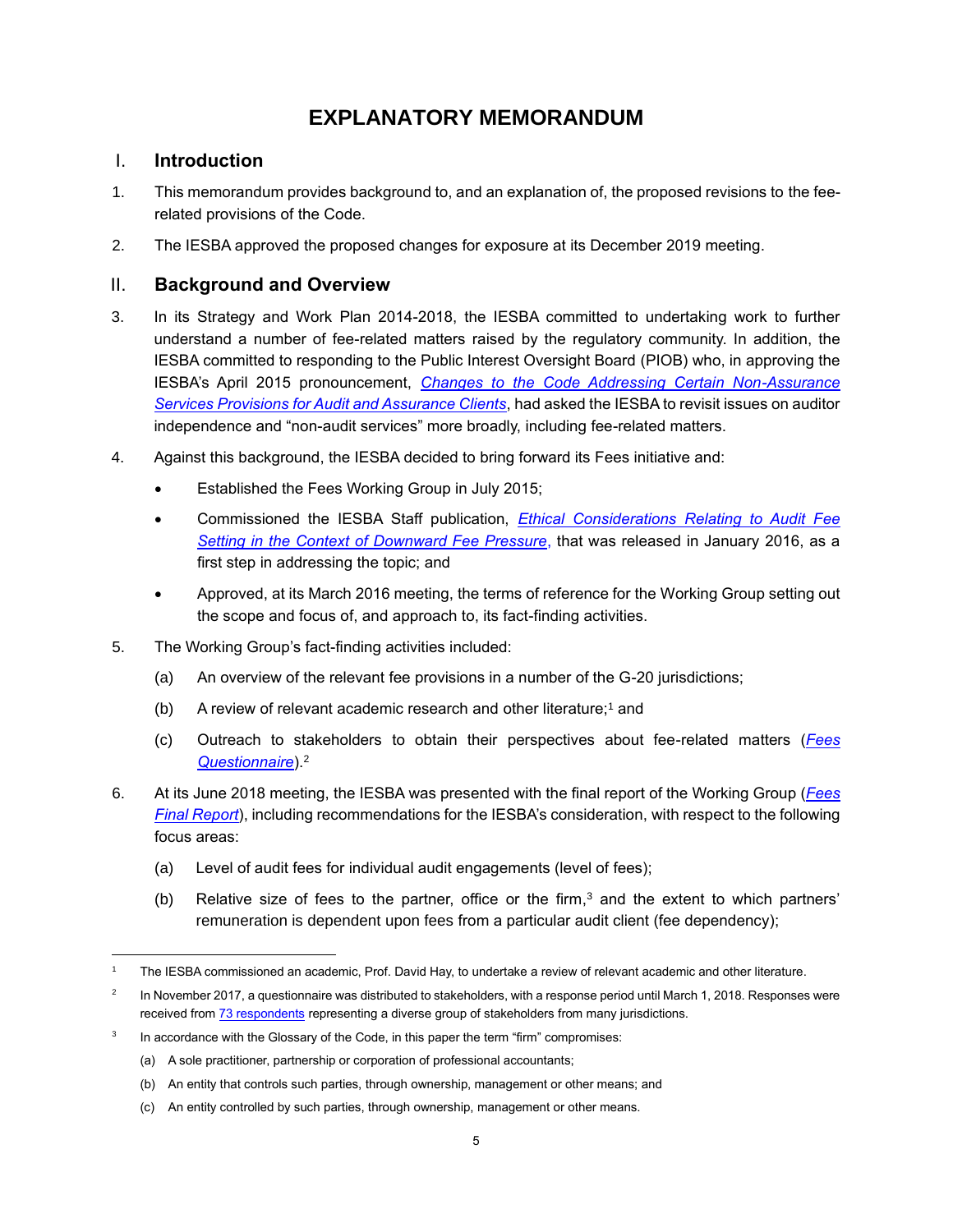- (c) The ratio of non-audit services fees to audit fees paid by an audit client;
- (d) The provision of audit services by a firm that also has a significant non-audit services business (business model); and
- (e) Fee-related safeguards in the Code.
- 7. In September 2018, pursuant to the Working Group's [final report,](http://www.ethicsboard.org/system/files/meetings/files/Agenda-Item-3A-Report-of-the-Fees-Working-Group.pdf) the IESBA approved the [Fees](http://www.ethicsboard.org/system/files/meetings/files/Agenda-Item-4-Fees-Project-Proposal-Approved.pdf)  [Project Proposal.](http://www.ethicsboard.org/system/files/meetings/files/Agenda-Item-4-Fees-Project-Proposal-Approved.pdf) The project involves consideration of enhancements to the fee-related provisions of the Code so that they remain robust and appropriate in enabling professional accountants to meet their responsibility to comply with the fundamental principles and be independent.

## <span id="page-5-0"></span>**A. Current Fee-related Provisions of the Code**

- 8. Section 330 of the Code<sup>4</sup> provides application material on how to address a self-interest threat to compliance with the fundamental principles relating to the level of fees, contingent fees, referral fees and commissions.
- 9. Regarding the level of fees, Section 330 states that the level of fees quoted might impact a professional accountant's ability to perform professional services in accordance with professional standards. The Code acknowledges that a professional accountant might quote whatever fee is considered appropriate. However, it also makes clear that the level of fees quoted creates a selfinterest threat to compliance with the principle of professional competence and due care if the fee quoted is so low that it might be difficult to perform the engagement in accordance with applicable technical and professional standards. The Code also specifies factors to evaluate the level of such a threat and provides examples of actions that might be safeguards to address this threat.
- 10. The International Independence Standards (IIS) set out that the nature and level of fees or other types of remuneration might also create a self-interest or intimidation threat to independence. Both Parts 4A (Section 410<sup>5</sup>) and 4B (Section 905<sup>6</sup>) of the IIS include requirements and application material related to the relative size of fees, contingent fees and overdue fees from an audit or assurance client.

## <span id="page-5-1"></span>**B. Highlights of Proposed Revisions**

- 11. Following detailed consideration of the issues and the existing provisions, the IESBA is proposing revisions to the Code which include modifications to:
	- Articulate and address the issue of threats to independence created when fees are negotiated with and paid by the audit or assurance client.
	- Clarify that the audit fee should be a standalone fee within the spectrum of total fees from the audit client so that the provision of services other than audit does not influence the level of the audit fee.
	- Provide guidance for firms to evaluate and address the threats to independence created when a large proportion of total fees charged by the firm or network firms to an audit client is for services other than audit.

<sup>4</sup> Section 330, *Fees and Other Types of Remuneration*

<sup>5</sup> Part 4A – Independence for Audit and Review Engagements, Section 410, *Fees*

<sup>6</sup> Part 4B – Independence for Assurance Engagements Other than Audit and Review Engagements, Section 905, *Fees*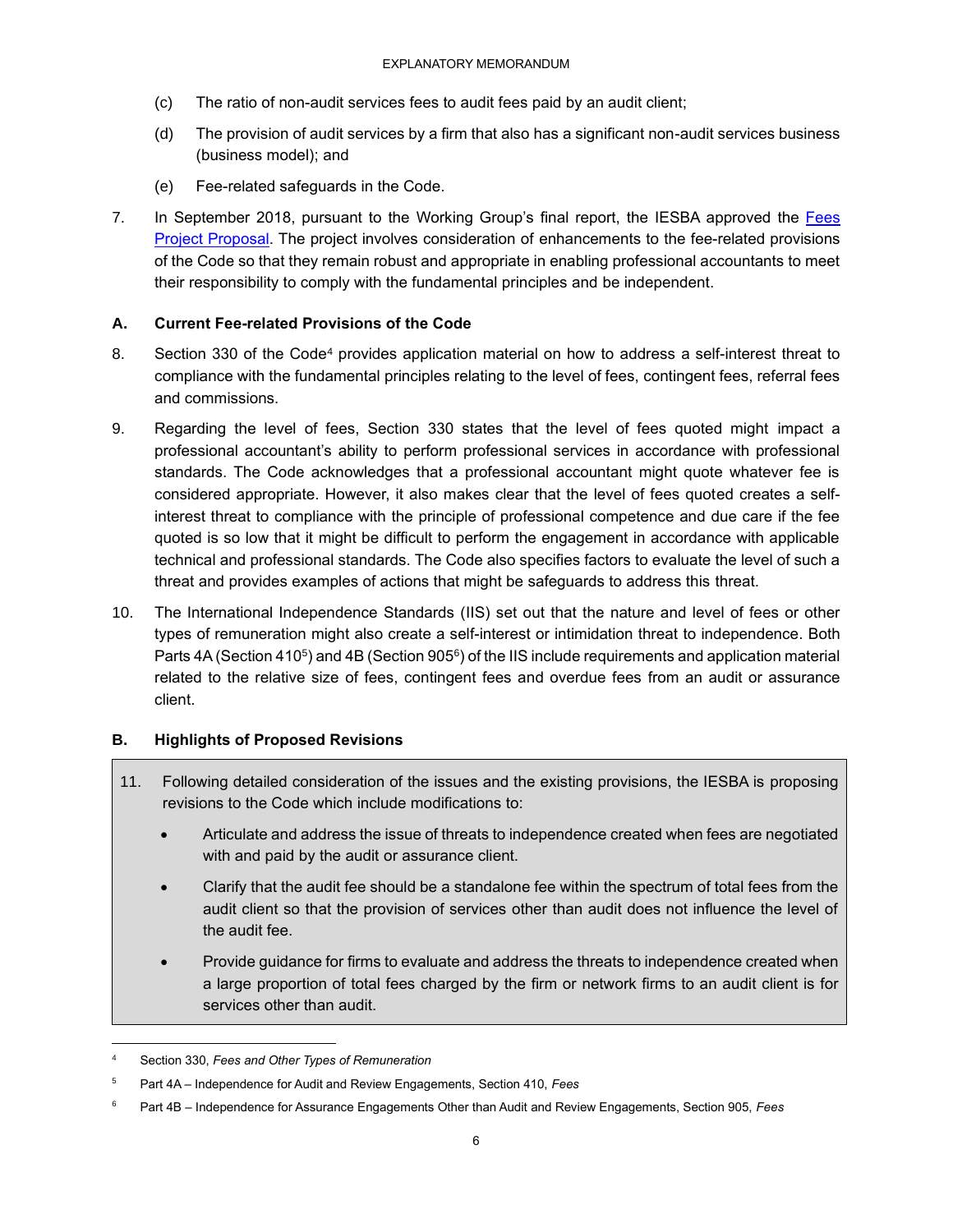- Enhance the provisions regarding fee dependency both when audit clients are public interest entities (PIEs) and when they are non-PIEs, including establishing a threshold for addressing threats in the case of non-PIE audit clients.
- Require the firm to cease to be the auditor for a PIE audit client if circumstances of fee dependency continue beyond a certain period.
- Enhance transparency with regard to fee-related information for PIE audit clients to assist those charged with governance (TCWG) and the public in forming their views about the firm's independence.
- Enhance the robustness of guidance in the Code regarding factors to evaluate the level of the threats created when fees are paid by an audit or assurance client and safeguards to address such threats.

## <span id="page-6-0"></span>**C. Interactions with Current and Future IESBA Work Streams**

## *Non-assurance Services (NAS) Project*

- 12. The IESBA's Fees project is linked to its NAS project, which is addressing broad stakeholder concerns about auditor independence when providing NAS to audit clients. At its December 2019 meeting, the IESBA also approved an *[Exposure Draft: Proposed Revision of the Non-Assurance](https://www.ifac.org/system/files/publications/files/FINAL-IESBA-ED-Proposed-Revisions-to-the-NAS-Provisions-of-the-Code.pdf)  [Services Provisions of the Code.](https://www.ifac.org/system/files/publications/files/FINAL-IESBA-ED-Proposed-Revisions-to-the-NAS-Provisions-of-the-Code.pdf)*
- 13. The IESBA has closely coordinated the changes being proposed by the Fees and NAS projects, particularly in relation to (a) proportion of fees for services other than audit to audit fees, and (b) enhanced transparency of fee-related matters to TCWG. In addition, the timelines for the NAS and Fees projects are aligned.

### Audit Quality and Auditor Independence

- 14. Some stakeholders have questioned whether the IESBA has a role to play in responding to broader concerns about audit quality and auditor independence relating to the multi-disciplinary business model of firms that includes the provision of audit services together with consulting and advisory services to a wide array of clients.
- 15. The Fees and NAS projects are not intended to expressly deal with these concerns as such concerns extend beyond the IESBA's mandate and would require multi-stakeholder dialogue. Nevertheless, the two projects include proposals that strengthen the IIS with the introduction of additional provisions relating to independence of mind and independence in appearance in an explicit manner. For example, the Fees and NAS projects:
	- Introduce proposed new requirements for firms to improve communications about fee- and NAS-related matters to TCWG and to the public in the case of audit clients that are PIEs. The IESBA believes that improved communication and transparency will assist to better inform stakeholder perspectives about auditor independence.
	- Build on and complement the provisions in Parts 1 to 3 of the Code that help with compliance with the fundamental principles, including integrity and objectivity. For example, the NAS proposals include new application material in Section 600<sup>7</sup> to emphasize that the level and the

<sup>7</sup> Section 600, *Provision of Non-assurance Services to an Audit Client*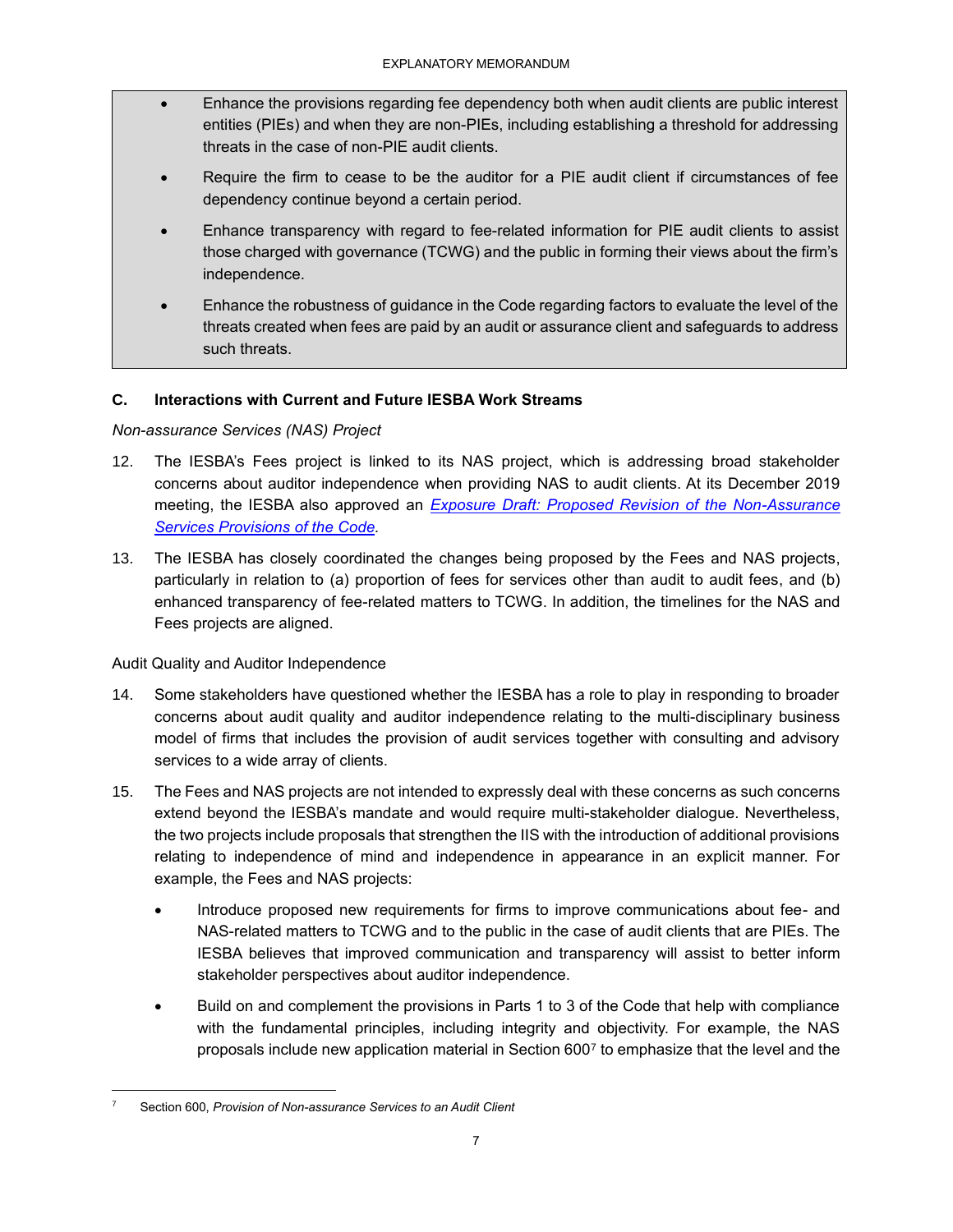nature of the fee charged for a NAS provided to an audit client is a relevant factor in identifying and evaluating threats to independence.

16. The IESBA believes that the proposed changes to the Code as a result of the Fees and NAS projects will strengthen the IIS and contribute towards responding to some of the concerns about the multidisciplinary business model of firms.

## *Project on Definitions of Listed Entity and PIE*

- 17. Some fee-related provisions of the Code (specifically, provisions relating to fee dependency) are already more stringent in the case of audit clients that are PIEs than in the case of non-PIEs. Recognizing that stakeholders have heightened expectations regarding a firm's independence when an audit client is a PIE, the IESBA agreed to maintain this pre-existing distinction in Section 410 of the Code.
- 18. As part of its Strategy and Work Plan 2019-2023, the IESBA has committed to revisit the current definition of PIE $^8$  (as well as the definition of listed entity) in the Code. As the NAS and Fees projects advanced, however, it became apparent that the timeline for the review of these definitions needed to be accelerated to provide clarity about the scope of entities that would be impacted by the proposed changes. Accordingly, the IESBA approved a [project proposal](https://www.ifac.org/system/files/meetings/files/Agenda-Item-3-Definitions-of-Listed-Entity-and-PIE-Approved-Project-Proposal.pdf) in December 2019 and agreed to coordinate its work on this new project (PIE project) closely with the International Auditing and Assurance Standards Board (IAASB), given that concepts that underlie the definition of a PIE in the Code are also relevant to the term "entity of significant public interest" in the IAASB's extant or proposed standards.
- 19. The IESBA has committed to coordinating its PIE project with the NAS and Fees projects and will consider in due course what the formulation of the effective dates of the revised provisions arising from the three projects should be to provide an appropriate transition for adoption and implementation of the changes.

### <span id="page-7-0"></span>**D. IAASB-IESBA Coordination Matters**

- 20. Some of the proposed changes to the Code in this Exposure Draft relate to, or overlap with, requirements and application material set out in the IAASB's International Standards on Auditing (ISAs). Accordingly, the IESBA has engaged closely with the IAASB to ensure that the proposed changes are consistent or otherwise interoperable with the ISAs. As part of their coordination efforts, the IESBA and IAASB addressed the following matters: $^9$ 
	- (a) Communication with TCWG regarding fee-related matters;
	- (b) Public disclosure of fee-related information in the audit report in those instances when the firm

- (i) Defined by regulation or legislation as a public interest entity; or
- (ii) For which the audit is required by regulation or legislation to be conducted in compliance with the same independence requirements that apply to the audit of listed entities. Such regulation might be promulgated by any relevant regulator, including an audit regulator.
- At its September 2019 meeting, th[e IAASB discussed the identified proposals of the IESBA Fees Task Force](https://www.ifac.org/system/files/meetings/files/20190916-IAASB-Agenda-Item-3-IESBA_Fees_Proposals-final.pdf) and deliberated the potential implications the IESBA's proposals might have for the ISAs.

The Code defines a PIE as follows:

<sup>(</sup>a) A listed entity; or

<sup>(</sup>b) An entity: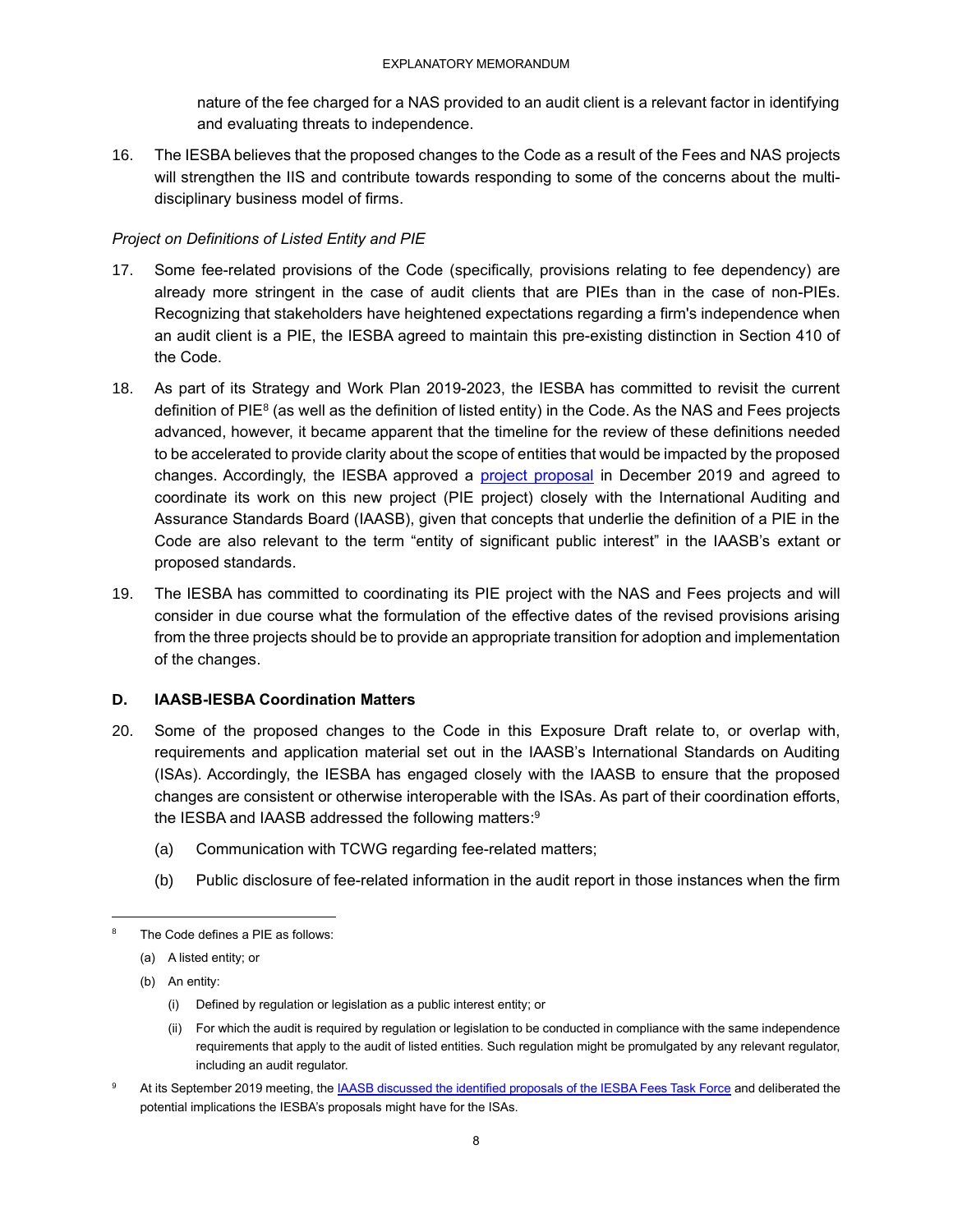considers the audit report as a suitable location for these disclosures; and

(c) Public disclosure of audit fee-related information in the context of an audit of group financial statements ("group audit").

The outcomes of these coordination efforts are summarized in the relevant subsections that follow.

## <span id="page-8-0"></span>III. **Significant Matters**

## <span id="page-8-1"></span>**A. Threats to Independence Created by Fees Paid by the Audit Client**

*Inherent Self-Interest Threat Created by Fees Paid by the Audit Client*

- 21. In addition to any self-interest threat to compliance with the fundamental principles as covered in Section 330 of the Code, the IESBA believes that potential threats to independence also need to be considered when fees for professional services are negotiated with and paid by the client.
- 22. While payment of fees by an audit client to a firm is a practice that is generally recognized and accepted by intended users of financial statements, the IESBA believes that such practice creates a self-interest threat and might create an intimidation threat to independence. The IESBA's view that a self-interest threat exists is based on the risk inherent whenever the party responsible for the subject of an examination directly pays the examiner. The IESBA therefore proposes that the Code should recognize the inherent self-interest threat in the audit client payer model. (See paragraphs 410.3 A1 and 410.4 A1.)
- 23. The IESBA, however, believes that compliance with professional standards, including ethics requirements, is an important factor that acts to mitigate the threat and firms might often conclude that the level of the threat is at an acceptable level.
- 24. The proposals do not specifically address payment by another party given that this is relatively rare in practice. The IESBA notes, however, that if the parties agree that the professional service to the audit client will be carried out for no fee ("pro bono"), this does not create a self-interest threat to independence. Nevertheless, there might be such a threat in relation to compliance with the fundamental principles (as outlined in Section 330), especially with regard to the principle of professional competence and due care. In addition, other possibly related facts and circumstances, such as relationships between the stakeholders of the audited entity and the auditor, might create threats to either independence or compliance with the fundamental principles, which should be addressed in accordance with the conceptual framework.
- 25. With its proposals, the IESBA does not intend to suggest changes to the current business model for audit engagements, which would go beyond its mandate. The IESBA aims to raise firms' awareness of the inherent self-interest threat and other threats that might be created; and to provide guidance on how to evaluate and address threats when they are not at an acceptable level.

### Terminology and Fee Arrangements

26. Consistent with paragraph 400.2 of the IIS which states that the term "audit" applies equally to "review," the IESBA proposes to make clear that the term "audit fees" in the proposals refers to fees or other types of remuneration for an audit or review of financial statements. To distinguish circumstances where the proposals make specific reference to the fee for the audit of the financial statements only (i.e., not including a review of the financial statements or an audit of special purpose financial statements), the IESBA proposes that the term "fee for the audit of the financial statements" be used. (See paragraph 410.3 A3.) Also, to capture fees for all types of professional service other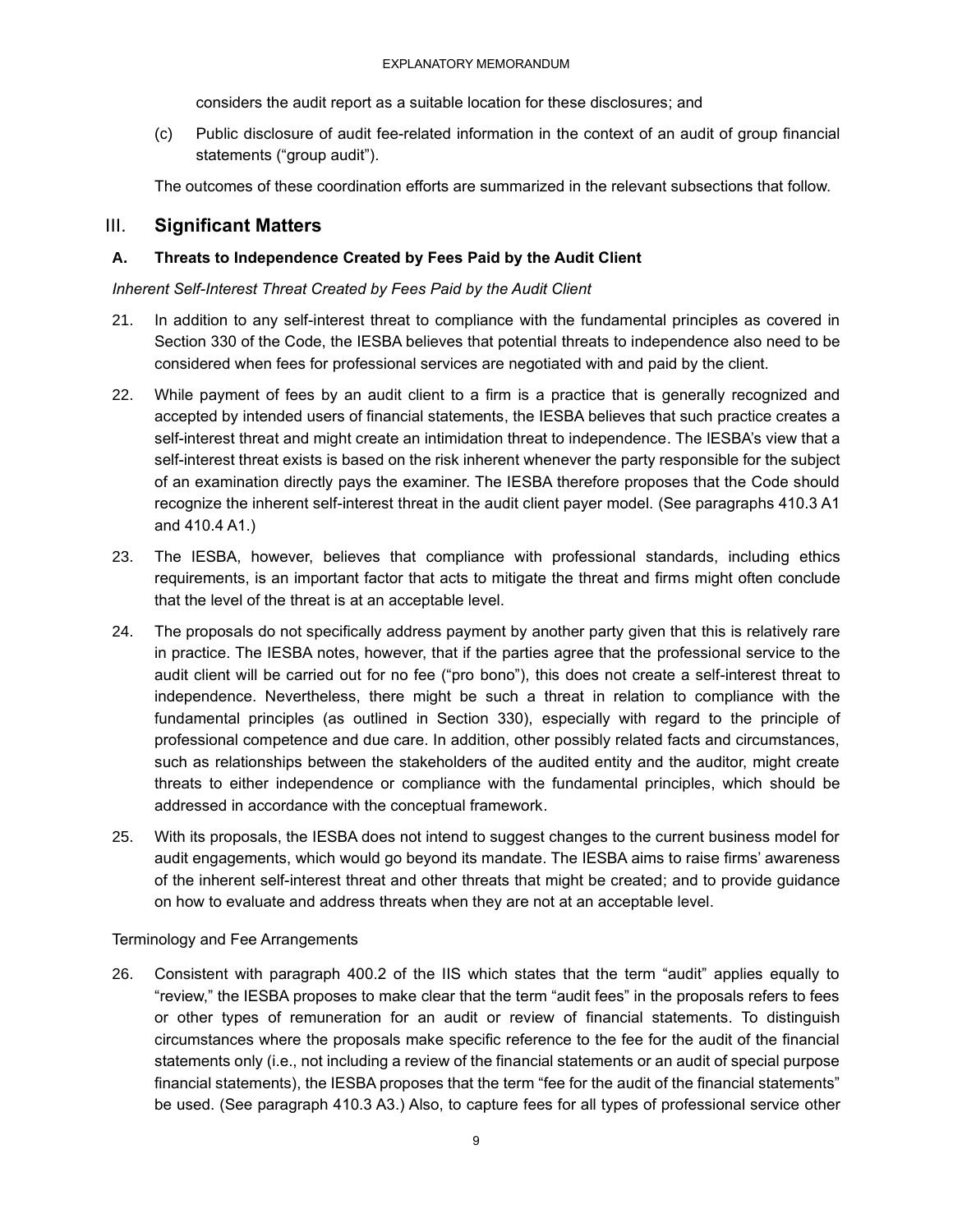than an audit or review of financial statements, the proposals refer to fees for services other than audit (i.e., assurance services other than audits and reviews of financial statements, and nonassurance services).

27. As fee arrangements and methods of payment vary widely in practice, the proposals do not explicitly specify whether firms should consider fees quoted, charged or paid when identifying, evaluating and addressing threats to independence. The IESBA also believes that it would not be appropriate for the Code to provide a detailed discussion of the possible types of remuneration a firm may receive from an audit client for professional services rendered. Instead, appropriate professional judgment should be exercised in the circumstances.

#### *Evaluation of Threats to Independence*

28. Given the premise that a self-interest threat to independence is created and an intimidation threat might be created when fees are negotiated with and paid by the audit client, the proposals include a requirement for a firm to determine whether such threats to independence are at an acceptable level before the firm or a network firm accepts an audit or any other engagement. In addition, as fees charged to the audit client could change after the acceptance of the engagement and therefore affect the level of the threats, if there is such change during the period of the audit engagement, the IESBA proposes that the firm be required to re-evaluate the threats. This re-evaluation is necessary, and in addition to the requirement in paragraph R120.9 of the Code to re-evaluate threats when facts and circumstances change, because the change in the fees charged occurs *after* the engagement has been accepted. (See paragraph R410.4.)

Factors Relevant to Evaluation of Level of Threats

- 29. To assist the evaluation of the level of the threats created when fees for an audit or other engagement are paid by the audit client, the IESBA is proposing guidance setting out various factors to consider (see paragraph 410.4 A2). Importantly, as noted above, the IESBA believes that compliance with professional standards assists in mitigating the level of the threats. In particular, the IESBA is proposing to explicitly recognize the existence of a quality management system designed and implemented by the firm in accordance with [proposed]  $ISQM$  1<sup>10</sup> as a factor relevant in evaluating the level of threats created by fees paid by an audit client. However, as the existence of such a quality management system can be a factor relevant to a wider spectrum of issues than just fee-related matters, the IESBA believes that it should be better recognized as part of conditions, policies and procedures in Section 120.<sup>11</sup> (See paragraphs 120.12 A3 and 410.4 A3.)
- 30. The IESBA welcomes stakeholders' views as to whether there are other factors that might usefully be recognized in the evaluation of the level of the threats. For example, based on current practice in some jurisdictions, the IESBA considered the existence of an independent committee of the firm advising on governance matters that might impact a firm's independence (such as the remuneration of audit engagement partners in a multi-disciplinary firm that provides both audit services and services other than audit). There were views within the IESBA that inclusion of this example as a factor would go beyond the remit of this project as the existence of such a committee would depend

<sup>10</sup> Proposed International Standard on Quality Management (ISQM) 1, *Quality Management for Firms that Perform Audits or Reviews of Financial Statements, or Other Assurance or Related Services Engagements.* Proposed ISQM 1 is anticipated to be finalized by the IAASB by Q2 2020.

<sup>11</sup> Part 1 – Complying with the Code, Fundamental Principles and Conceptual Framework, Section 120, *The Conceptual Framework,* Paragraph 120.8 A2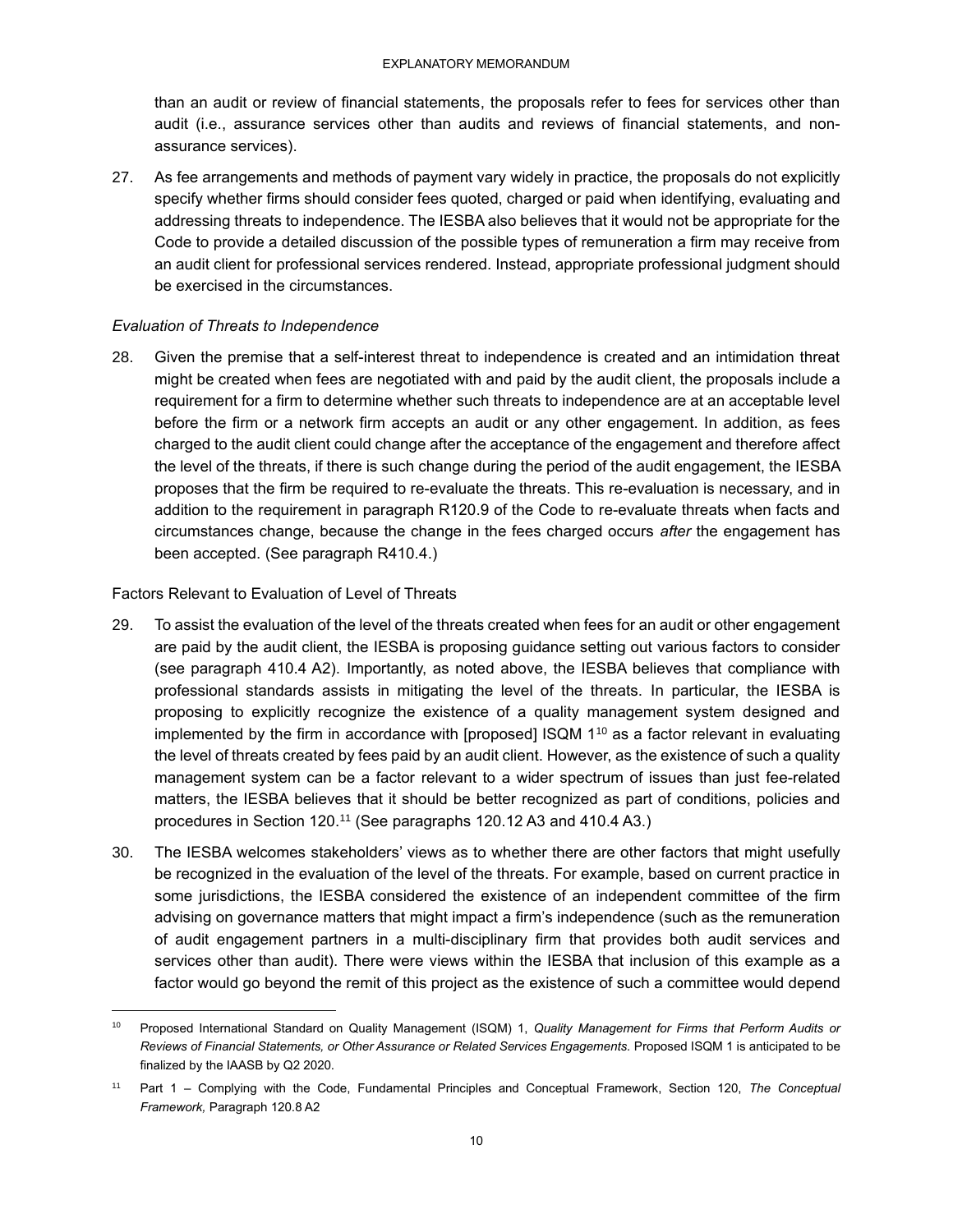on the firm's corporate governance structure. The IESBA would welcome stakeholders' views as to whether the proposals should recognize this and other factors in evaluating threats created by the audit client payer model.

Circumstances that Impact the Evaluation of the Level of Threats

- 31. Taking into account the various fee-related factors proposed as well as the existence of conditions, policies and procedures as noted above, the IESBA is of the view that in practice firms might often conclude that the threats to independence created by the fees paid by the audit client are at an acceptable level.
- 32. However, there might be certain circumstances where the level of the threats created by the fees paid by the audit client is less likely to be at an acceptable level. The proposals explicitly identify such circumstances in Section 410 as being those relating to the level of audit fees, the proportion of fees for services other than audit to the audit fee, overdue fees and fee dependency. For each of those circumstances, the proposals set out further factors relevant to evaluating the level of threats as well as examples of actions that might be safeguards to address such threats, or what other action should be taken if no safeguards are available and capable of being applied. (See paragraph 410.4 A4.)

### <span id="page-10-0"></span>**B. Level of Audit Fees**

- 33. The Fees Final Report noted that there are reasonable perceptions that an unduly low level of audit fees could create threats to compliance with the fundamental principles and adversely impact audit quality. In considering whether further enhancement to the Code might be appropriate concerning the matter of the level of audit fees, the IESBA took into consideration the difficulty of setting the level of audit fees at a global level as determining the level of audit fees that would be "right" for a given audit engagement will vary from jurisdiction to jurisdiction and depend on a variety of factors. Further, there would be a risk of breaching anti-competition laws.
- 34. Against this background, the IESBA considered approaching this issue not from the perspective of determining the appropriate level of audit fees but from the perspective of ensuring that sufficient and appropriate resources to perform the audit engagement are assigned or made available in compliance with professional standards. However, the IESBA recognized that this would be addressed through the IAASB's current projects to develop proposed ISQM 1 and ISA 220 (Revised). 12
- 35. Instead, to recognize that unduly low or unduly high fees can impact the level of the self-interest threat and might create an intimidation threat to independence, the IESBA is proposing to include in Section 410 additional factors relevant to the evaluation of the threats, as well as examples of actions that might be safeguards. (See paragraphs 410.5 A2-A3.)

### *Impact of Other Services Provided to an Audit Client*

- 36. When entering into discussions or negotiations on audit fees and fees for services other than audit with an audit client, there are many factors that could influence the total fees charged for that particular client. The proposals acknowledge that the quantum of these fees is a business decision and firms can quote or charge whatever fees are considered appropriate (see paragraph 410.5 A1).
- 37. Nevertheless, the IESBA believes it is in the public interest to make clear in the Code that the fee for

<sup>12</sup> Proposed ISA 220 (Revised), *Quality Management For an Audit of Financial Statements*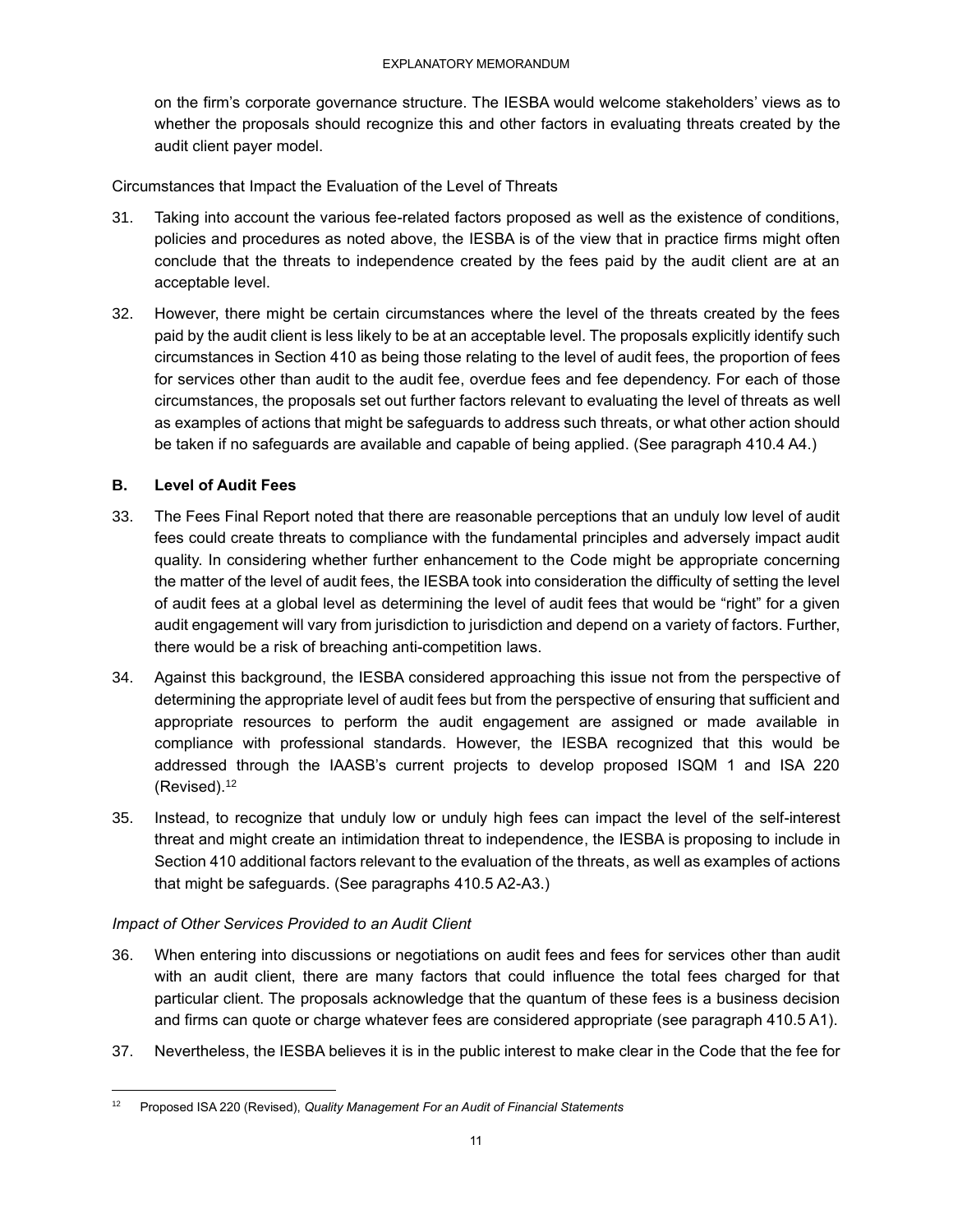an audit engagement is a standalone fee and that it should not be considered as part of a spectrum of fees that might be charged to the audit client. Stated differently, the provision of other services by the firm or a network firm to the audit client should not influence the audit fee. (See paragraph R410.6.)

38. Notwithstanding the above, the IESBA proposes to explicitly acknowledge that paragraph R410.6 is not intended to prohibit any cost savings that can be achieved through the experience derived from the provision of services other than audit to the audit client. (See paragraph 410.6 A2.)

## <span id="page-11-0"></span>**C. Proportion of Fees for Services Other than Audit to Audit Fee**

39. The Fees Final Report noted that there is a reasonable perception that a high ratio of fees for services other than audit to audit fees creates threats to independence (particularly, threats to independence in appearance). Many jurisdictions have specific rules, mainly for PIEs, related to disclosure of fees or communication with TCWG (including audit committee pre-approval of non-audit services). In addition, some jurisdictions have introduced a cap for non-audit services fees in relation to audit fees to address the threats to independence.

## *Threshold vs Principles-based Approach*

- 40. As part of the NAS Project, informed by the [feedback](http://www.ethicsboard.org/system/files/meetings/files/Agenda-Item-9A-NAS-Summary-of-Significant-Matters-from-RT-WG-Assessments-and-Proposals.pdf) from the participants at the [four global](https://www.ethicsboard.org/roundtables-2018)  [roundtables](https://www.ethicsboard.org/roundtables-2018)<sup>13</sup> organized in relation to that project, the IESBA considered fee restrictions in relation to NAS, including whether to require firms to cease providing further NAS to an audit client once NAS fees exceed a threshold in relation to the audit fee (i.e., a fee cap). Roundtable participants, with the exception of some regulatory participants, expressed little or no support for establishing fee caps in the Code. Taking into account this input and the fact that the Code is a body of standards intended for global application, the IESBA agreed that it would not be appropriate to establish a fee cap in the Code.
- 41. Within the Fees project, the IESBA explored whether to use a threshold not as a limit to the further provision of NAS, but as a trigger for a re-evaluation of the threats to independence (similar to the approach the extant Code takes in relation to the fee dependency issue with respect to PIE audit clients). As the proportion of fees would be determinable also at a network level, the calculation of the exact ratio of fees for services other than audit to the audit fee would be a complex task, and firms might not be able to obtain all the necessary information in a timely manner. On balance, the IESBA is of the view that the Code should take a principles-based approach and provide the flexibility for firms to evaluate the threats created by the proportion of fees for other services delivered throughout the period during which independence is required.
- 42. The IESBA therefore proposes that Section 410 first recognize that the evaluation of the level of the self-interest threat might be impacted when a large proportion of fees charged by the firm or network firms to an audit client is generated by providing services other than audit to the audit client, due to concerns about the potential loss of either the audit engagement or the other services. Such a situation might also create an intimidation threat. An additional consideration would be a perception that the firm or network firm focuses on the non-audit relationship, which might create a threat to the auditor's objectivity. (See paragraph 410.10 A1.)
- 43. The IESBA also proposes relevant factors to consider in evaluating the level of the threats, as well

<sup>&</sup>lt;sup>13</sup> The IESBA's roundtables were held in Washington, DC, U.S.A.; Paris, France; Tokyo, Japan; and Melbourne, Australia in June/July 2018.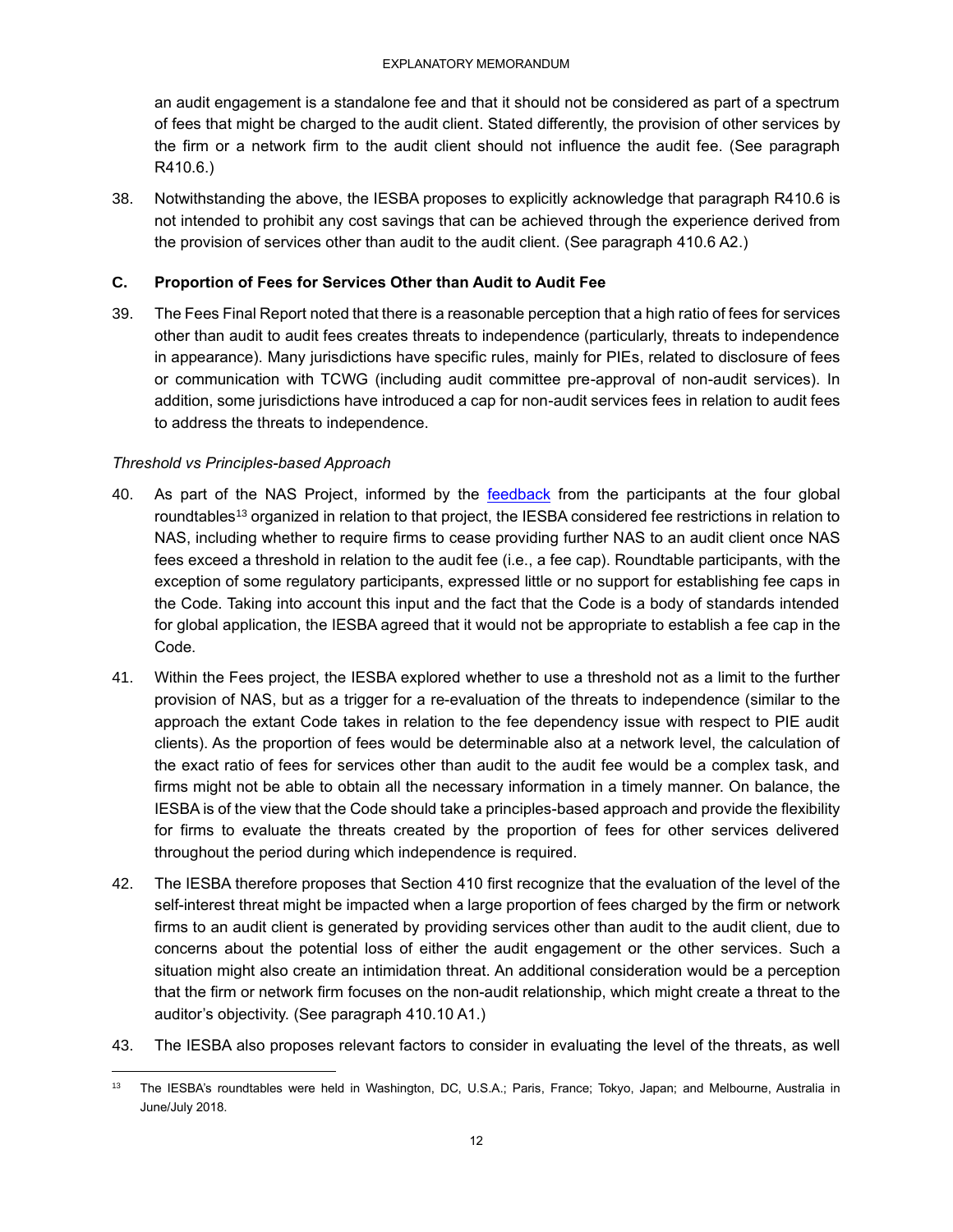as an example of an action that might be a safeguard (see paragraphs 410.10 A2-A3).

- 44. For the avoidance of doubt, the IESBA intends that the related entity provision of the Code (paragraph R400.20) would apply in determining the fees for other services provided to the audit client, i.e., services provided to related entities of the audit client would be included.
- 45. As part of possible other actions to mitigate such threats in relation to PIEs, the IESBA is also proposing specific disclosure of fee-related information both to TCWG and publicly. However, in considering those disclosure proposals, the IESBA was mindful of the practicalities of obtaining and disclosing such information. In particular, for confidentiality or other reasons, it might not be feasible to obtain information in relation to entities that are not controlled by the audit client. Also in order to provide a consistent reference point – particularly for public disclosure – the IESBA considered it was best to propose using the fees for other services charged during the period covered by the financial statements. (See paragraphs R410.23(a), 410.23 A1 and R410.25(b).)

## <span id="page-12-0"></span>**D. Fee Dependency**

### *Current IIS Provisions on Fee Dependency*

- 46. Both Parts 4A and 4B of the IIS address fee dependency on an audit or assurance client, respectively. In Part 4A, the Code states that when the total fees generated from an audit client by a firm represent a large proportion of the total fees of that firm, the dependence on that client and concern about losing the client create a self-interest or intimidation threat (a similar provision is in Part 4B with respect to an assurance client). The Code also states in Part 4A that a self-interest or intimidation threat is created when the fees generated by a firm from an audit client represent a large proportion of the revenue of one partner or one office of the firm (a corresponding provision exists in Part 4B but limited to an individual partner).
- 47. In addition, for audit engagements, the Code includes disclosure requirements for firms and specific actions<sup>14</sup> that might be safeguards for situations in which the audit client is a PIE, and the total fees received from the client and its related entities are greater than 15 percent of the firm's total fees for two consecutive years.
- 48. In line with the provisions of the Code, the proposals address fee dependency as a specific circumstance that impacts the evaluation of the self-interest threat and that also creates an intimidation threat. Furthermore, informed by the Fees Final Report, the IESBA considered the opportunity for enhancing the application material relating to fee dependency, including whether there is a case for having a threshold for non-PIEs.

## *Fee Dependency in the Case of Audit Clients that Are PIEs*

### Required Actions

49. Based on the fact-finding activities underpinning the Fees Final Report, the IESBA is not aware of any specific evidence or signal that would suggest a need to revisit the current 15 percent threshold in the Code regarding fee dependency with respect to an audit client that is a PIE.

<sup>14</sup> (i) Disclosure to TCWG; (ii) Discussion with TCWG whether a pre-issuance review or a post-issuance review performed by a professional accountant who is not a member of the firm or by a professional body might be a safeguard to address the threat and, if so, apply it. (See paragraph R410.4 of the Code.)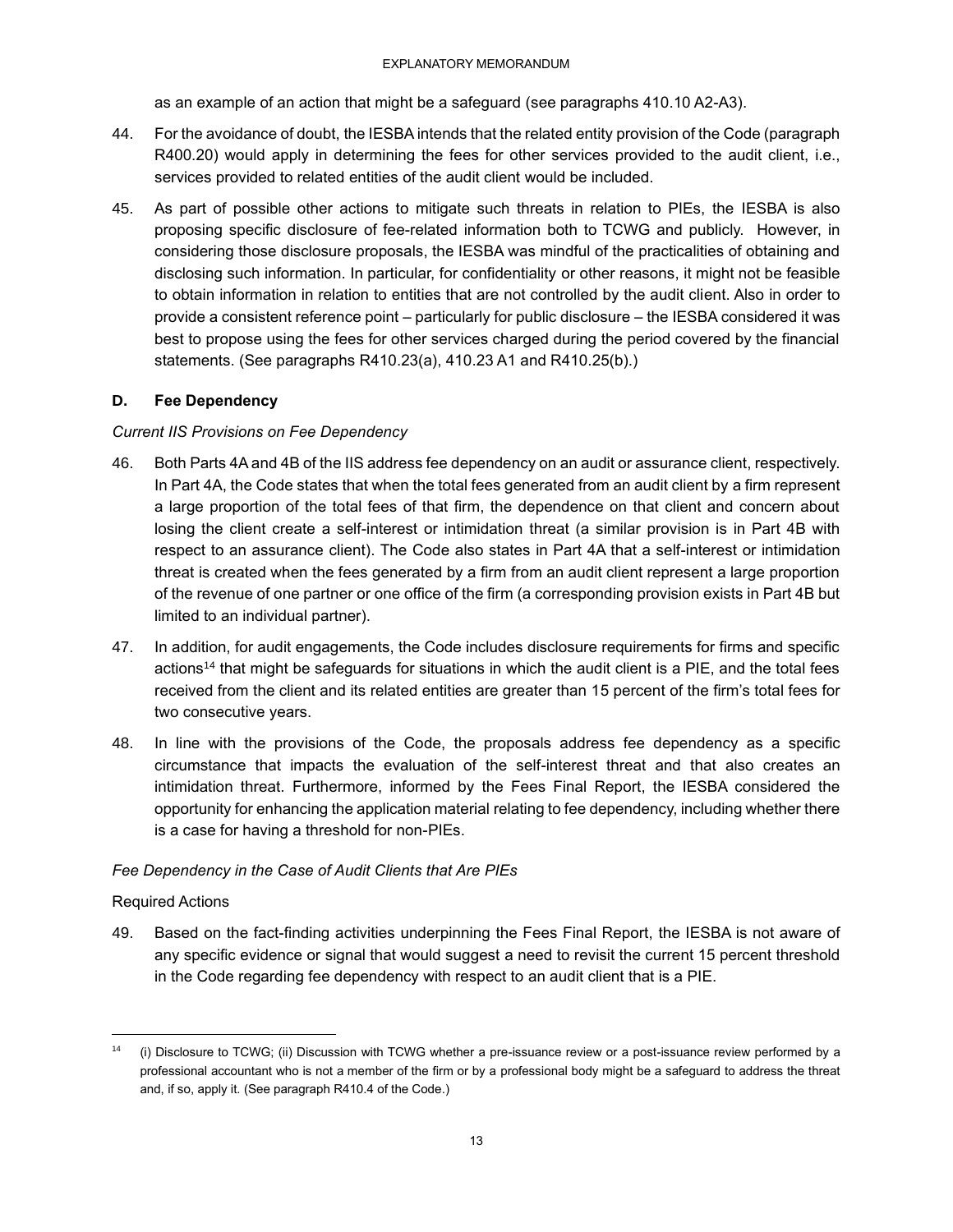- 50. The IESBA remains of the view that communication with TCWG about fee dependency is an important action to mitigate threats created by fee dependency (see paragraph R410.24). $^{15}$  As TCWG  $\,$ have an important role to play in appointing the auditor, the IESBA believes that if the total fees from the audit client will, or are likely to, exceed the 15 percent threshold, this should be communicated with TCWG even in the first year. Nonetheless, the IESBA does not intend to change the current model regarding requiring action to be taken to address the threats only when the threshold will be exceeded for two consecutive years.
- 51. If fee dependency continues in the second year of the audit engagement, the IESBA proposes to require firms to determine whether a review prior to the audit opinion being issued on the second year's financial statements (i.e., pre-issuance review) would be a safeguard and, if so, apply it. (See paragraph R410.17.) The IESBA considered that in the case of PIE audit clients, a review performed after the issuance of the audit opinion on the second year's financial statements would no longer be an appropriate safeguard to reduce the threats to an acceptable level.
- 52. The IESBA proposes that the pre-issuance review be equivalent to an engagement quality review and be performed by a professional accountant who is not a member of the firm expressing the opinion on the financial statements.<sup>16</sup> In relation to this proposal, IESBA notes that the definition of the term "engagement quality control review" in the Code will need to be updated based on the proposed definition in ISQM 2<sup>17</sup> for the revised term "engagement quality review."
- 53. The extant Code also includes a pre-issuance review performed by a professional body as an alternative. The IESBA considered that whilst that safeguard might be effective, a review performed by a professional body prior to the audit opinion being issued is unlikely to be practical given timing issues and the liability risk that the professional body would likely assume in such circumstances.
- 54. The IESBA is of the view that the pre-issuance review as a safeguard would not be necessary if the audit is carried out by two or more firms, provided that each firm performs sufficient work to take full individual responsibility for the audit opinion and at least one firm does not exceed the 15 percent threshold. (See paragraph R410.18.) Given differences in understanding of what a 'joint audit' entails from jurisdiction to jurisdiction, the proposals do not aim to introduce or define the term 'joint audit' in the Code. They only recognize those cases where participation of two or more firms in performing the audit of the financial statements could be an exception to the mandatory pre-issuance review if certain criteria are met, whether that arrangement is defined as a joint audit or not in the particular jurisdiction.
- 55. Regarding the fees generated at a group level, the IESBA agreed that firms should consider fees from related entities of the audit client in calculating the total fees from the client, in accordance with the related entity provision of the IIS (paragraph R400.20).<sup>18</sup>
- 56. Furthermore, the IESBA is proposing application material regarding the calculation of the total fees of the firm. (See paragraph 410.13 A2.) The IESBA recognizes that firms may not be able to determine an exact ratio regarding fee dependency. Accordingly, when the 15 percent threshold is

<sup>&</sup>lt;sup>15</sup> By inserting a new subsection on enhanced transparency of fee-related information of PIE audit clients in Section 410, the provisions on communication about fee dependency have now been moved to that subsection. (See paragraph R410.24.)

<sup>&</sup>lt;sup>16</sup> In line with the Structure drafting guidelines for the Code, "firm" does not include network firms; therefore, it is permitted that the professional accountant who performs the review be a member of a network firm.

<sup>17</sup> Proposed ISQM 2, *Engagement Quality Reviews*

<sup>&</sup>lt;sup>18</sup> The IESBA notes that this proposal is not intended to differ from the approach taken in the extant Code, even though the extant requirement (paragraph R410.4) includes an explicit reference to "fees from the audit client and its related entities."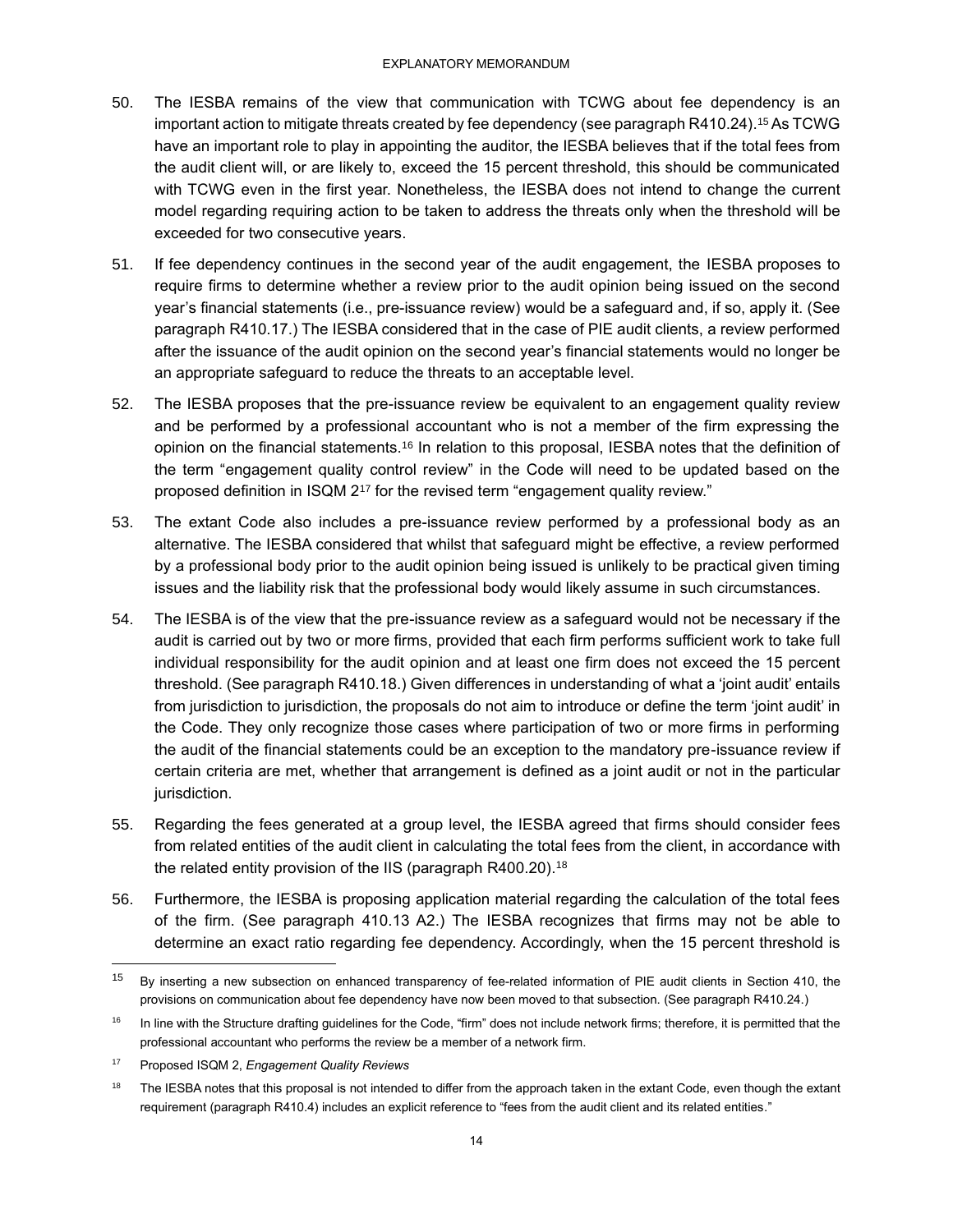exceeded and the firm has to disclose that information to TCWG and to the public, the proposals only require the disclosure of that fact and not of the exact ratio. (See paragraphs R410.24(a) and R410.25(c).)

Fee Dependency Continuing for an Extended Period

- 57. In line with the extant Code, in the case of fee dependency with respect to PIEs, the proposals do not require firms to apply a pre-issuance review but require a determination of whether such a preissuance review might be a safeguard to reduce the threats to an acceptable level. If the fee dependency continues beyond two years, the firm would be required to make the same determination every year. However, as the firm might determine that the application of a pre-issuance review is not an effective safeguard, application of the conceptual framework<sup>19</sup> might lead the firm to conclude that it should cease to be the auditor.
- 58. Even if a pre-issuance review continues to be a safeguard every year after the second year, the IESBA is of the view that fee dependency on an audit client that is a PIE cannot continue indefinitely. This is because after a certain period of time, the fee dependency would become so persistent and fundamental that no safeguards would be capable of reducing the threats to an acceptable level. Therefore, the IESBA is proposing that the Code should require the firm to cease to be the auditor if the fee dependency continues for more than five consecutive years. (See paragraph R410.19.) In determining this maximum time horizon, the IESBA took into account that recently adopted rules in Europe already specify a maximum five years in the case of fee dependency for PIE audit clients. $^{20}$
- 59. In relation to this proposed requirement in paragraph R410.19, the IESBA noted that in some jurisdictions, laws or regulations might prohibit firms from resigning as auditor from a client relationship. The IESBA agreed that the Code already addresses such a circumstance in the overarching requirement in Section  $100<sup>21</sup>$  to the effect that the Code cannot override laws and regulations. Therefore, if laws or regulations prohibit a firm from ending the audit engagement after five years, the firm must continue to be the auditor for such period as required under those laws or regulations.
- 60. The IESBA also heard from some stakeholders during its project outreach that there could be exceptional circumstances when it would be in the public interest that the firm does not cease to be the auditor for the client. Recognizing that those situations might arise, the IESBA agreed to propose an exception for firms to continue as auditor if there is a compelling reason with regard to the public interest, provided that certain criteria are met. (See paragraphs R410.20 and 410.20 A1.)
- 61. Specifically, to ensure that this allowance is used only on an exceptional basis, the IESBA is proposing that firms consult with and receive the concurrence of an independent regulatory body or professional body in the relevant jurisdiction. The IESBA is of the view that in the particular jurisdictions, these bodies have the necessary knowledge about the specificities of the market and, at the same time, should have the authority to create procedures for providing concurrence.
- 62. Some stakeholders have noted that the proposed requirement to cease the audit relationship after

<sup>19</sup> Paragraph R120.10

<sup>&</sup>lt;sup>20</sup> Regulation nr. 537/2014 of The European Parliament and European Council on specific requirements regarding statutory audit of public-interest entities and repealing Commission Decision 2005/909/EC, Article 4

<sup>&</sup>lt;sup>21</sup> Paragraph R100.3 sets out the following: "A professional accountant shall comply with the Code. There might be circumstances where laws or regulations preclude an accountant from complying with certain parts of the Code. In such circumstances, those laws and regulations prevail, and the accountant shall comply with all other parts of the Code."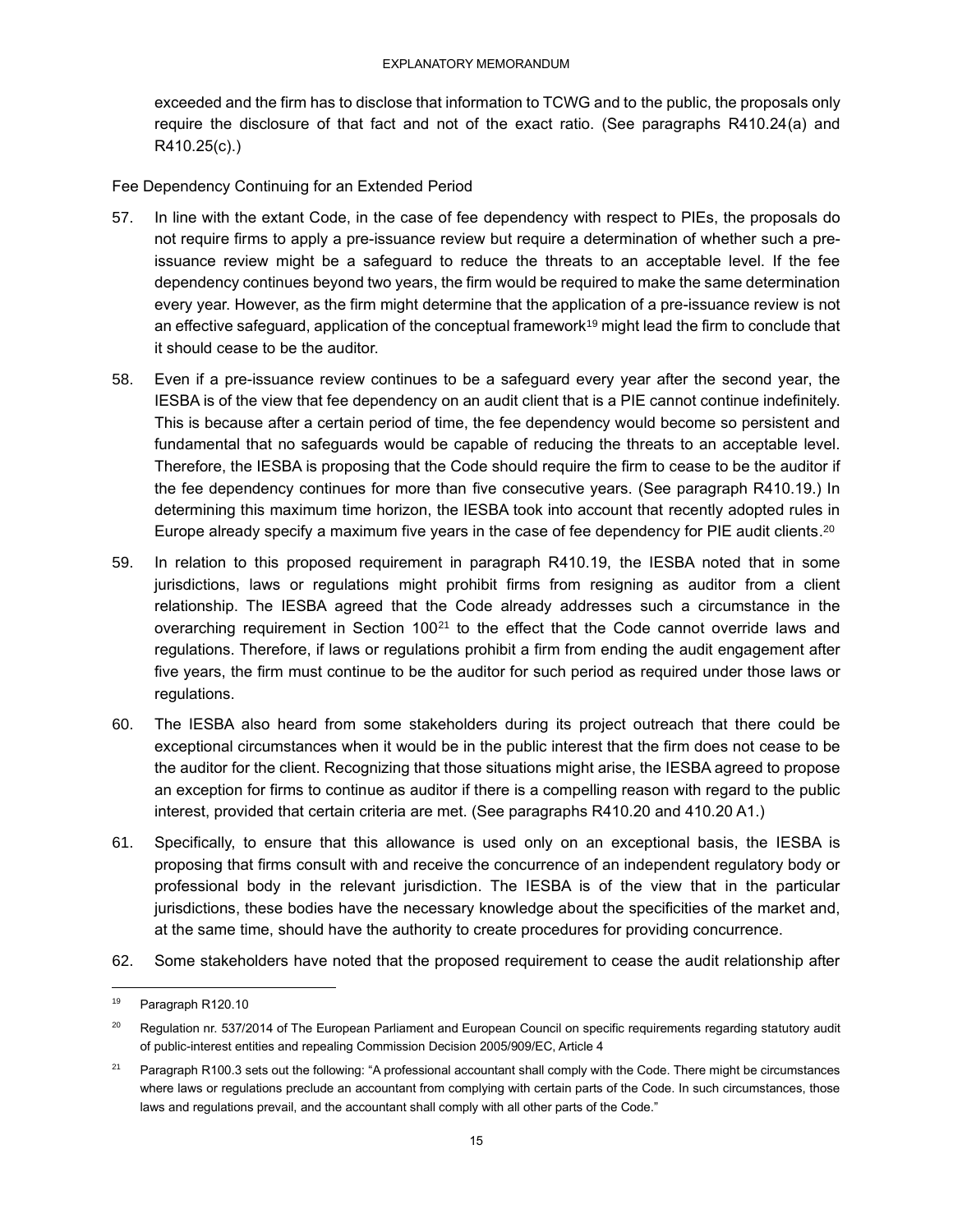five years might raise issues with national anti-competition or anti-trust laws. To better understand the overall impact of such a requirement in the Code, the IESBA is seeking the views of professional bodies and regulators in particular about the operability of such a requirement within the framework of national laws and regulations.

#### *Fee Dependency in the Case of Audit Clients that Are Non-PIEs*

A Threshold for Re-evaluating Threats

- 63. The IESBA is proposing a similar model for addressing the threats for non-PIE audit clients as for the Code's existing fee dependency model for PIE audit clients but allowing greater latitude in the threshold and safeguards adopted. The IESBA considered this would be a reasonable approach bearing in mind the nature of the threats, the special considerations relating to small and medium practices (SMPs), the public interest, and the IESBA's new PIE project that will revisit the definition of a PIE.
- 64. Regarding a threshold, the fact-finding activities leading up to the Fees project provided no empirical evidence as to what it should be. Therefore, taking into account the considerations set out in the paragraph above and feedback from stakeholders, including the IFAC SMP Committee, the IESBA proposes that when total fees from an audit client that is not a PIE exceed 30% of the firm's total fee income for each of 5 consecutive years, the firm determine whether one of the following two actions might be a safeguard and, if so, apply it: (a) prior to issuing the audit opinion on the fifth year's financial statements, have a professional accountant, who is not a member of the firm, review the fifth year's audit work; or (b) after the audit opinion on the fifth year's financial statements has been issued and before issuance of the audit opinion on the sixth year's financial statements, have a professional accountant, who is not a member of the firm, or a professional body review the fifth year's audit work. Recognizing the need for proportionality, the IESBA is not proposing that in the case of non-PIEs, the pre-issuance review be equivalent to an engagement quality review. (See paragraph R410.14.)
- 65. The IESBA is proposing that firms make the same determination and take the same action should the fee dependency continue beyond the fifth year. In addition, as in the case of audit clients that are PIEs, the IESBA is proposing that when two or more firms are engaged to perform the audit, the involvement of the other firm may be regarded each year as an action equivalent to the pre-issuance review above provided that each firm performs sufficient work to take full responsibility for the audit opinion. However, this option is only relevant when the circumstances addressed by the proposed requirement on fee dependency apply to only one of the firms expressing the audit opinion. (See paragraphs R410.15 and R410.16.)
- 66. On balance, given that the extent of public interest in non-PIEs is lower than in PIEs, the IESBA agreed not to propose that firms be required to cease to be the auditor if fee dependency continues beyond five years in the case of audit clients that are non-PIEs.
- 67. During the development of the proposals, the IESBA heard views from some stakeholders that the proposed changes might create an unnecessary burden, especially for SMPs. The IESBA notes that inserting a threshold is not likely to change significantly the expectations as already set out in the Code. Based on the provisions of the extant Code, at such level of fee dependency firms most likely will reach the conclusion that the threats created are not at an acceptable level and would therefore be required to take certain actions. The aim of the proposal is to create a comprehensive and consistent approach regarding the expectations in the case of non-PIE audit clients as well, bearing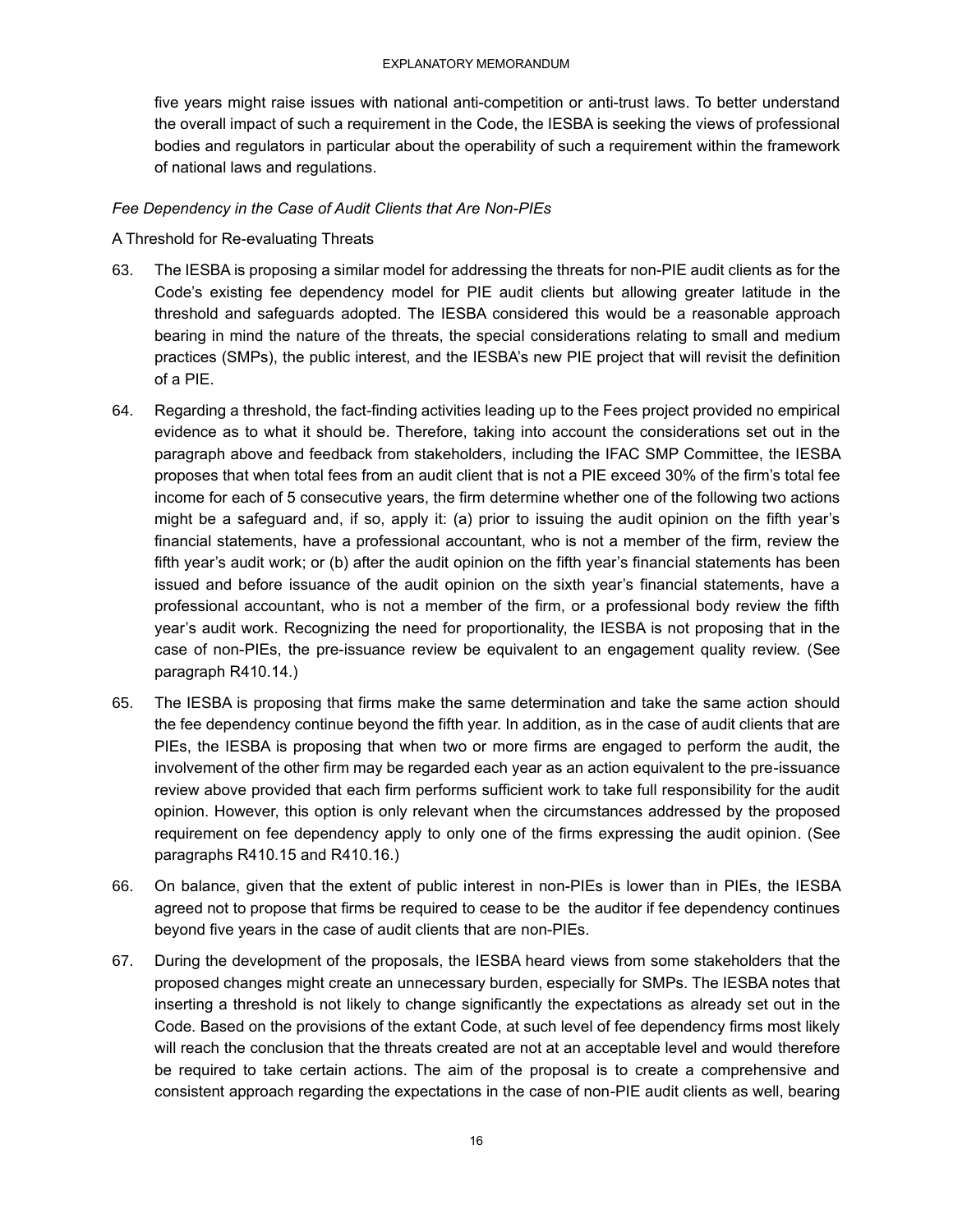in mind that the conceptual framework and the general provisions applicable to all audit clients would still apply even in those cases when the specific threshold is not exceeded.

- 68. Also, unlike in the case of the proportion of fees for services other than audit to audit fees, fee dependency on an audit client is determined only at a firm level, not at a network level. Therefore, the IESBA does not believe that establishing a threshold will result in a complex evaluation process, given that the information necessary for the calculation of the total fees of the firm should be available within the firm.
- 69. Nevertheless, recognizing that the thresholds proposed are not scientifically determined, the IESBA will consider reviewing the thresholds after a period of implementation experience to assess whether any adjustments would be appropriate. Such assessment will also take into account the outcome of the PIE project.
- 70. The IESBA also considered whether to require communication with TCWG as a possible further action to mitigate the threats. However, taking into account feedback from stakeholders, including from its Consultative Advisory Group (CAG), the IESBA agreed that communication with TCWG would generally not be an effective tool to mitigate threats in the case of non-PIEs, given the less formal and less structured governance arrangements that commonly apply in that context.

## <span id="page-16-0"></span>**E. Transparency of Information Regarding Fees for Audit Clients that Are PIEs**

71. As highlighted in the Background and Overview section above, one of the main proposals in this Exposure Draft is enhanced transparency about fee-related information for PIE audit clients to TCWG and the public. The IESBA believes that such enhanced transparency can serve to better inform the views and decisions of TCWG and a wide range of stakeholders about the firm's independence. (See paragraph 410.3 A2.)

## *Communication About Fee-related Information with Those Charged with Governance*

- 72. ISA 260 (Revised) requires that in the case of listed entities, auditors communicate with TCWG regarding "the total fees charged during the period covered by the financial statements for audit and non-audit services provided by the firm and network firms to the entity and components controlled by the entity. These fees shall be allocated to categories that are appropriate to assist TCWG in assessing the effect of services on the independence of the auditor."<sup>22</sup>
- 73. Regarding the role of TCWG, the Code encourages regular communication between the firm and TCWG regarding relationships and other matters that might, in the firm's opinion, reasonably bear on independence even when not required by the Code, applicable professional standards, laws or regulations. It adds that such communication enables TCWG to consider the firm's judgments and actions in identifying, evaluating and addressing threats, and to take appropriate action.<sup>23</sup>
- 74. Building on those provisions in ISA 260 (Revised) and the Code, the IESBA is proposing that in the case of PIEs, a firm be required to communicate not only the fees for audit and services other than audit, but also the firm's assessment of the level of the threats to independence created and any actions the firm has taken or proposes to take to reduce such threats to an acceptable level. Such communication would include the audit fees paid by the audit client to non network firms. (See paragraphs R410.22 and R410.23.) Additionally, as noted in paragraph 56 above, in the case of fee

<sup>22</sup> ISA 260 (Revised), *Communication with Those Charged with Governance*, paragraph 17(a)(i)

 $23$  Paragraph 400.40 A2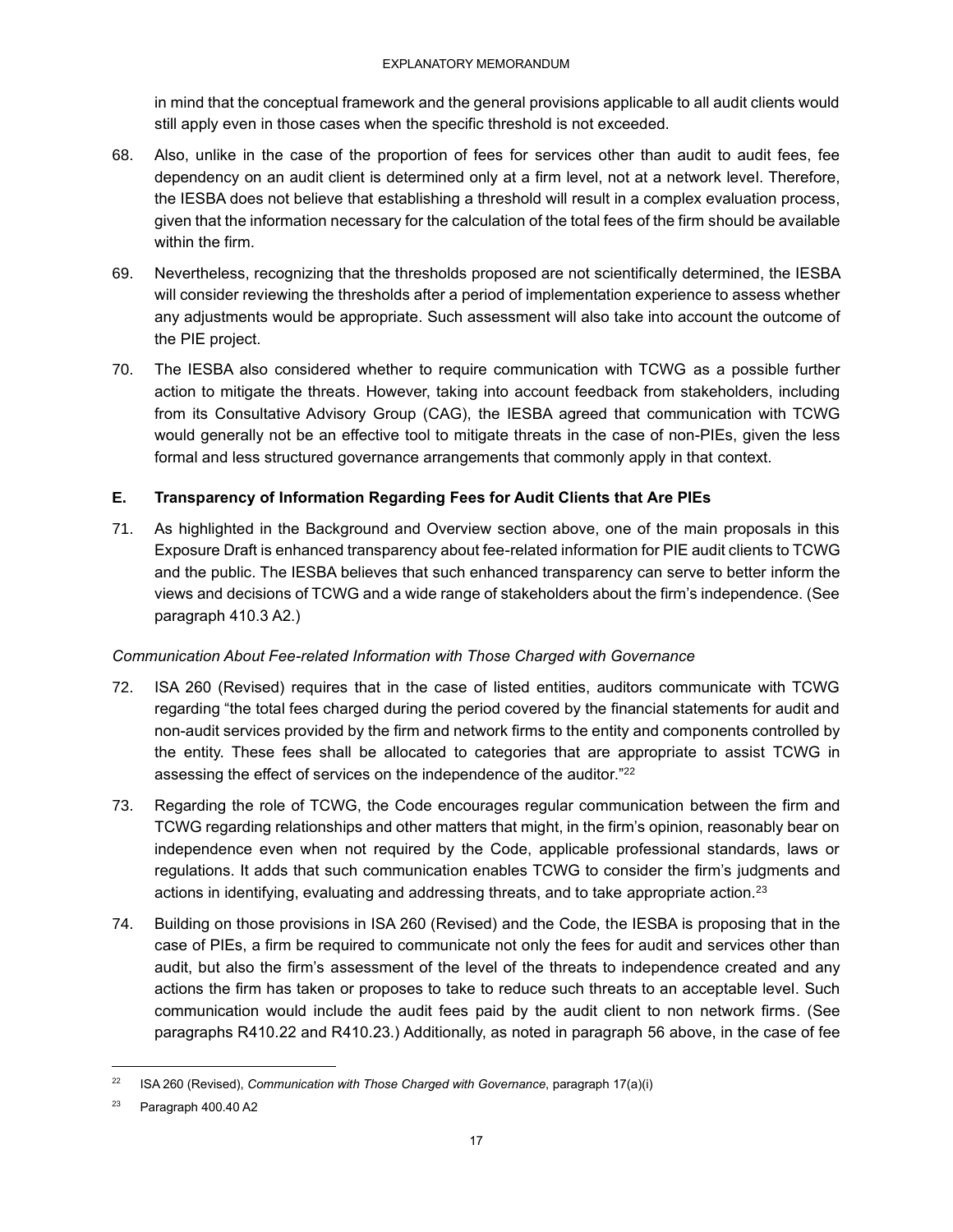dependency for PIE audit clients, the IESBA is proposing that the firm communicates that fact with TCWG, the actions taken to address the threats, and any proposal for the firm to continue as the auditor if the fee dependency continues beyond five consecutive years (see paragraph R410.24).

- 75. The main purpose of the proposed enhanced provisions with respect to communication with TCWG is to provide a basis for a meaningful, two-way discussion about fee-related matters to assist TCWG in assessing the firm's independence (see paragraph 410.21 A1). In this regard, the IESBA is proposing application material setting out examples of matters that the firm might consider communicating with TCWG to provide appropriate background and context about the audit engagement and services other than audit provided to the client, and the related fees. (See paragraph 410.23 A1.)
- 76. Regarding the communication about the level of the audit fee, the proposed application material in paragraph 410.22 A1 includes examples of considerations affecting the determination of the audit fee that the firm might consider discussing with TCWG. The IESBA expects that in most cases, firms would be able to inform TCWG that they are satisfied about the fees charged. If not, the IESBA expects that they would engage in an appropriate dialogue with TCWG about the actions taken or proposed.

## Coordination with the IAASB

77. One of the issues the IESBA identified for coordination with the IAASB was that the pre-existing requirement in ISA 260 (Revised) on communication of independence matters, including fee-related information, is applicable only for listed entities whereas the IESBA's proposal covers PIEs. The IAASB considered various options to address this difference in scope. Given the accelerated timeline for the PIE project, however, the IAASB came to the view that it should defer further consideration of alignment in scope. The IAASB agreed that once all the relevant IESBA projects, i.e., the Fees, NAS and PIE projects, have been finalized, it can consider whether to add any application material to ISA 260 (Revised), broaden its scope or develop other consequential changes. In the meantime, the IAASB will monitor the progress of the IESBA projects.

### *Public Disclosure of Fee-related Information*

- 78. The IESBA is proposing in paragraph R410.25 that for a PIE audit client, a firm be satisfied that the following information is publicly disclosed in a timely and accessible manner:
	- (a) The fee for the audit of the financial statements;
	- (b) Fees for services other than audit provided by the firm or a network firm (as discussed in paragraph 45 above); and
	- (c) If applicable, the fact of fee dependency (as flagged in paragraph 56 above).

This proposal is further discussed below.

Possible Ways to Effect Public Disclosure and Coordination with the IAASB

- 79. In proposing public disclosure of fee-related information, the IESBA intends that firms have flexibility to achieve such transparency.
- 80. First, the IESBA recognizes that several jurisdictions already have laws and regulations regarding public disclosure of fee-related information. Also, in certain circumstances, laws and regulations might prohibit public disclosure. In those instances, consistent with the overarching provision in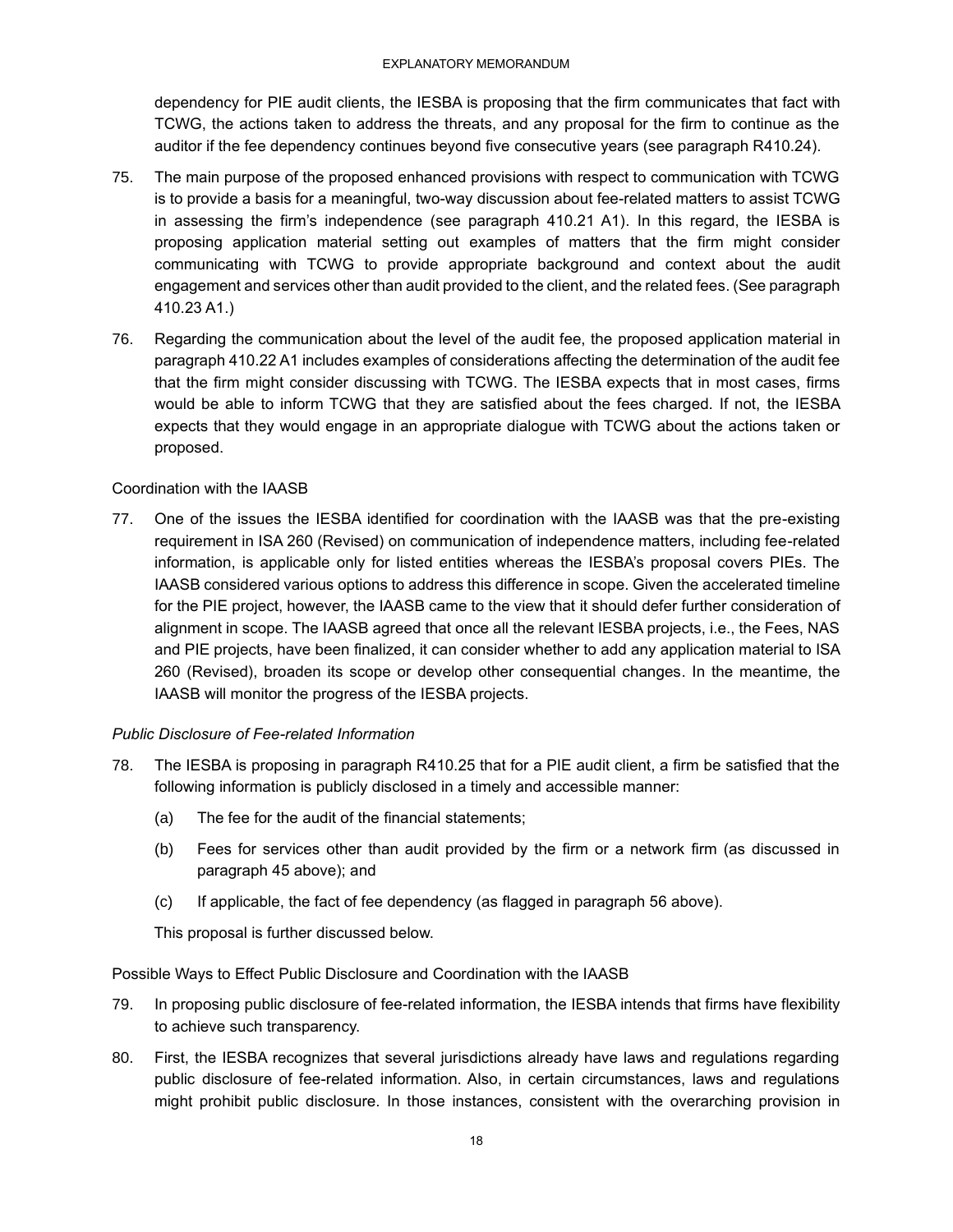paragraph R100.3 of the Code, laws and regulations prevail. As it is not always possible to determine whether laws and regulations differ or go beyond the provisions of the Code regarding the extent of the information to be disclosed, to avoid duplication of obligations in relation to public disclosure, the proposal recognizes compliance with such laws and regulations as compliance with the Code if those national requirements substantively satisfy the requirement in the Code. (See paragraphs R410.25 and 410.25 A2.)

- 81. If there is no disclosure requirement in laws or regulations, the IESBA proposes guidance regarding how the disclosure requirement could be met. Since it is not within the IESBA's remit to establish disclosure requirements for audit clients, the proposed requirement is expressed as an obligation of the firm. However the IESBA would anticipate that the firm would have the opportunity to consult with the client as to whether the client might agree to disclose the information, for example in the financial statements, the annual report or in the proxy statement. If necessary though, the firm has the responsibility to make such disclosure in a manner deemed appropriate in the circumstances, taking into account the important condition of appropriate accessibility (i.e., the information is readily available for any stakeholder in a manner that stakeholders are specifically informed about or the firm has reason to believe that stakeholders know about). (See paragraphs 410.25 A3 and 410.25 A6.)
- 82. An example of suitable location of such disclosure by the firm is the audit report. In this regard, following coordination with and input from the IAASB, the IESBA is proposing guidance explaining which part of the audit report would be the appropriate place for such disclosure (see paragraph 410.25 A4).

Fee-related Information to be Disclosed

- 83. In deliberating the proposal for public disclosure of fee-related information, the IESBA noted concerns that disclosing unsolicited information to the public without providing comparable information (such as fee-related information from previous financial years) or further explanation might be misleading.
- 84. The IESBA's objective with this proposal is to achieve transparency for the benefit of stakeholders in facilitating their judgments and assessments about a firm's independence. It is not the IESBA's intent in the proposal to achieve comparability of fee information across different entities and groups. Accordingly, the IESBA believes that it should be left to firms to determine how best to fulfill the transparency objective and that the Code should not be prescriptive in that regard. However, to assist firms determine the matters that might be relevant for the communication, the IESBA is proposing guidance setting out examples of information that firms might consider providing as part of such disclosure. (See paragraph 410.25 A5.)
- 85. For clarity, the IESBA is proposing guidance explaining that the fees to be disclosed are those that usually reflect the fees paid or estimated to be paid for the services based on the information available at the time of the disclosure. (See paragraph 410.25 A1.)
- 86. Concerning the level of the audit fee in the case of a group audit, the IESBA intends for stakeholders to have information about the full cost of the group audit, being fees for audit work performed on the engagement by the firm and network firms, and by firms outside the network. The IESBA believes that this information would assist stakeholders in making judgments about the independence of all those involved in the group audit and not only the firm or network firms. However, recognizing that fee information from component auditors outside the firm's network might not be readily available, the proposal specifies that in relation to those component auditors, the fee information to be disclosed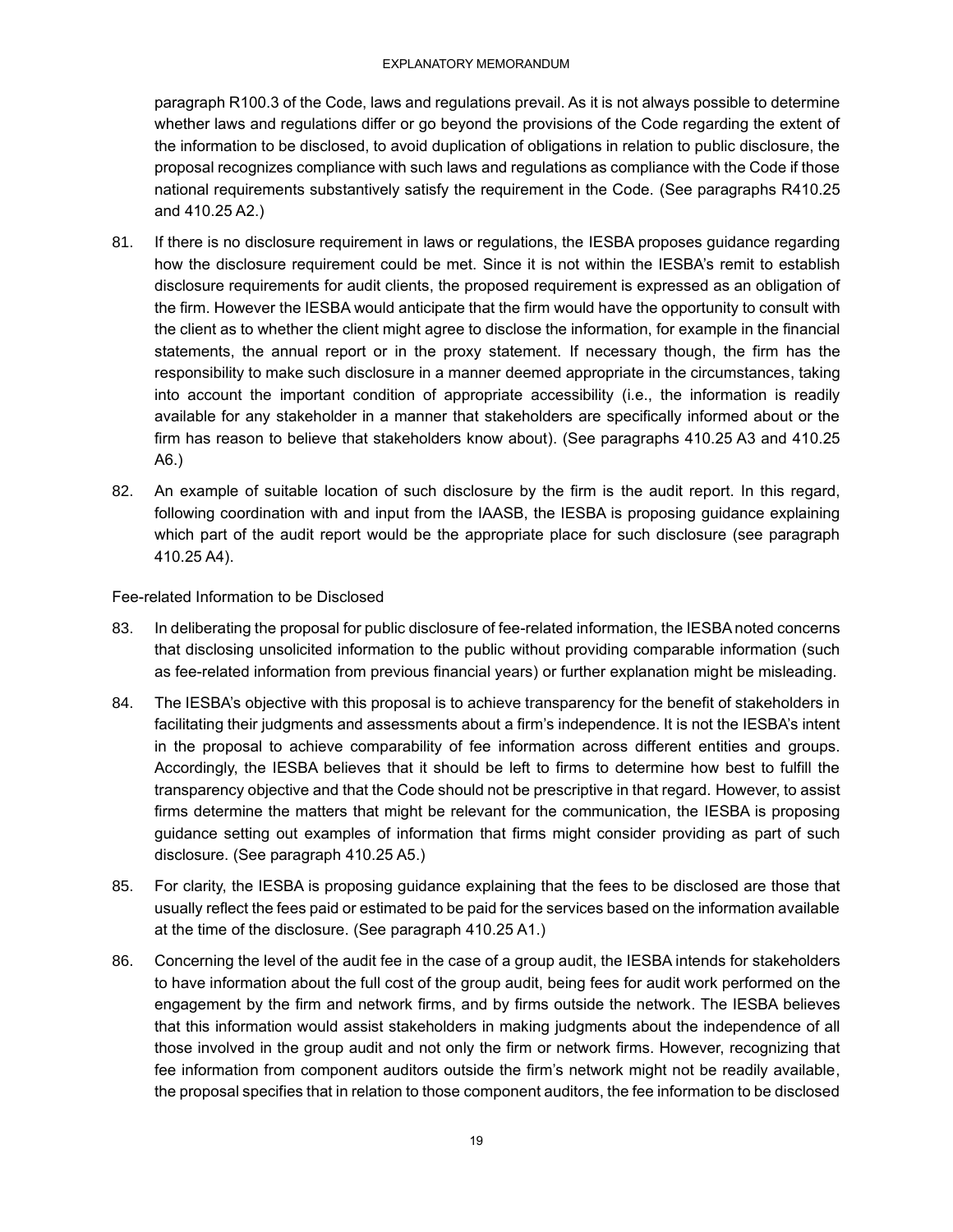is the actual or estimated fees paid or payable to them. (See paragraph R410.25 (a).)

- 87. The IESBA also understands that there might be circumstances where the firm is simply not able to obtain information necessary from a component auditor outside the firm's network in order to effect the disclosure. Accordingly, the IESBA is proposing an exception to the disclosure requirement in those circumstances. In such a case, the firm would be required to be satisfied that the fee information that is available is publicly disclosed together with an explanation, to the extent possible, of the qualitative significance of the fee information which is not available. (See paragraph R410.26.)
- 88. During its coordination discussions with the IAASB<sup>24</sup> as well as its own deliberations in developing this specific proposal regarding public disclosure of the fee for the audit of group financial statements, the IESBA noted various concerns about the practicality of the proposal and the burden it would place on firms to collate the information. The IESBA considers that the overriding public interest in transparency to inform the judgments and assessments of stakeholders about the independence of those involved in the group audit outweighs those concerns. Nevertheless, the IESBA would welcome views from stakeholders on this proposed requirement, including whether they support it or have specific concerns about its operability.

## <span id="page-19-0"></span>**F. Operability of the Proposals in the Context of Anti-trust Laws**

- 89. During the course of the project, the IESBA heard concerns, including among some within the IESBA CAG and the [Forum of Firms,](https://www.ifac.org/who-we-are/committees/transnational-auditors-committee-forum-firms) that the proposals could raise potential issues with regard to anti-trust laws in some jurisdictions. For example, the IESBA understands that in certain jurisdictions, anti-trust laws could preclude the promulgation of independence provisions that are deemed to impact competitive practices (whether in relation to pricing activities or otherwise) if the national standard setter is a private body. The IESBA also understands that this preclusion would apply even if the provisions were considered to promote the public interest, unless they enhance competition. Nevertheless, the IESBA understands that regulatory bodies in such jurisdictions are generally less restricted in their ability to set rules in the public interest and may therefore be open to considering adopting provisions promulgated by the IESBA if they have the authority to set independence requirements.
- 90. To further understand the interaction of the proposals with national anti-trust laws, the IESBA will consult further on the matter but would welcome the views of stakeholders as to whether the proposals could be adopted by national standard setters or IFAC member bodies (whether or not they have a regulatory remit).

## <span id="page-19-1"></span>**G. Other Revisions to Part 4A**

- 91. The IESBA is also proposing:
	- With respect to overdue fees, clarification as to the nature of fees and the period of reference the firm should consider when evaluating the level of self-interest threat created (see paragraphs 410.11 A1 and 410.11 A2).
	- Enhanced guidance on factors relevant to evaluating the level of self-interest threat created by overdue fees (see paragraph 410.11 A3).

<sup>24</sup> The IAASB is currently undertaking a project to revise ISA 600, *Special Considerations—Audits of Group Financial Statements (Including the Work of Component Auditors)*. The IESBA will continue its coordination with the IAASB on the Fees project in the context of the IAASB's revision of ISA 600.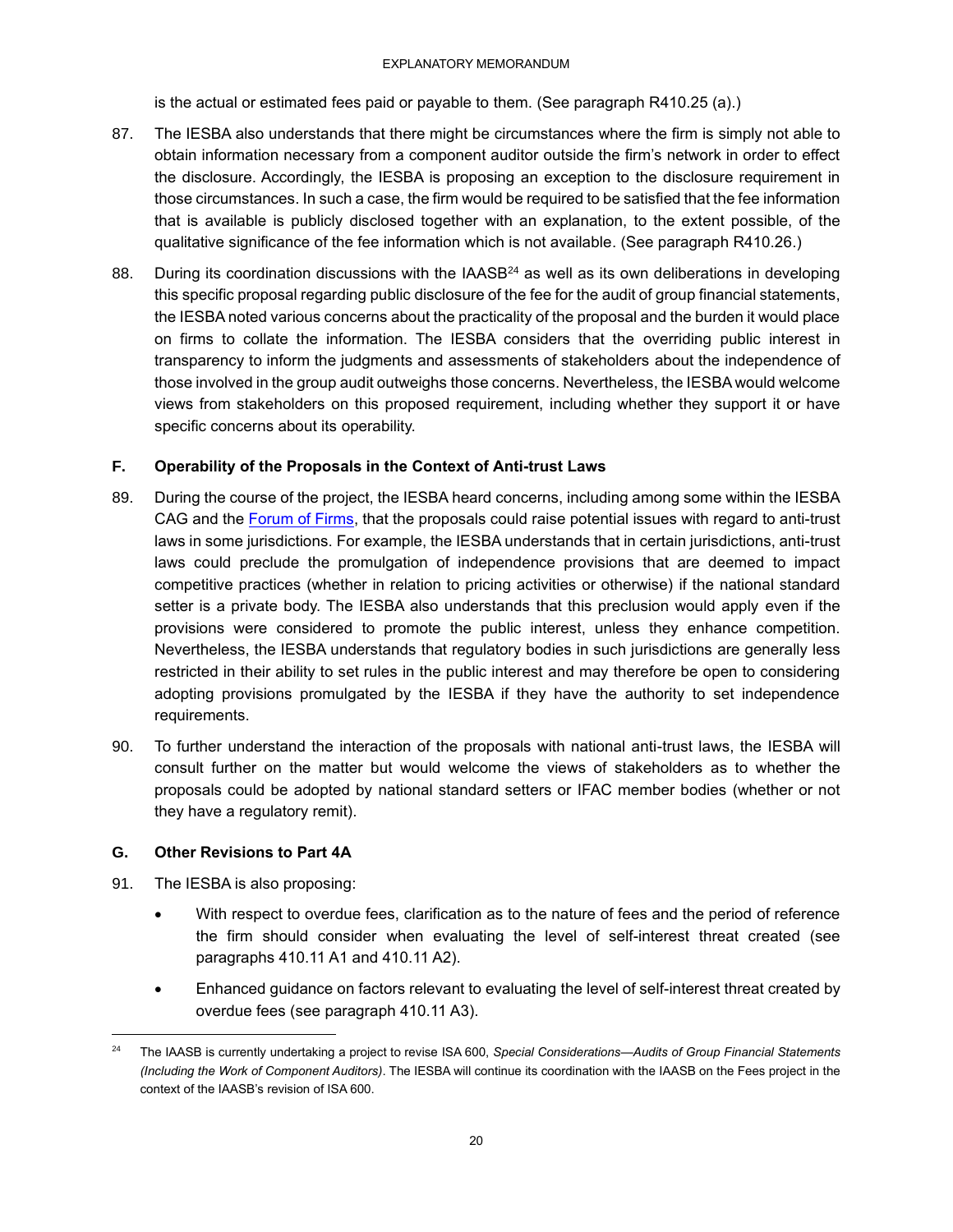- Enhanced guidance on actions that might be safeguards in relation to fee dependency at the firm, office and partner levels (see paragraphs 410.13 A4 and 410.13 A7).
- Through a consequential amendment to Section  $270$ ,<sup>25</sup> enhanced guidance regarding undue pressure exerted by a professional accountant (who, for example, might be a member of management or TCWG) on another accountant in relation to the level of the fee for a professional service. (See paragraph 270.3 A3.)
- Through a consequential amendment to Section  $320$ ,  $26$  enhanced guidance regarding the level of fees relative to the resources required as a factor to take into account when considering whether to accept an engagement. (See paragraph 320.3 A4.)

## <span id="page-20-0"></span>**H. Matters Relevant to Section 905**

- 92. The IESBA also considered whether the changes proposed to Part 4A have implications for assurance engagements other than audit and review engagements (referred to as assurance engagements). The IESBA was mindful of the special considerations for those engagements, particularly that parties involved in an assurance engagement might not be the same and therefore the application of the independence provisions in Part 4B might vary. 27
- 93. The IESBA is of the view that, as in the case of audit engagements, there is an inherent self-interest threat when fees for an assurance engagement are negotiated with and paid by the assurance client. The IESBA recognizes that by the nature of assurance engagements, many of which might be limited in scope, for a narrow purpose and non-recurring, firms more likely will reach the conclusion that the threats created are at an acceptable level. Nevertheless, the IESBA is proposing that the Code also explicitly articulate the existence of such threats even in the case of assurance engagements. (See paragraph 905.3 A1.)
- 94. On balance, the IESBA believes that the threats created by fees for services other than the assurance engagement are not generally such that they require formal evaluation, other than where (as in the extant Code) the total fees derived from the assurance client are significant. However, the IESBA believes it is appropriate for the Code to make clear that the threats created by significant fee dependency do require evaluation even if the assurance client is not in fact the one paying for the assurance engagement. (See paragraph 905.10 A2.)
- 95. In relation to overdue fees in Section 905, the proposals do not include a general expectation that the firm obtain payment of overdue fees before the assurance report is issued. Such an expectation is included in extant paragraph 905.4 A1, albeit only in relation to overdue fees for a prior period assurance engagement. The IESBA would welcome stakeholders' views as to whether, following the consequential amendments for assurance engagements to consider all overdue fees, it would be appropriate to include a general expectation regarding payment as proposed for audit engagements in paragraph 410.11. A2.
- 96. The IESBA does not consider it necessary to include in Part 4B similar requirements and application material in Part 4A that are relevant only for PIE clients.

<sup>25</sup> Section 270, *Pressure to Breach the Fundamental Principles*

<sup>26</sup> Section 320, *Professional Appointments*

<sup>&</sup>lt;sup>27</sup> Paragraph 900.11 A2 in the revised Part  $4B$ , issued by the IESBA in January 2020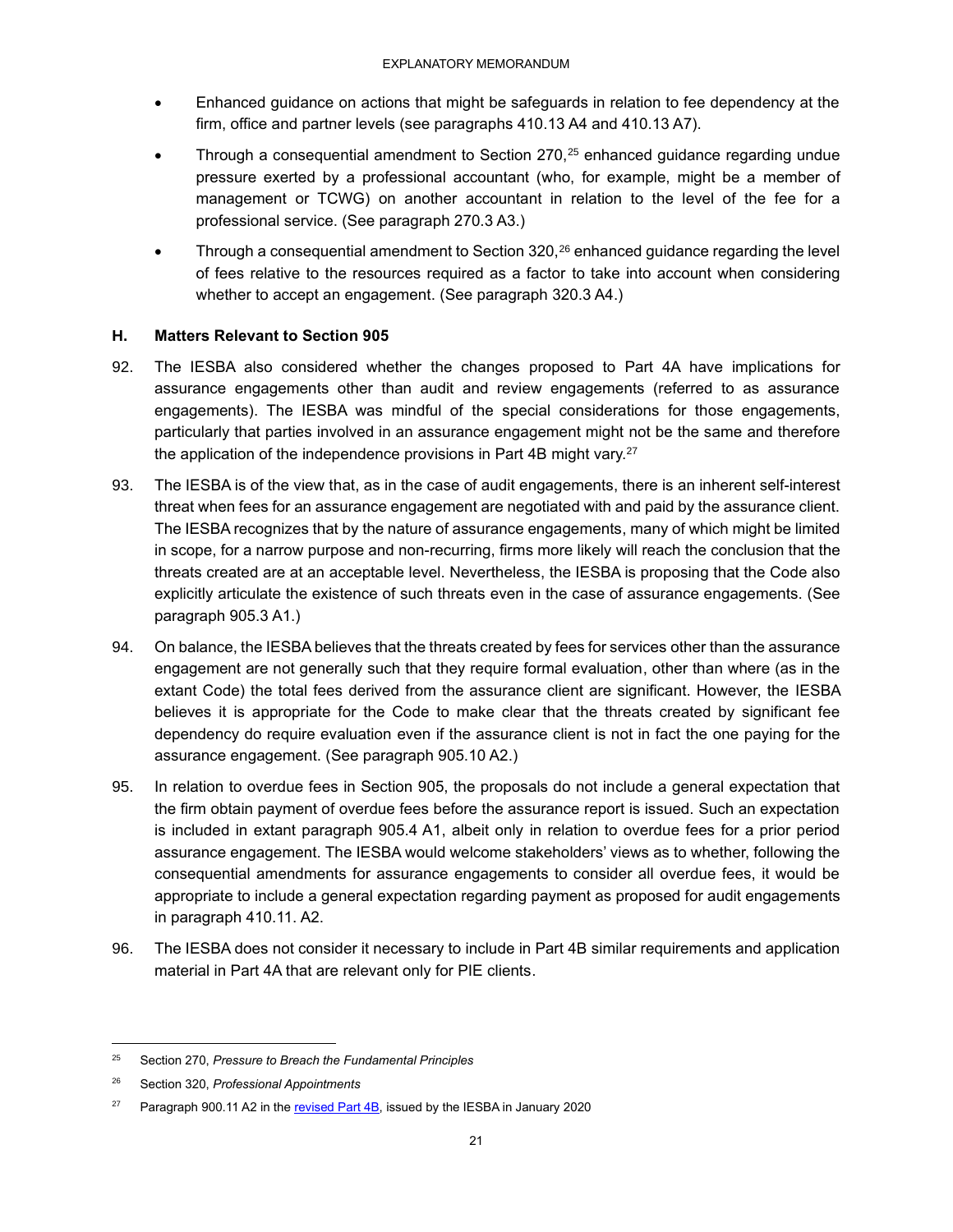## <span id="page-21-0"></span>IV. **Analysis of Overall Impact of the Proposed Changes**

- 97. The IESBA believes that the proposals represent a significant strengthening of the extant fee-related provisions of the IIS and that they will help address public perceptions about auditor independence in relation to fees, especially vis-à-vis audit clients. The public interest will be served by having a Code that contains robust and high-quality provisions that enable consistent application by firms in differing legal frameworks across jurisdictions, thereby increasing confidence in the independence of firms.
- 98. The changes have implications for national standard setters and IFAC member bodies that have adopted the Code or use it as a basis or a benchmark for their own ethics standards.
- 99. The IESBA does not intend the proposals to impact or otherwise influence the level of fees or the fee arrangements for any services provided by firms. However, in certain cases mainly for audit clients, the actions firms may take to address the threats to independence created by the fees paid by the clients for audit and services other than audit could result in additional costs. The nature and significance of those costs will depend on the particular circumstances.
- 100. Further, given the nature and extent of the proposed revisions to the Code in case of PIE audit clients, the IESBA believes that some of the proposals would entail significant changes to the policies and procedures for firms. Such changes may result in increased costs. In addition, in relation to the proposals regarding disclosure of fee-related matters with TCWG and to the public, the implementation of the provisions may lead to a greater commitment of time on the part of TCWG and management of audit clients in engaging with firms.
- 101. As with any changes to the Code, firms can expect implementation costs associated with awareness and training initiatives, translation where needed, and maintenance costs in updating their internal policies and methodologies.

## <span id="page-21-1"></span>V. **Project Timetable and Effective Date**

102. The IESBA is mindful of the need for appropriate alignment in the finalization of the Fees and NAS pronouncements. It will also coordinate the effective dates for the final provisions from these projects with the effective date of the final provisions from the PIE project. Information about IESBA's projects and its timetable is available at: [www.ethicsboard.org/consultations-projects.](http://www.ethicsboard.org/consultations-projects)

| June 2020      | Highlights of significant comments on the Exposure Draft to the IESBA                                                                                                             |
|----------------|-----------------------------------------------------------------------------------------------------------------------------------------------------------------------------------|
| September 2020 | Discussion of significant issues arising on exposure with the IESBA<br>$\bullet$<br>CAG<br>Full IESBA review of respondents' comments and first read of revised<br>٠<br>proposals |
| December 2020  | IESBA approval of final pronouncement                                                                                                                                             |

103. The indicative timeline for the Fees Project is set out below.

## <span id="page-21-2"></span>VI. **Guide for Respondents**

104. The IESBA welcomes comments on all matters addressed in this Exposure Draft, but especially those identified in the Request for Specific Comments below. Comments are most helpful when they refer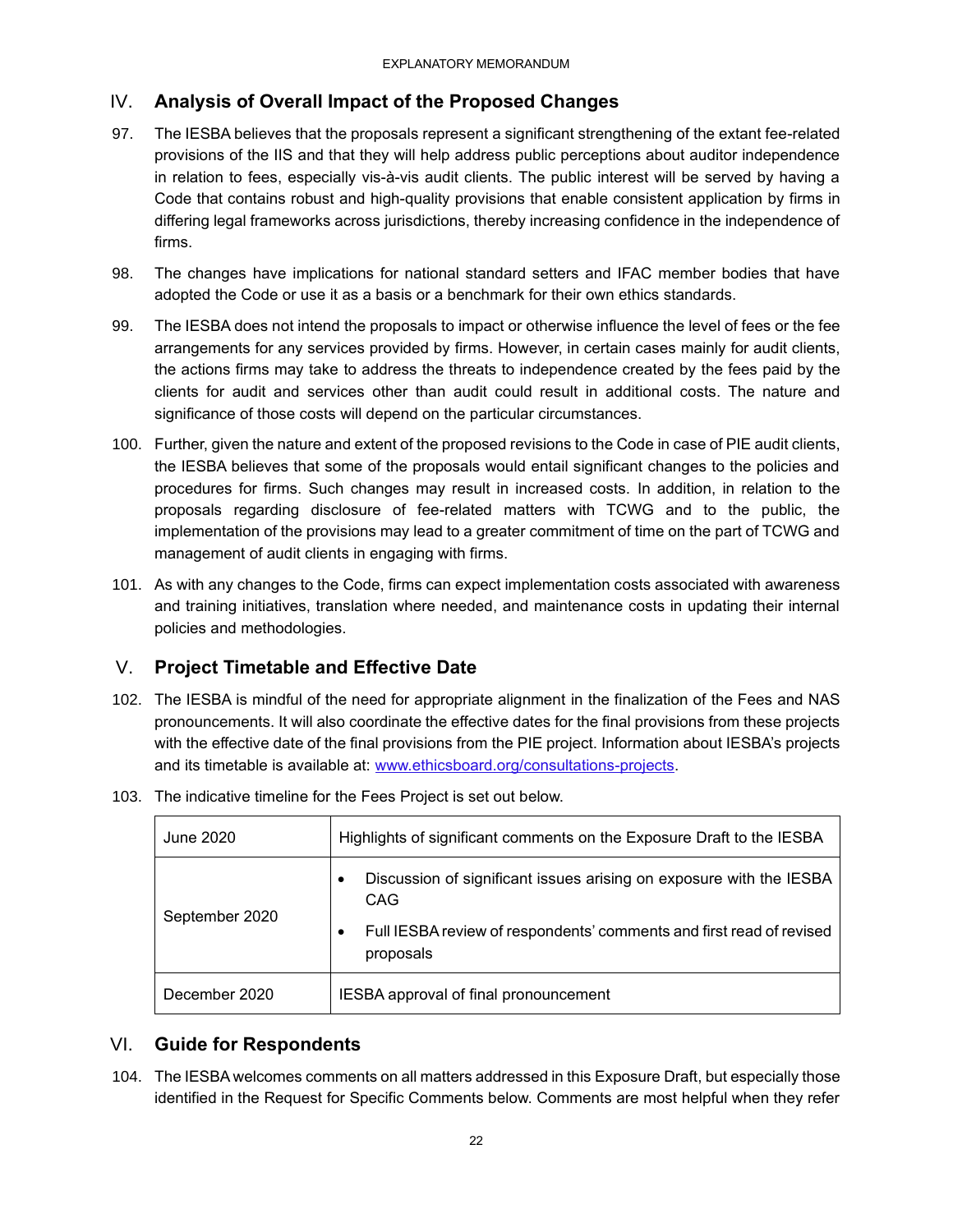to specific paragraphs, include the reasons for the comments, and, where appropriate, make specific suggestions for any proposed changes to wording. When a respondent agrees with proposals in this Exposure Draft, it will be helpful for the IESBA to be made aware of this view.

### **Request for Specific Comments**

*Evaluating Threats Created by Fees Paid by the Audit Client*

- 1. Do you agree that a self-interest threat to independence is created and an intimidation threat to independence might be created when fees are negotiated with and paid by an audit client (or an assurance client)?
- 2. Do you support the requirement in paragraph R410.4 for a firm to determine whether the threats to independence created by the fees proposed to an audit client are at an acceptable level:
	- (a) Before the firm accepts an audit or any other engagement for the client; and
	- (b) Before a network firm accepts to provide a service to the client?
- 3. Do you have views or suggestions as to what the IESBA should consider as further factors (or conditions, policies and procedures) relevant to evaluating the level of threats created when fees for an audit or any other engagement are paid by the audit client? In particular, do you support recognizing as an example of relevant conditions, policies and procedures the existence of an independent committee which advises the firm on governance matters that might impact the firm's independence?

### *Impact of Services Other than Audit Provided to an Audit Client*

4. Do you support the requirement in paragraph R410.6 that a firm not allow the level of the audit fee to be influenced by the provision by the firm or a network firm of services other than audit to the audit client?

### *Proportion of Fees for Services Other than Audit to Audit Fee*

- 5. Do you support that the guidance on determination of the proportion of fees for services other than audit in paragraph 410.10 A1 include consideration of fees for services other than audit:
	- (a) Charged by both the firm and network firms to the audit client; and
	- (b) Delivered to related entities of the audit client?

## *Fee Dependency for non-PIE Audit Clients*

- 6. Do you support the proposal in paragraph R410.14 to include a threshold for firms to address threats created by fee dependency on a non-PIE audit client? Do you support the proposed threshold in paragraph R410.14?
- 7. Do you support the proposed actions in paragraph R410.14 to reduce the threats created by fee dependency to an acceptable level once total fees exceed the threshold?

### *Fee Dependency for PIE Audit Clients*

8. Do you support the proposed action in paragraph R410.17 to reduce the threats created by fee dependency to an acceptable level in the case of a PIE audit client?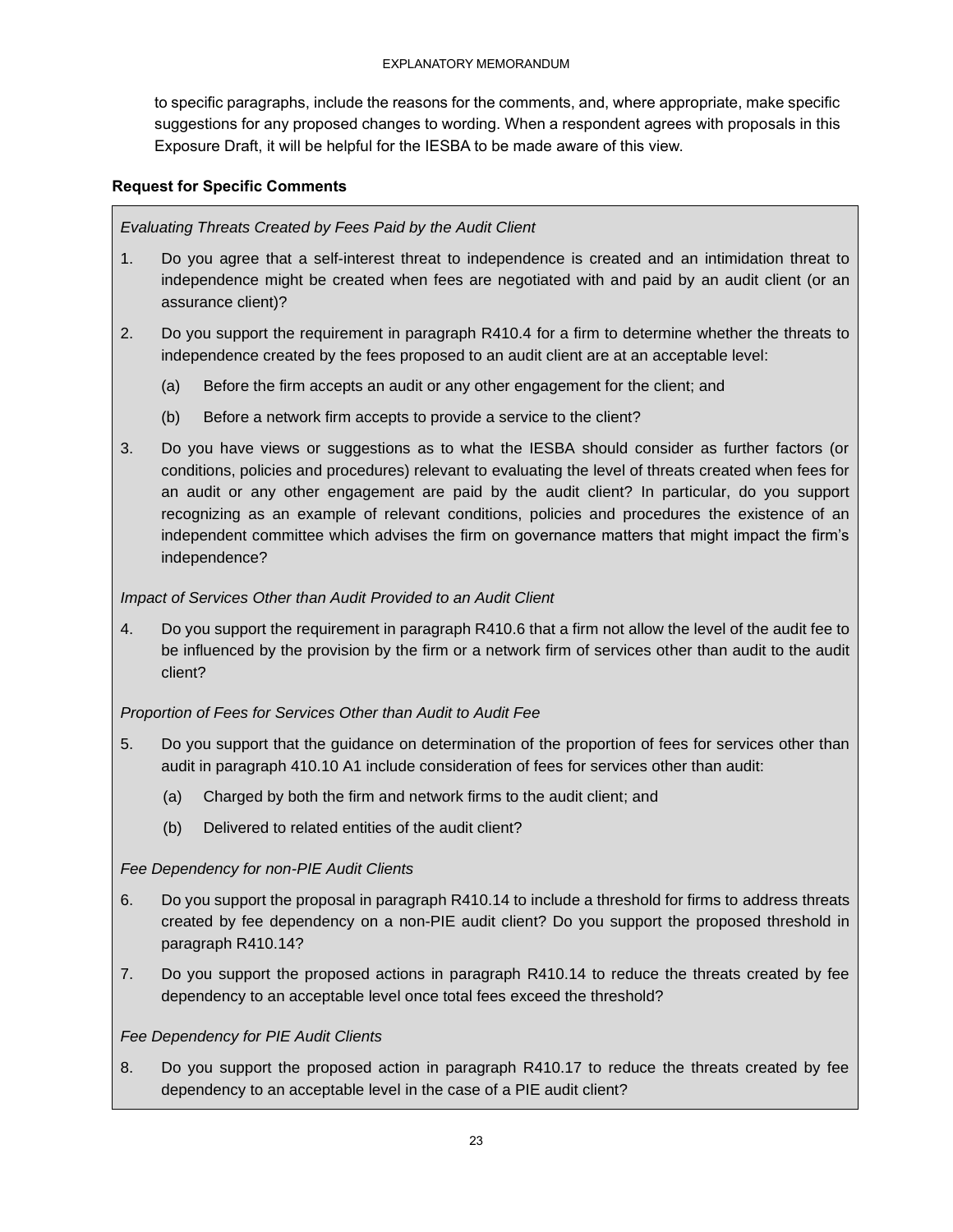- 9. Do you agree with the proposal in paragraph R410.19 to require a firm to cease to be the auditor if fee dependency continues after consecutive 5 years in the case of a PIE audit client? Do you have any specific concerns about its operability?
- 10. Do you support the exception provided in paragraph R410.20?

## *Transparency of Fee-related Information for PIE Audit Clients*

- 11. Do you support the proposed requirement in paragraph R410.25 regarding public disclosure of feerelated information for a PIE audit client? In particular, having regard to the objective of the requirement and taking into account the related application material, do you have views about the operability of the proposal?
- 12. Do you have views or suggestions as to what the IESBA should consider as:
	- (a) Possible other ways to achieve transparency of fee-related information for PIEs audit clients; and
	- (b) Information to be disclosed to TCWG and to the public to assist them in their judgments and assessments about the firm's independence?

## *Anti-Trust and Anti-Competition Issues*

13. Do you have views regarding whether the proposals could be adopted by national standard setters or IFAC member bodies (whether or not they have a regulatory remit) within the framework of national anti-trust or anti-competition laws? The IESBA would welcome comments in particular from national standard setters, professional accountancy organizations, regulators and competition authorities.

## *Proposed Consequential and Conforming Amendments*

- 14. Do you support the proposed consequential and conforming amendments to Section 905 and other sections of the Code as set out in this Exposure Draft? In relation to overdue fees from an assurance client, would you generally expect a firm to obtain payment of all overdue fees before issuing its report for an assurance engagement?
- 15. Do you believe that there are any other areas within the Code that may warrant a conforming change as a result of the proposed revisions?

### **Request for General Comments**

- 105. In addition to the request for specific comments above, the IESBA is also seeking comments on the matters set out below:
	- *Those Charged with Governance, including Audit Committee Members*  The IESBA invites comments regarding any aspect of the proposals from individuals with responsibilities for governance and financial reporting oversight. This includes small businesses where a single owner manages the entity and also has a governance role.
	- *Small- and Medium-Sized Entities (SMEs) and Small and Medium Practices (SMPs) –* The IESBA invites comments regarding any aspect of the proposals from SMEs and SMPs.
	- *Regulators and Audit Oversight Bodies –* The IESBA invites comments on the proposals from an enforcement perspective from members of the regulatory and audit oversight communities.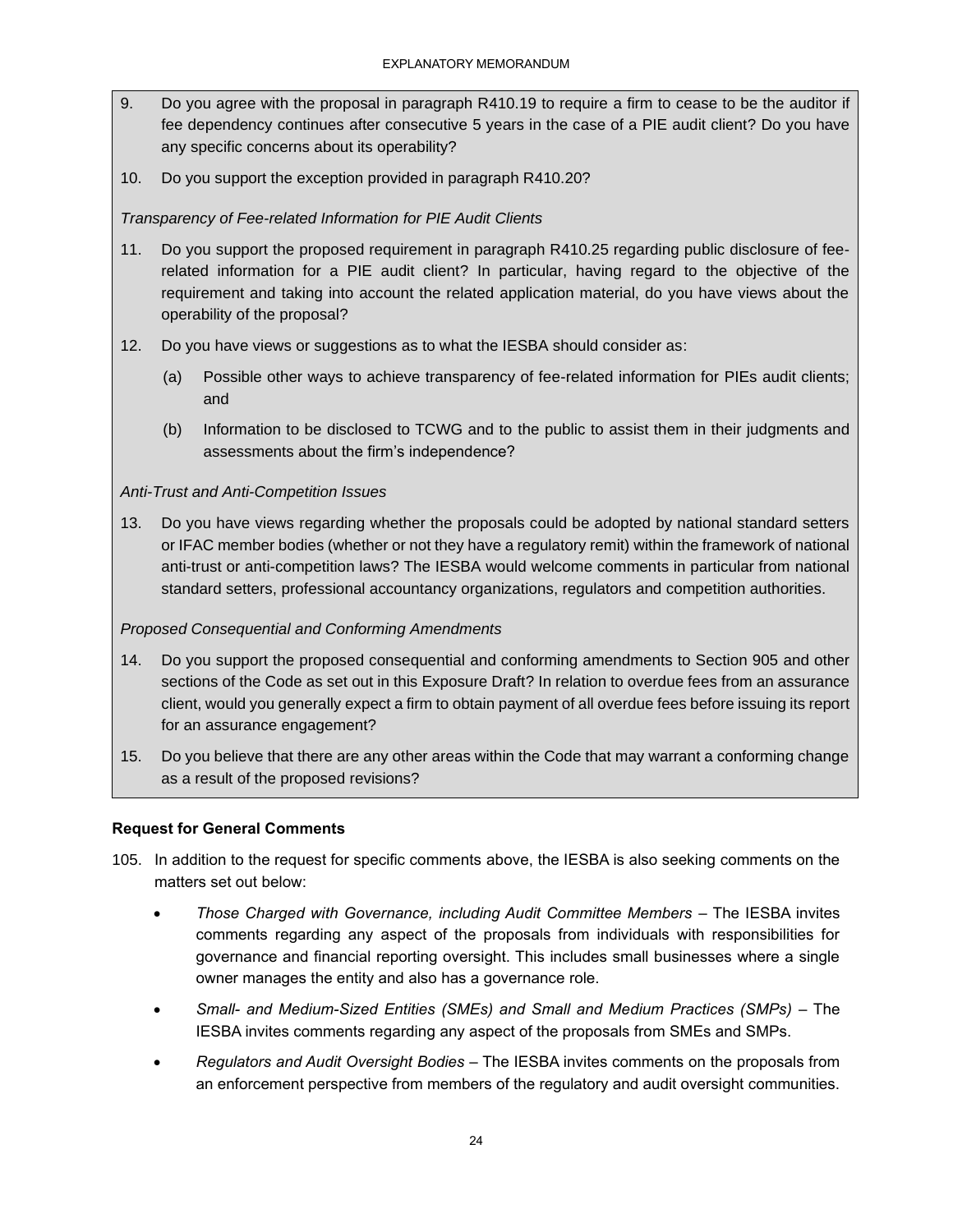#### EXPLANATORY MEMORANDUM

- *Developing Nations –* Recognizing that many developing nations have adopted or are in the process of adopting the Code, the IESBA invites respondents from these nations to comment on the proposals, and in particular on any foreseeable difficulties in applying them in their environment.
- *Translations –* Recognizing that many respondents may intend to translate the final changes for adoption in their own environments, the IESBA welcomes comment on potential translation issues respondents may note in reviewing the proposals.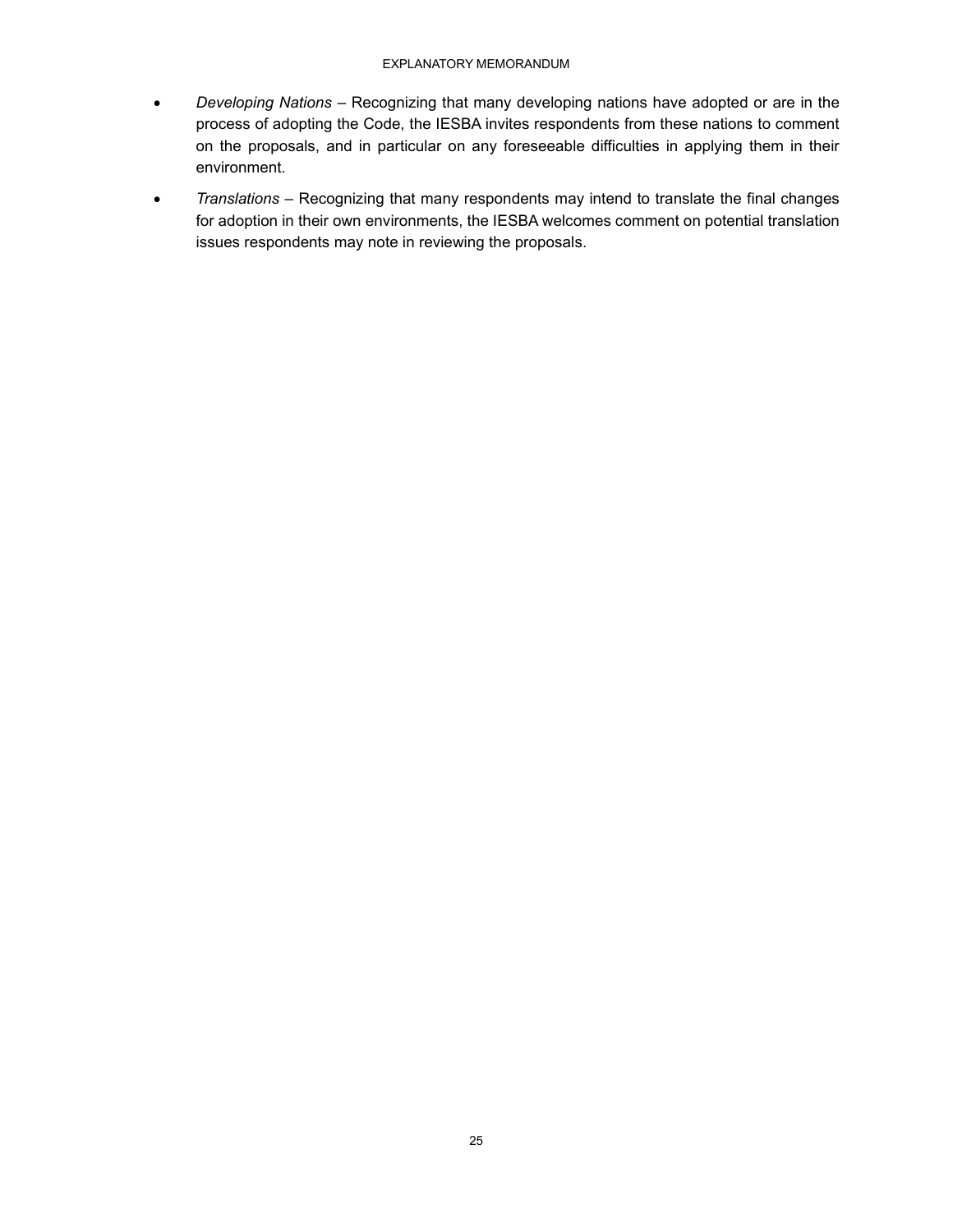## <span id="page-25-0"></span>**EXPOSURE DRAFT: PROPOSED REVISIONS TO THE FEE-RELATED PROVISIONS OF THE CODE**

## **(CLEAN)**

## **PART 4A – INDEPENDENCE FOR AUDIT AND REVIEW ENGAGEMENTS**

## **SECTION 410**

## **FEES**

## **Introduction**

- 410.1 Firms are required to comply with the fundamental principles, be independent and apply the conceptual framework set out in Section 120 to identify, evaluate and address threats to independence.
- 410.2 Section 330 sets out application material relevant to applying the conceptual framework where the level and nature of fees and other remuneration arrangements might create a self-interest threat to compliance with one or more of the fundamental principles. This section sets out specific requirements and application material relevant to applying the conceptual framework to identify, evaluate and address threats to independence arising from fees charged to audit clients.

## **Requirements and Application Material**

#### **General**

- 410.3 A1 Fees for professional services are usually negotiated with and paid by the client and might create threats to independence. This practice is generally recognized and accepted by intended users of financial statements.
- 410.3 A2 When the audit client is a public interest entity, stakeholders have heightened expectations regarding the firm's independence. As transparency can serve to better inform the views and decisions of those charged with governance and a wide range of stakeholders, this section provides for disclosure of fee-related information to both those charged with governance and stakeholders more generally for audit clients that are public interest entities.
- 410.3 A3 For the purposes of this section, audit fees comprise fees or other types of remuneration for an audit or review of financial statements. Where reference is made to the fee for the audit of the financial statements, this does not include any fee for an audit of special purpose financial statements or a review of financial statements. (Ref: paragraphs R410.22(a), 410.22 A1, R410.25(a), 410.25 A1 and R410.26)

#### *Identifying and Evaluating Threats*

- **R410.4** Before a firm or network firm accepts an audit or any other engagement for an audit client, the firm shall determine whether the threats to independence created by the fees proposed to the client are at an acceptable level. The firm shall also re-evaluate such threats where appropriate during the engagement period for the audit if circumstances change.
- 410.4 A1 When fees are negotiated with and paid by the audit client, this creates a self-interest threat and might create an intimidation threat to independence.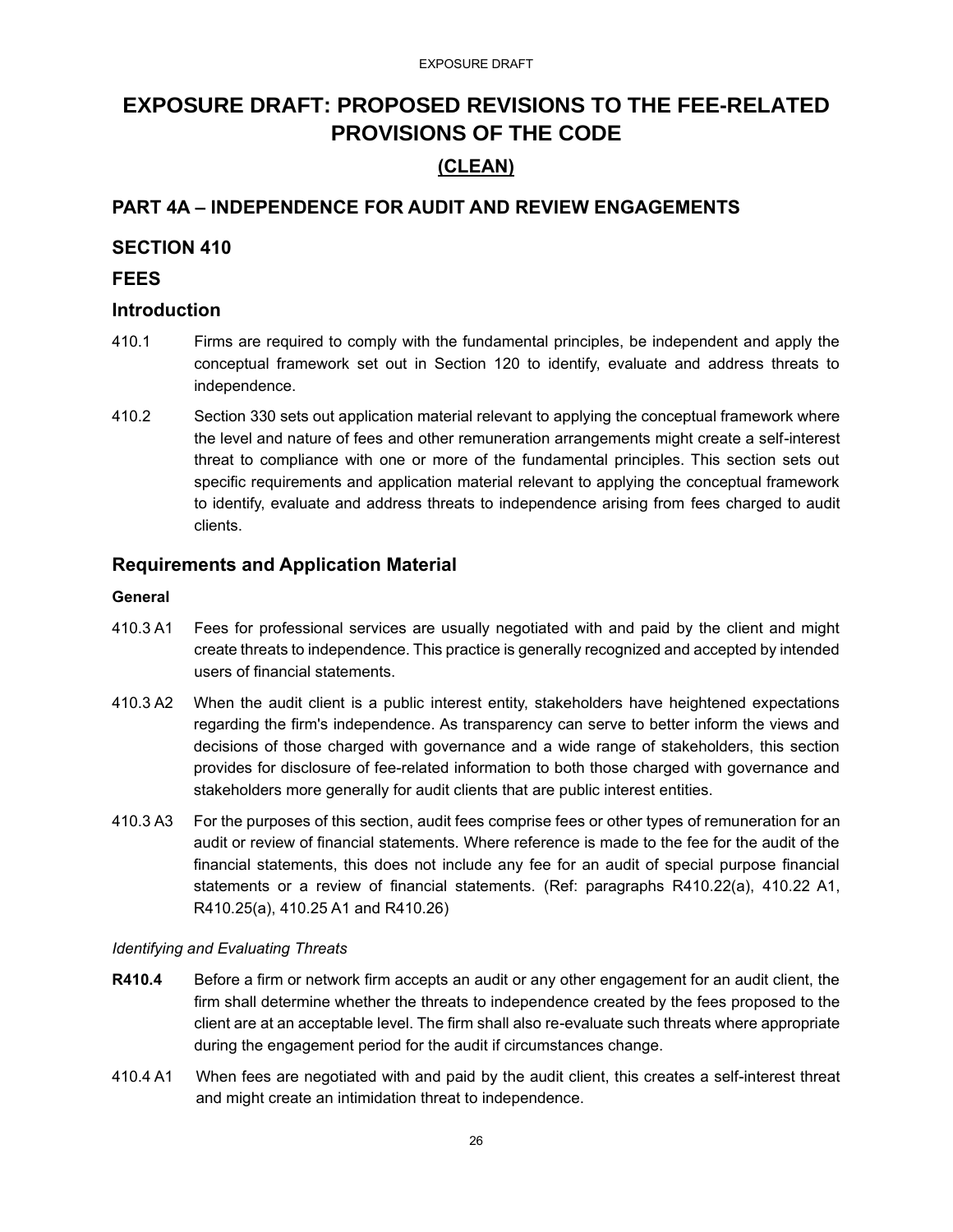- 410.4 A2 Factors that are relevant in evaluating the level of threats created when fees for an audit or any other engagement are paid by the audit client include:
	- Whether there is external review of the quality of the firm's audit work.
	- The level of the fees and the extent to which they have regard to the resources required, taking into account the firm's commercial and market priorities and position.
	- The involvement of those charged with governance in appointing the auditor and agreeing fees, and the apparent emphasis they and client management place on the quality of the audit and the overall level of the fees.
	- Any linkage between fees for the audit and those for services other than audit, and the relative size of both elements.
	- The extent of any dependency between the level of the fee for, and the outcome of, the service.
	- The significance of the client, for example to the firm, network, partner or office.
	- The nature of the client, for example whether the client is a public interest entity.
- 410.4 A3 The conditions, policies and procedures described in paragraph 120.12 A3 (particularly the existence of a quality management system designed and implemented by the firm in accordance with [proposed] ISQM 1) might also impact the evaluation of whether the threats to independence are at an acceptable level.
- 410.4 A4 The requirements and application material that follow identify circumstances which might need to be further evaluated when determining whether the threats are at an acceptable level. For those circumstances, application material includes examples of additional factors that might be relevant in evaluating the threats.

### **Level of Audit Fees**

- 410.5 A1 Determining the fees to be charged to an audit client, whether for audit or other services, is a business decision of the firm taking into account the facts and circumstances relevant to that specific engagement, including the requirements of technical and professional standards.
- 410.5 A2 In addition to the factors identified in paragraph 410.4 A2, factors that are relevant in evaluating self-interest and intimidation threats created by the level of the audit fee paid by the audit client include:
	- The firm's commercial rationale for the audit fee.
	- Whether pressure has been or is being applied by the client to reduce the audit fee.
- 410.5 A3 Examples of actions that might be safeguards to address such threats include:
	- Having an appropriate reviewer who was not involved in the audit engagement assess the reasonableness of the fee proposed having regard to the scope and complexity of the engagement.
	- Having an appropriate reviewer who was not involved in the audit engagement review the work undertaken.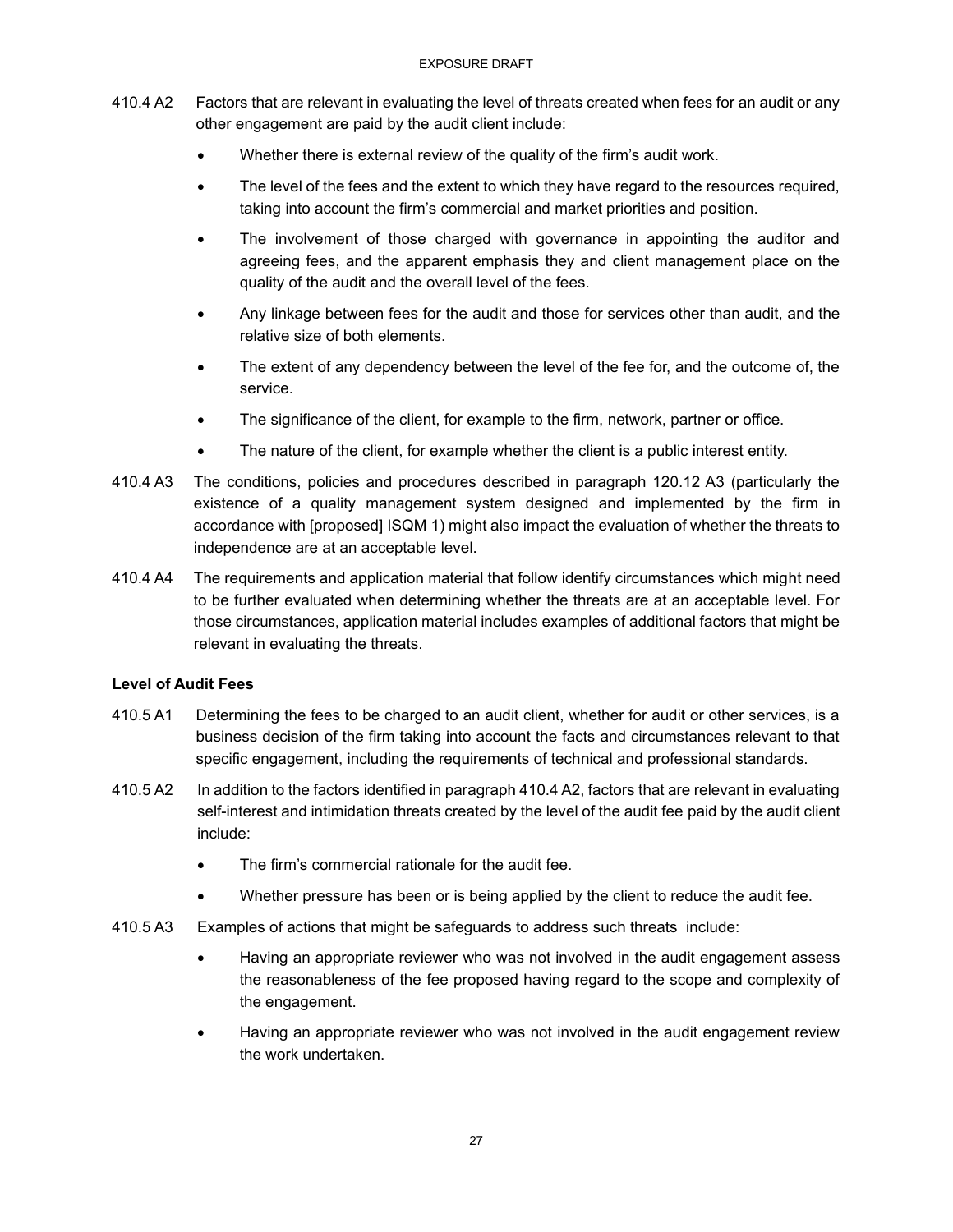*Impact of Other Services Provided to an Audit Client* 

- **R410.6** A firm shall not allow the audit fee to be influenced by the provision by the firm or a network firm of services other than audit to the audit client.
- 410.6 A1 The audit fee ordinarily reflects a combination of matters, such as those identified in paragraph 410.22 A1. However, the provision of other services to the audit client is not an appropriate consideration in determining the audit fee.
- 410.6 A2 Paragraph R410.6 is not intended to prohibit cost savings that can be achieved as a result of experience derived from the provision of services other than audit to the audit client.

#### **Contingent Fees**

- 410.7 A1 Contingent fees are fees calculated on a predetermined basis relating to the outcome of a transaction or the result of the services performed. A contingent fee charged through an intermediary is an example of an indirect contingent fee. In this section, a fee is not regarded as being contingent if established by a court or other public authority.
- **R410.8** A firm shall not charge directly or indirectly a contingent fee for an audit engagement.
- **R410.9** A firm or network firm shall not charge directly or indirectly a contingent fee for a non-assurance service provided to an audit client, if:
	- **(a)** The fee is charged by the firm expressing the opinion on the financial statements and the fee is material or expected to be material to that firm;
	- **(b)** The fee is charged by a network firm that participates in a significant part of the audit and the fee is material or expected to be material to that firm; or
	- **(c)** The outcome of the non-assurance service, and therefore the amount of the fee, is dependent on a future or contemporary judgment related to the audit of a material amount in the financial statements.
- 410.9 A1 Paragraphs R410.8 and R410.9 preclude a firm or a network firm from entering into certain contingent fee arrangements with an audit client. Even if a contingent fee arrangement is not precluded when providing a non-assurance service to an audit client, it might still impact the evaluation of the level of the self-interest threat.
- 410.9 A2 Factors that are relevant in evaluating the level of such a threat include:
	- The range of possible fee amounts.
	- Whether an appropriate authority determines the outcome on which the contingent fee depends.
	- Disclosure to intended users of the work performed by the firm and the basis of remuneration.
	- The nature of the service.
	- The effect of the event or transaction on the financial statements.
- 410.9 A3 Examples of actions that might be safeguards to address such a self-interest threat include:
	- Having an appropriate reviewer who was not involved in performing the non-assurance service review the work performed by the firm.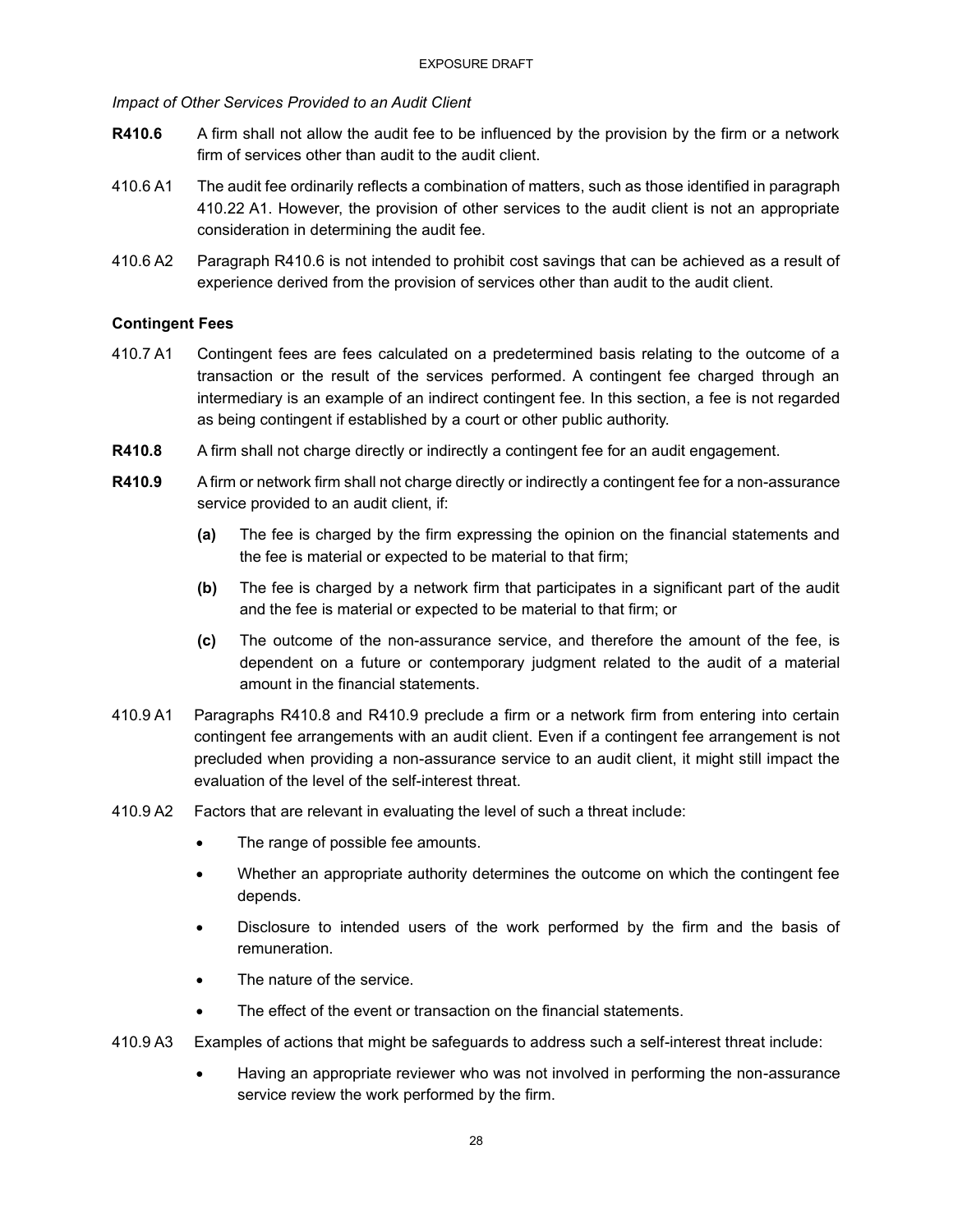• Obtaining an advance written agreement with the client on the basis of remuneration.

### **Total Fees – Proportion of Fees for Services Other than Audit to Audit Fee**

- 410.10 A1 The evaluation of the level of the self-interest threat might be impacted when a large proportion of fees charged by the firm or network firms to an audit client is generated by providing services other than audit to the client, due to concerns about the potential loss of either the audit engagement or other services. Such circumstances might also create an intimidation threat. A further consideration is a perception that the firm or network firm focuses on the non-audit relationship, which might create a threat to the auditor's objectivity.
- 410.10 A2 Factors that are relevant in evaluating the level of such threats include:
	- The ratio of fees for services other than audit to the audit fee.
	- The relationship to the audit client of the related entities for which the services other than audit are provided.
	- The nature, scope and purposes of the services, including whether they are recurring services.
	- The qualitative and quantitative significance of the client to the firm and to the network.
	- The operating structure and the compensation arrangements of the firm and the network.
- 410.10 A3 An example of an action that might be a safeguard to address such self-interest or intimidation threats is having an appropriate reviewer who was not involved in the audit or the service other than audit review the relevant audit work.

#### **Total Fees – Overdue Fees**

- 410.11 A1 The evaluation of the level of the self-interest threat might be impacted if fees payable by the audit client for the audit or services other than audit are overdue during the period of the audit engagement.
- 410.11 A2 It is generally expected that the firm will obtain payment of such fees before the audit report is issued.
- 410.11 A3 Factors that are relevant in evaluating the level of such a self-interest threat include:
	- The significance of the overdue fees to the firm.
	- The length of time the fees have been overdue.
	- The firm's assessment of the ability and willingness of the client to pay the overdue fees.
- 410.11 A4 Examples of actions that might be safeguards to address such a self-interest threat include:
	- Obtaining partial payment of overdue fees.
	- Having an appropriate reviewer who was not involved in the audit engagement review the audit work.
- **R410.12** When a significant part of fees due from an audit client remains unpaid for a long time, the firm shall determine:
	- **(a)** Whether the overdue fees might be equivalent to a loan to the client in which case the requirements and application material set out in section 511 are applicable; and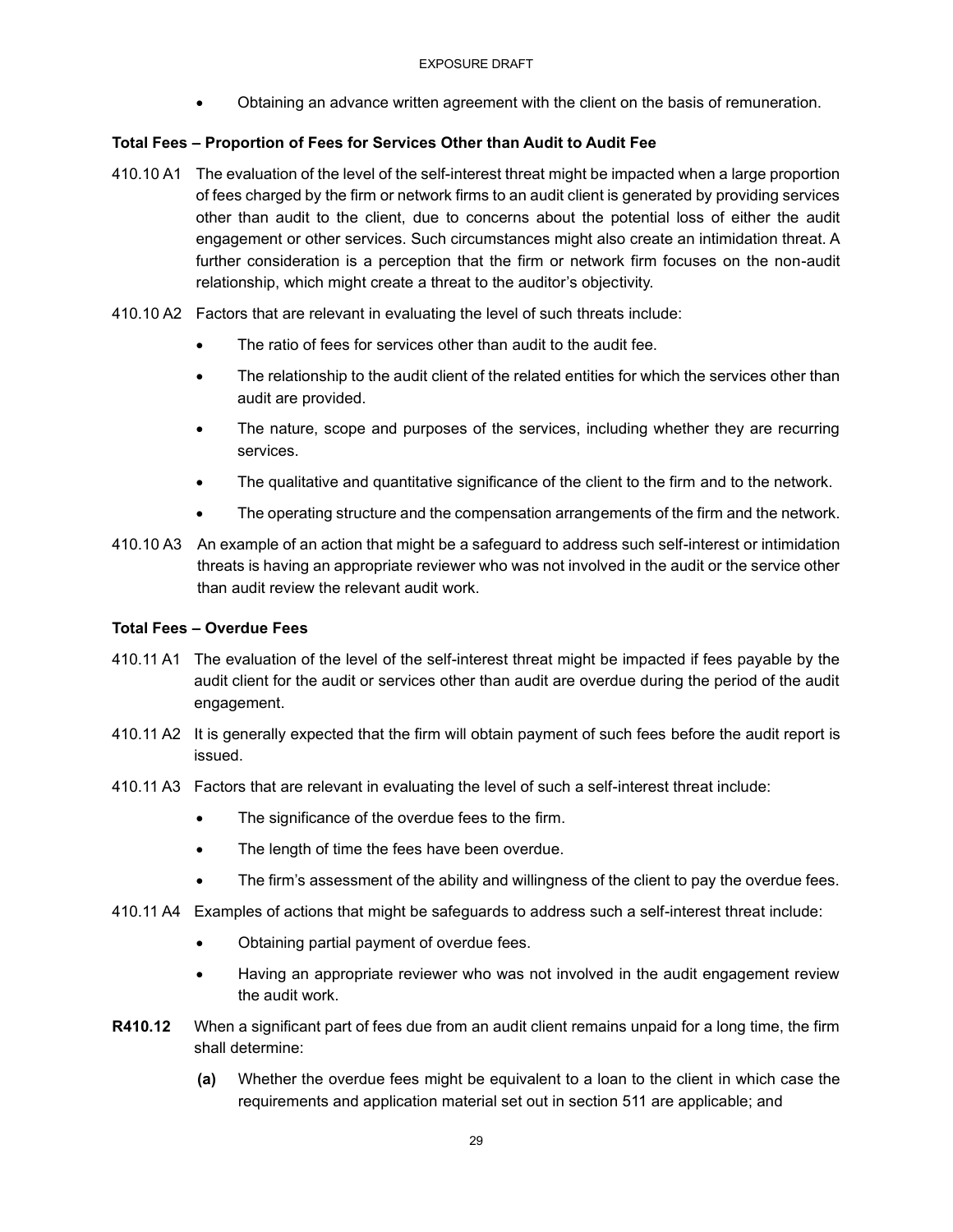**(b)** Whether it is appropriate for the firm to be re-appointed or continue the audit engagement.

#### **Total Fees – Fee Dependency**

#### *All Audit Clients*

- 410.13 A1 When the total fees generated from an audit client by the firm expressing the audit opinion represent a large proportion of the total fees of that firm, the dependence on, and concern about the potential loss of fees from audit and other services from that client impact the evaluation of the level of the self-interest threat and create an intimidation threat.
- 410.13 A2 In calculating the total fees of the firm, the firm might use financial information available from the previous financial year and estimate the proportion based on that information if appropriate.
- 410.13 A3 Factors that are relevant in evaluating the level of such threats include:
	- The operating structure of the firm.
	- The qualitative and quantitative significance of the audit client to the firm.
	- Whether the firm is expected to expand such that the significance of the client is likely to reduce.
- 410.13 A4 Examples of actions that might be safeguards to address such self-interest and intimidation threats include:
	- Having an appropriate reviewer who is not a member of the firm review the audit work.
	- Reducing the extent of services other than audit provided to the audit client.
	- Increasing the client base of the firm to reduce dependence on the client.
	- Increasing the extent of services provided to other clients.
- 410.13 A5 A self-interest or intimidation threat is created when the fees generated by a firm from an audit client represent a large proportion of the revenue of one partner or one office of the firm.
- 410.13 A6 Factors that are relevant in evaluating the level of such threats include:
	- The qualitative and quantitative significance of the audit client to the partner or office.
	- The extent to which the compensation of the partner, or the partners in the office, is dependent upon the fees generated from the client.
- 410.13 A7 Examples of actions that might be safeguards to address such self-interest and intimidation threats include:
	- Having an appropriate reviewer who was not involved in the audit engagement review the audit work.
	- Ensuring that the compensation of the partner is not significantly influenced by the fees generated from the client.
	- Reducing the extent of services other than audit provided by the partner or office to the audit client.
	- Increasing the client base of the partner or the office to reduce dependence on the client.
	- Increasing the extent of services provided by the partner or the office to other clients.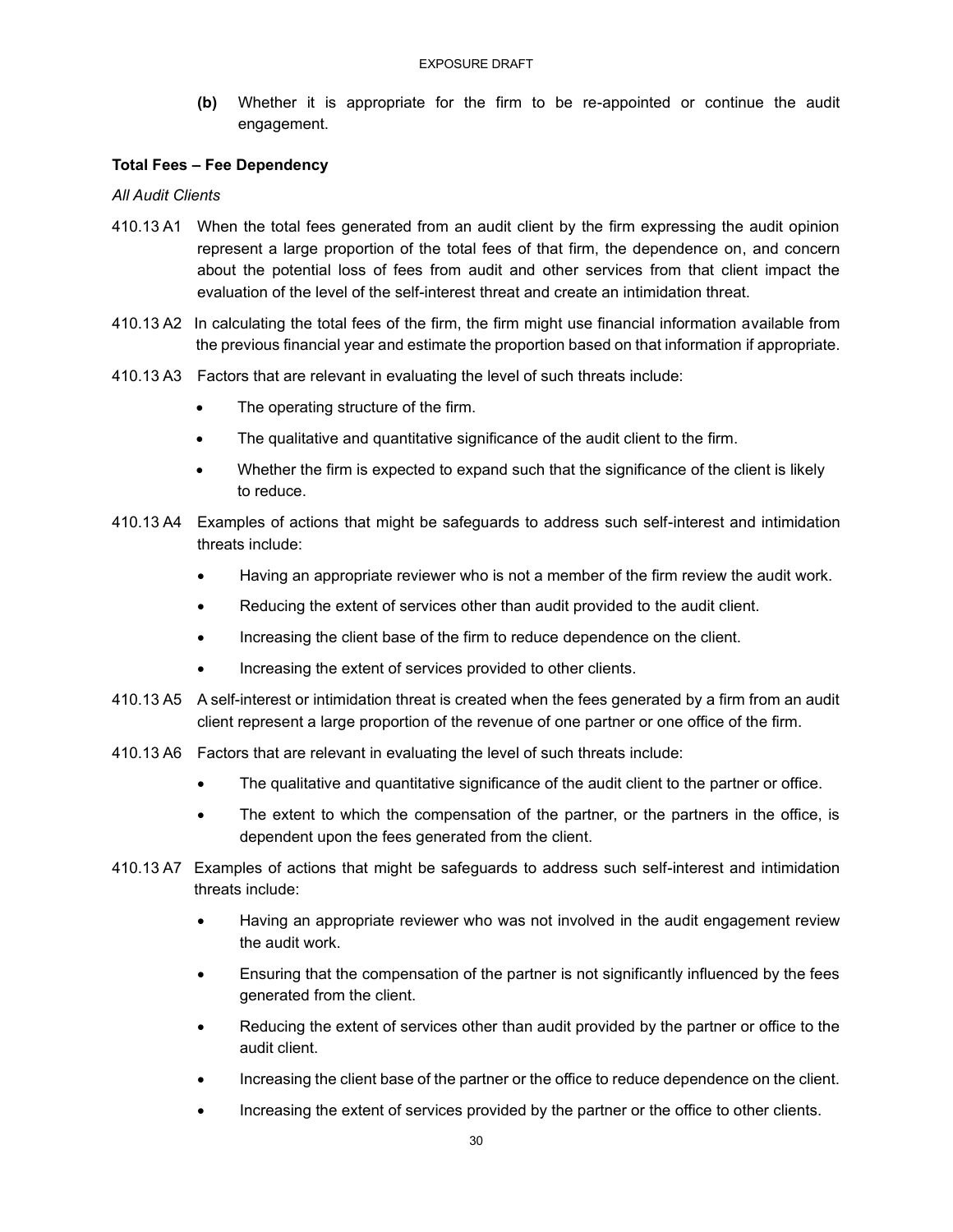Audit Clients that are Not Public Interest Entities

- **R410.14** When for each of five consecutive years total fees from an audit client that is not a public interest entity represent, or are likely to represent, more than 30% of the total fees received by the firm, the firm shall determine whether either of the following actions might be a safeguard to reduce the threats created to an acceptable level, and if so, apply it:
	- **(a)** Prior to the audit opinion being issued on the fifth year's financial statements, have a professional accountant, who is not a member of the firm expressing the opinion on the financial statements review the fifth year's audit work; or
	- **(b)** After the audit opinion on the fifth year's financial statements has been issued, and before the audit opinion is issued on the sixth year's financial statements, have a professional accountant, who is not a member of the firm expressing the opinion on the financial statements or a professional body review the fifth year's audit work.
- **R410.15** If the total fees described in paragraph R410.14 continue to exceed 30%, the firm shall each year determine whether either of the actions in paragraph R410.14 applied to the relevant year's engagement might be a safeguard to address the threats created by the total fees received by the firm from the client, and if so, apply it.
- **R410.16** When two or more firms are engaged to conduct an audit of the client's financial statements, the involvement of the other firm in the audit may be regarded each year as an action equivalent to that in paragraph R410.14 (a), if:
	- **(a)** The circumstances addressed by paragraph R410.14 apply to only one of the firms expressing the audit opinion; and
	- **(b)** Each firm performs sufficient work to take full individual responsibility for the audit opinion.

Audit Clients that are Public Interest Entities

- **R410.17** When for each of two consecutive years the total fees from an audit client that is a public interest entity represent, or are likely to represent, more than 15% of the total fees received by the firm, the firm shall determine whether, prior to the audit opinion being issued on the second year's financial statements, an engagement quality review performed by a professional accountant who is not a member of the firm expressing the opinion on the financial statements ("preissuance review") might be a safeguard to reduce the threats to an acceptable level, and if so, apply it.
- **R410.18** When two or more firms are engaged to conduct an audit of the client's financial statements, the involvement of the other firm in the audit may be regarded each year as an action equivalent to that in paragraph R410.17, if:
	- **(a)** The circumstances addressed by paragraph R410.17 apply to only one of the firms expressing the audit opinion; and
	- **(b)** Each firm performs sufficient work to take full individual responsibility for the audit opinion.
- **R410.19** Subject to paragraph R410.20, if the circumstances described in paragraph R410.17 continue for five consecutive years, the firm shall cease to be the auditor after the audit opinion for the fifth year is issued.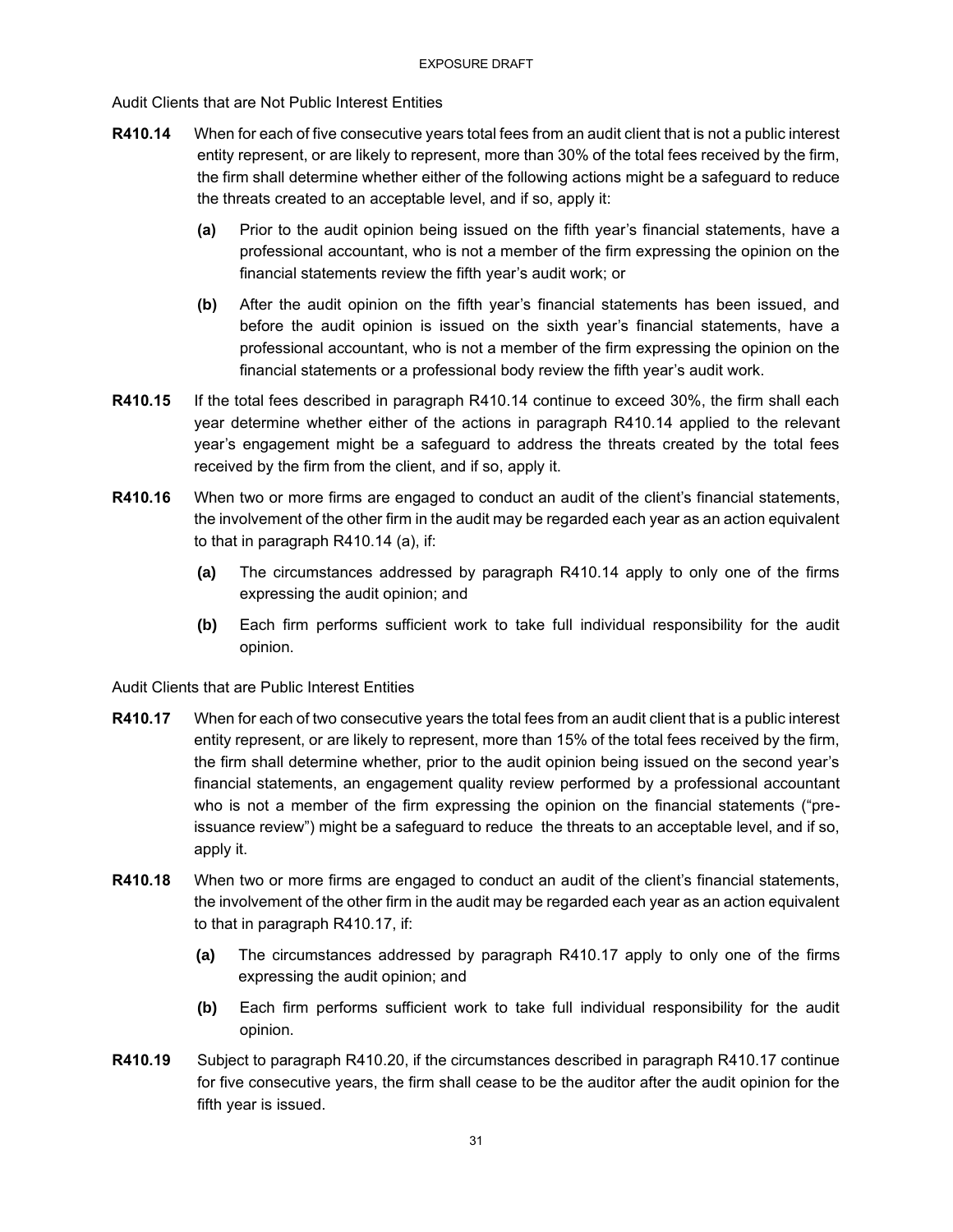- **R410.20** As an exception to paragraph R410.19, the firm may continue to be the auditor after five consecutive years if there is a compelling reason to do so having regard to the public interest, provided that:
	- **(a)** The firm consults with an independent regulatory body or professional body in the relevant jurisdiction and it concurs that having the firm continue as the auditor would be in the public interest; and
	- **(b)** Before the audit opinion on the sixth and any subsequent year's financial statements is issued, the firm engages a professional accountant who is not a member of the firm expressing the opinion on the financial statements to perform a pre-issuance review.
- 410.20 A1 A factor which might give rise to a compelling reason is the lack of viable alternative firms to carry out the audit engagement, having regard to the nature and location of the client's business.

#### **Transparency of Information Regarding Fees for Audit Clients that are Public Interest Entities**

#### *Communication About Fee-related Information with Those Charged with Governance*

410.21 A1 Communication by the firm of fee-related information (for both audit and services other than audit) with those charged with governance assists them in their assessment of the firm's independence. Effective communication in this regard also allows for a two-way open exchange of views and information about, for example, the expectations that those charged with governance might have regarding the scope and extent of audit work and impact on the audit fee.

#### Audit Fees

- **R410.22** The firm shall communicate in a timely manner with those charged with governance of an audit client that is a public interest entity:
	- **(a)** The level of the fee for the audit of the financial statements on which the firm issued an opinion;
	- **(b)** Any fees for the audit of special purpose financial statements and review engagements; and
	- **(c)** Whether the threats created by the level of the audit fees are at an acceptable level and any actions the firm has taken or proposes to take to reduce such threats to an acceptable level.
- 410.22 A1 The objective of such communication is to provide the background and context to the audit fee to enable those charged with governance to consider the independence of the firm. The nature and extent of matters to be communicated will depend on the facts and circumstances and might include for example:
	- Considerations affecting the level of the fee such as:
		- $\circ$  The scale, complexity and geographic spread of the audit client's operations.
		- $\circ$  The time spent or expected to be spent commensurate with the scope and complexity of the audit.
		- o The cost of other resources utilized or expended in performing the audit.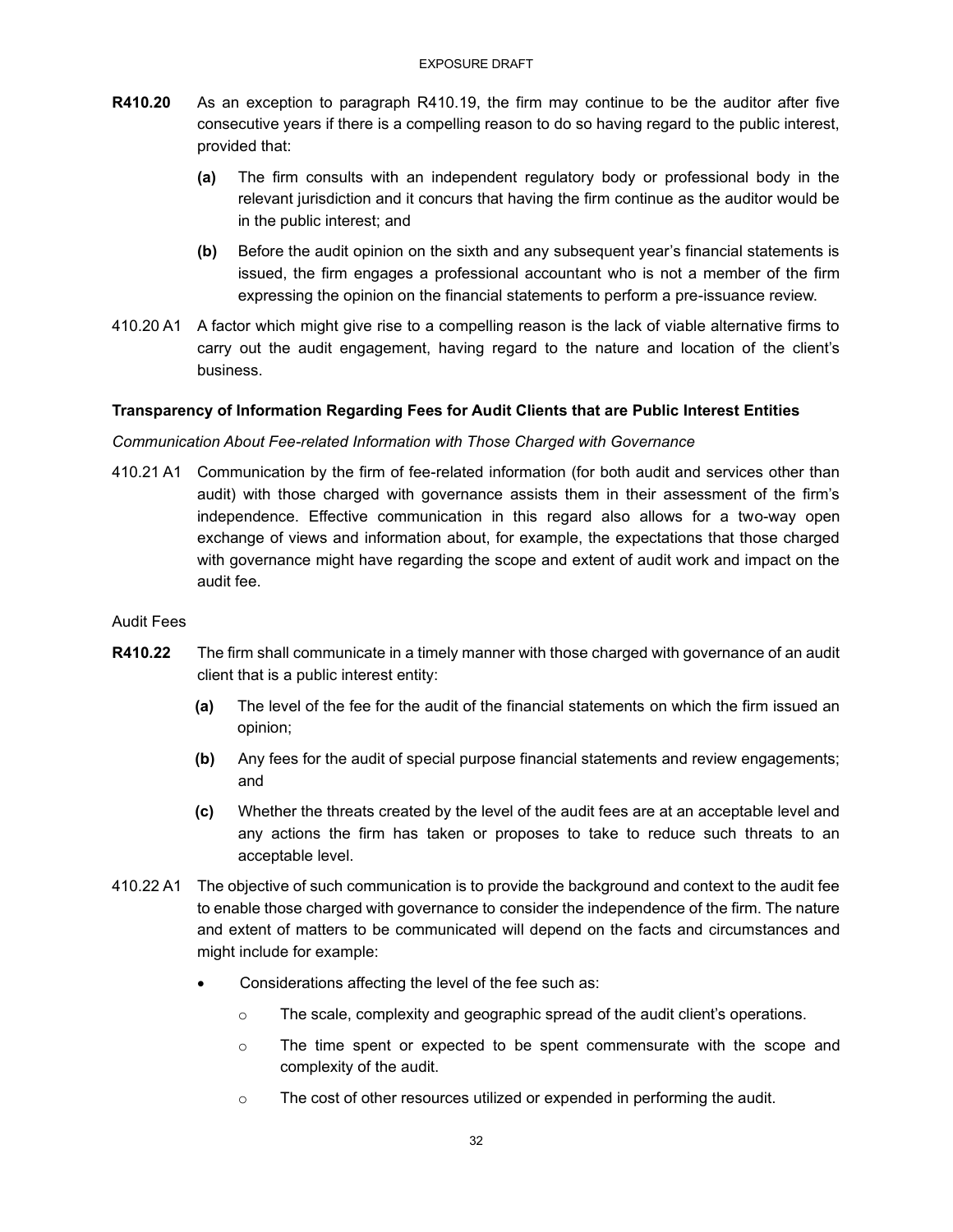- $\circ$  The quality of record keeping and processes for financial statements preparation.
- Adjustments to the fee quoted or charged during the period of the audit, and the reasons for any such adjustments.
- Changes to laws and regulations and professional standards relevant to the audit that impacted the fee.
- 410.22 A2 The firm is encouraged to provide such information as soon as practicable and communicate proposed adjustments as appropriate.

Fees for Services Other than Audit

- **R410.23** The firm shall communicate in a timely manner with those charged with governance of an audit client that is a public interest entity:
	- **(a)** The fees charged during the period covered by the financial statements for the provision by the firm or a network firm of services other than audit to the client which for this purpose shall include only related entities over which the client has direct or indirect control; and
	- **(b)** Where the firm has identified that there is an impact on the evaluation of the level of the self-interest threat or that there is an intimidation threat to independence created by the proportion of such fees relative to the audit fee:
		- **(i)** Whether such threats are at an acceptable level; and
		- **(ii)** If not, any actions that the firm has taken or proposes to take to reduce such threats to an acceptable level.
- 410.23 A1 The objective of such communication is to provide the background and context to the fees for services other than audit to enable those charged with governance to consider the independence of the firm. The nature and extent of matters to be communicated will depend on the facts and circumstances and might include for example:
	- The amount of fees from services other than audit that are required by laws and regulations.
	- The nature of other services provided and their associated fees.
	- Information on the nature of the services provided under a general policy approved by those charged with governance and associated fees.
	- The proportion of fees referred to in paragraph R410.23(a) to the aggregate of the audit fees charged by the firm and network firms.

#### Fee Dependency

- **R410.24** Where the total fees from an audit client that is a public interest entity represent or are likely to represent more than 15% of the total fees received by the firm, the firm shall communicate with those charged with governance:
	- **(a)** That fact and whether this situation is likely to continue;
	- **(b)** The safeguards applied to address the threats created, including, where relevant, the use of a pre-issuance review (Ref: Para R410.17); and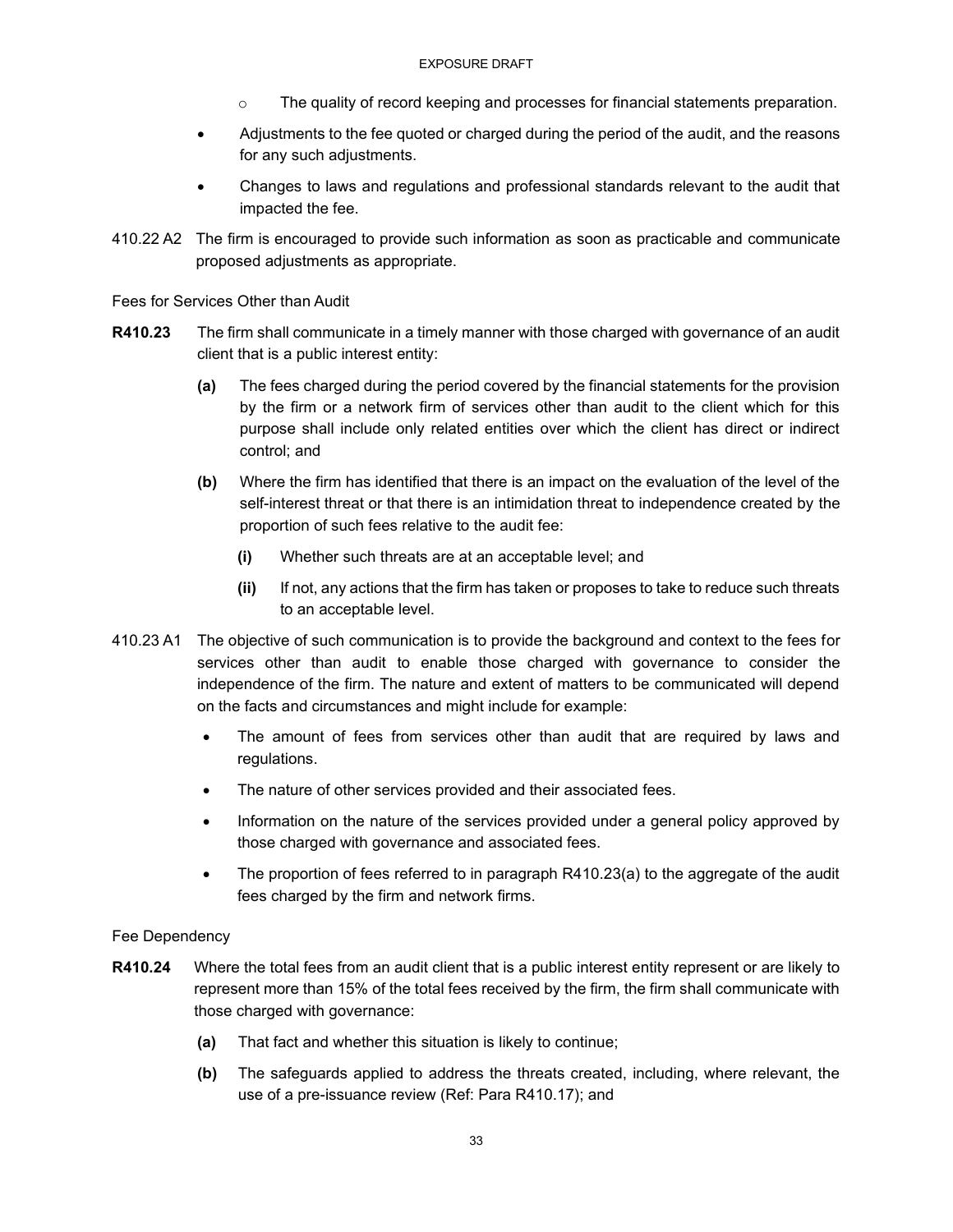**(c)** Any proposal to continue as the auditor under paragraph R410.20.

#### *Public Disclosure of Fee-related Information*

- **R410.25** The firm shall be satisfied that the following information is publicly disclosed in a timely and accessible manner:
	- **(a)** Subject to paragraph R410.26, the fee for the audit of the financial statements on which the firm issued an opinion, comprising
		- (i) Fees paid or payable to the firm and network firms, and
		- (ii) Actual or estimated fees paid or payable to other firms that have performed audit procedures on the engagement;
	- **(b)** The total amount of fees charged during the period covered by the financial statements for the provision of services by the firm or a network firm to the audit client, which, for this purpose shall include only related entities over which the client has direct or indirect control, other than as disclosed under (a); and
	- **(c)** If applicable, the fact that the total fees received by the firm from the audit client represent, or are likely to represent, more than 15% of the total fees received by the firm for two consecutive years, and the year that this situation first arose.

The requirements in subparagraphs (a) and (b) above may be met by compliance with laws and regulations which substantively satisfy the corresponding requirements.

- 410.25 A1 The fees disclosed usually reflect the fees paid or estimated to be paid for the services based on the information available at the time of the disclosure. The fees paid or estimated to be paid for the audit engagement include all such fees paid or payable to firms in relation to the audit work performed on which the audit opinion is based.
- 410.25 A2 An example of when compliance with laws and regulations would not substantively satisfy paragraph R410.25 is in the case of disclosure of fees for services other than audit, the exclusion of fees for services provided by network firms to the audit client and related entities over which the client has direct or indirect control.
- 410.25 A3 Such information might be disclosed,
	- (a) By the audit client in its financial statements, annual report or proxy statement, or
	- (b) If not by the audit client, by the firm in a manner deemed appropriate for the circumstances .
- 410.25 A4 If the firm discloses the information required by paragraph R410.25 in the audit report, it would be appropriate to do so as part of the auditor's other reporting responsibilities in accordance with ISA 700 (Revised).
- 410.25 A5 The firm might also discuss with the client whether disclosure of other information relating to fees might enhance the users' understanding of the fees paid or payable and how they might influence the firm's independence. The nature and extent of matters to be considered will depend on the facts and circumstances and might include for example:
	- Comparative information for the prior year's fees for audit and services other than audit.
	- The nature of services and their associated fees as disclosed under paragraph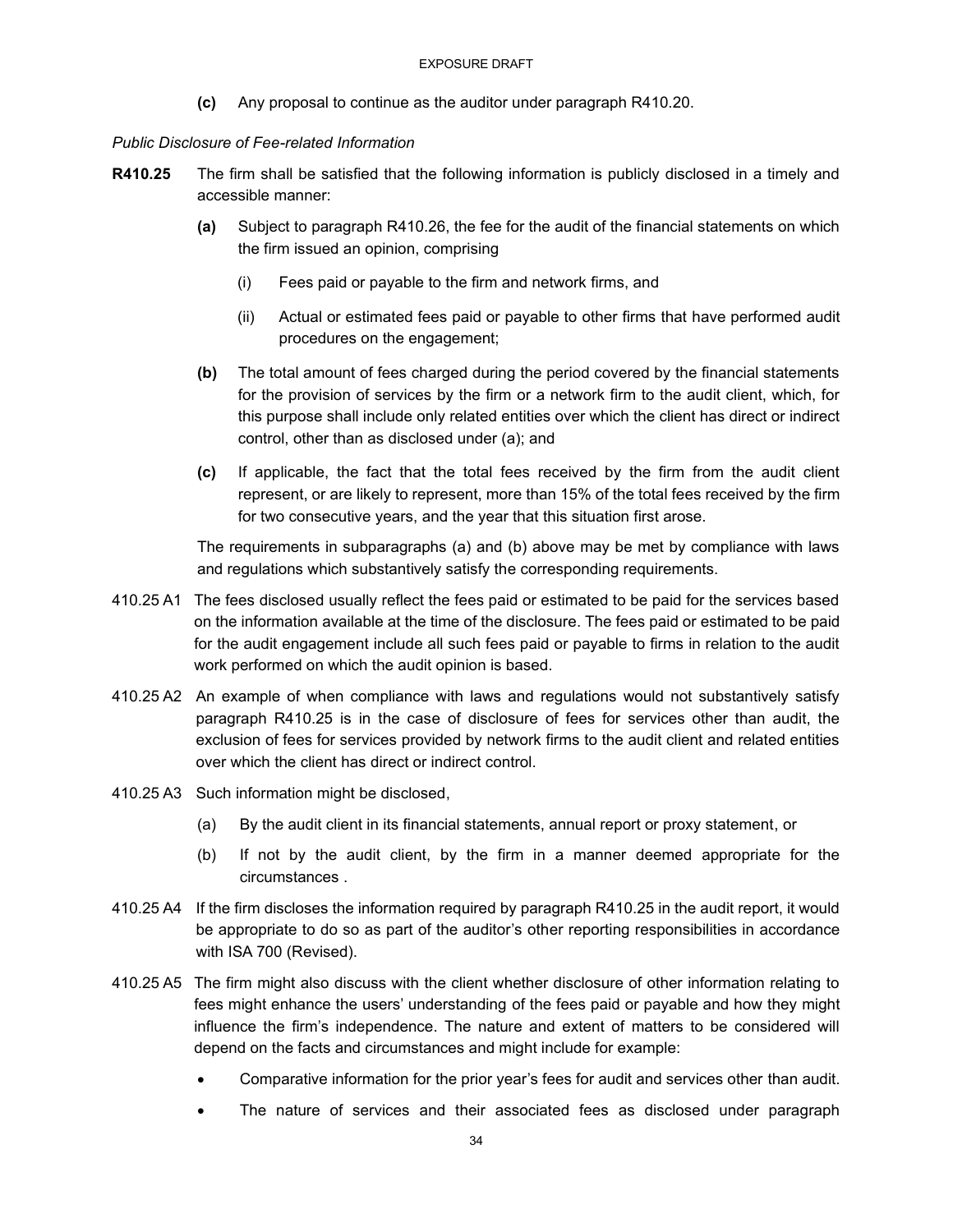R410.25(b).

- Safeguards applied when the total fees from the client represent or are likely to represent 15% of the total fees received by the firm.
- 410.25 A6 The disclosure is regarded as accessible if the information required by paragraph R410.25 is readily available for any stakeholder in a manner that stakeholders are specifically informed about or the firm has reason to believe that stakeholders know about.
- **R410.26** As an exception to paragraph R410.25(a), where the audit client does not make the disclosure specified in R410.25(a) and the firm is not able to obtain or provide an estimate of the fees referred to in paragraph R410.25(a)(ii), the firm shall be satisfied that the fee information that is available is publicly disclosed together with an explanation, to the extent possible, of the qualitative significance of the fee information which is not available.

#### *Considerations for Review Clients*

**R410.27** This section sets out requirements for firms to communicate fee-related information of an audit client that is a public interest entity and to be satisfied that such information is publicly disclosed. As an exception to those requirements, the firm may determine not to communicate or pursue disclosure of such information where a review client is not also an audit client.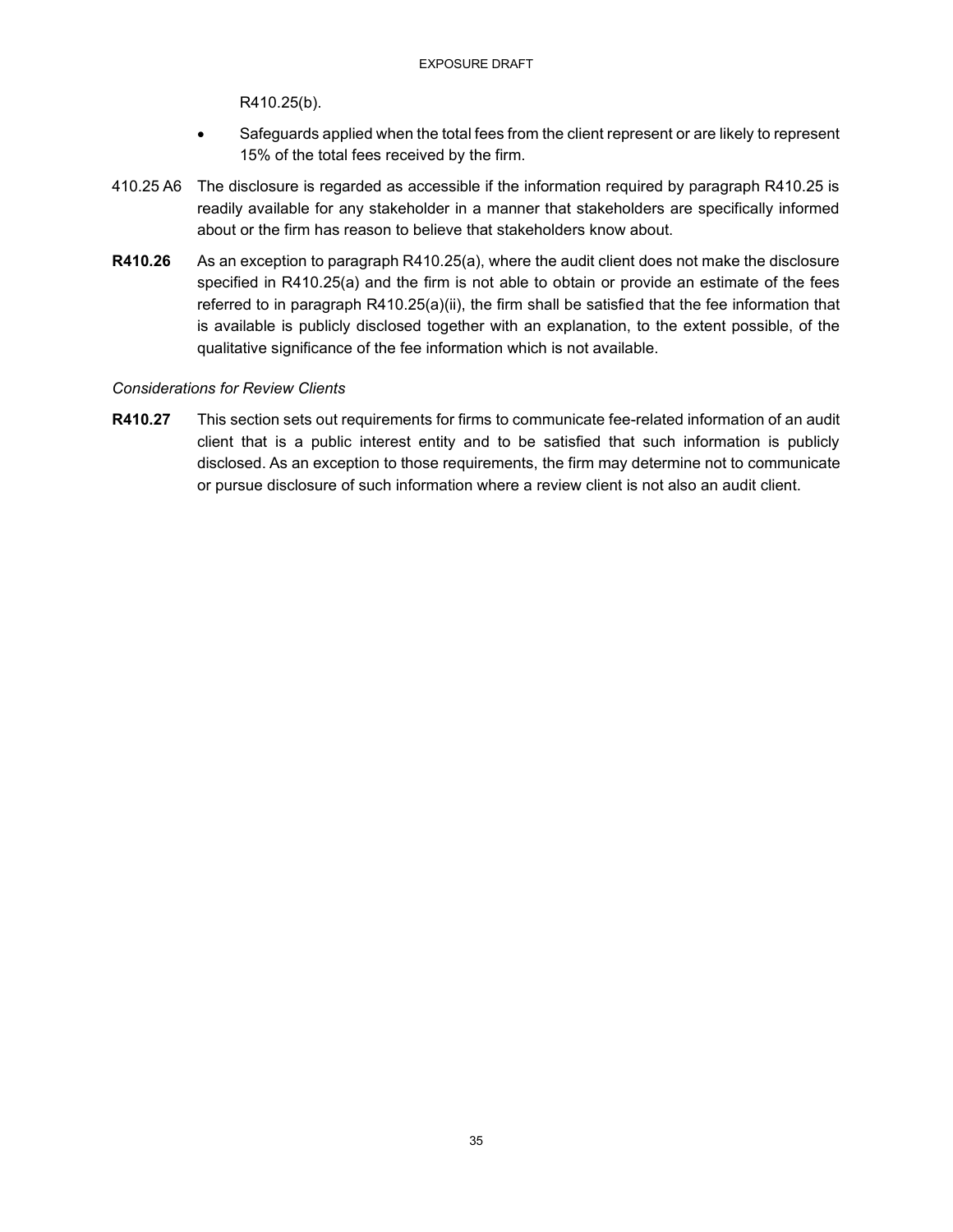## **PART 4B – INDEPENDENCE FOR ASSURANCE ENGAGEMENTS OTHER THAN AUDIT AND REVIEW ENGAGEMENTS**

## **SECTION 905**

## **FEES**

## **Introduction**

- 905.1 Firms are required to comply with the fundamental principles, be independent and apply the conceptual framework set out in Section 120 to identify, evaluate and address threats to independence.
- 905.2 Fees or other types of remuneration might create a self-interest or intimidation threat. This section sets out specific requirements and application material relevant to applying the conceptual framework to identify, evaluate and address threats to independence arising from fees charged to assurance clients.

## **Requirements and Application Material**

#### *Identifying and Evaluating Threats*

- **R905.3** Before a firm accepts an assurance engagement, the firm shall determine whether the threats to independence created by the fees proposed to the assurance client are at an acceptable level. The firm shall also re-evaluate such threats where appropriate during the engagement period if circumstances change.
- 905.3 A1 When fees are negotiated with and paid by the assurance client, this creates a self-interest threat and might create an intimidation threat to independence.
- 905.3 A2 Factors that are relevant in evaluating the level of threats created when fees are paid by the assurance client include:
	- The nature of the assurance engagement.
	- Whether there is external review of the firm's system of quality management.
	- The level of the fees for the assurance engagement and the extent to which they have regard to the resources required, taking into account the firm's commercial and market priorities and position.
	- The extent of any dependency between the level of the fee for, and the outcome of, the service.
	- The significance of the client, for example to the firm or partner.
	- The nature of the client.
- 905.3 A3 The conditions, policies and procedures described in paragraphs 120.12 A3 (particularly the existence of a quality management system designed and implemented by a firm in accordance with [proposed] ISQM 1) might also impact the evaluation of whether the threats to independence are at an acceptable level.
- 905.3 A4 The requirements and application material that follow identify circumstances which might need to be further evaluated when determining whether the threats are at an acceptable level. For those circumstances, application material includes examples of additional factors that might be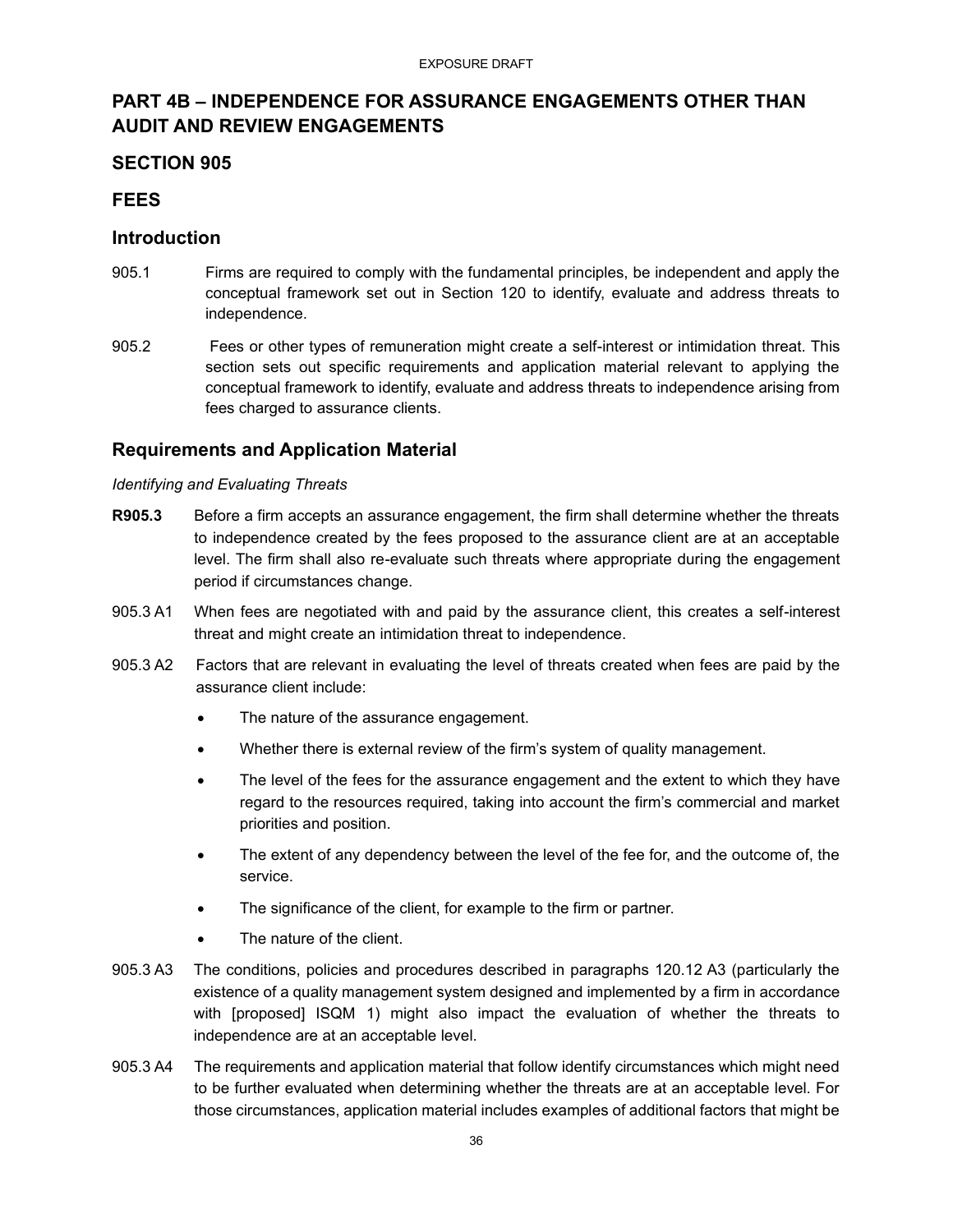relevant in evaluating the threats.

#### **Level of Fees for Assurance Engagements**

- 905.4 A1 Determining the fees to be charged to an assurance client, whether for assurance or other services, is a business decision of the firm taking into account the facts and circumstances relevant to that specific engagement, including the requirements of technical and professional standards.
- 905.4 A2 In addition to factors identified in paragraph 905.3 A2, factors that are relevant in evaluating self-interest and intimidation threats created by the level of the fee for an assurance engagement when paid by the assurance client include:
	- The firm's commercial rationale for the fee for the assurance engagement.
	- Whether pressure has been or is being applied by the client to reduce the fee for the assurance engagement.
- 905.4 A3 Examples of actions that might be safeguards to address such threats include:
	- Having an appropriate reviewer who was not involved in the assurance engagement assess the reasonableness of the fee proposed having regard to the scope and complexity of the engagement.
	- Having an appropriate reviewer who was not involved in the assurance engagement review the work.

#### **Contingent Fees**

- 905.5 A1 Contingent fees are fees calculated on a predetermined basis relating to the outcome of a transaction or the result of the services performed. A contingent fee charged through an intermediary is an example of an indirect contingent fee. In this section, a fee is not regarded as being contingent if established by a court or other public authority.
- **R905.6** A firm shall not charge directly or indirectly a contingent fee for an assurance engagement.
- **R905.7** A firm shall not charge directly or indirectly a contingent fee for a non-assurance service provided to an assurance client if the outcome of the non-assurance service, and therefore, the amount of the fee, is dependent on a future or contemporary judgment related to a matter that is material to the subject matter information of the assurance engagement.
- 905.7 A1 Paragraphs R905.6 and R905.7 preclude a firm from entering into certain contingent fee arrangements with an assurance client. Even if a contingent fee arrangement is not precluded when providing a non-assurance service to an assurance client, it might still impact the evaluation of the level of the self-interest threat.
- 905.7 A2 Factors that are relevant in evaluating the level of such a threat include:
	- The range of possible fee amounts.
	- Whether an appropriate authority determines the outcome on which the contingent fee depends.
	- Disclosure to intended users of the work performed by the firm and the basis of remuneration.
	- The nature of the service.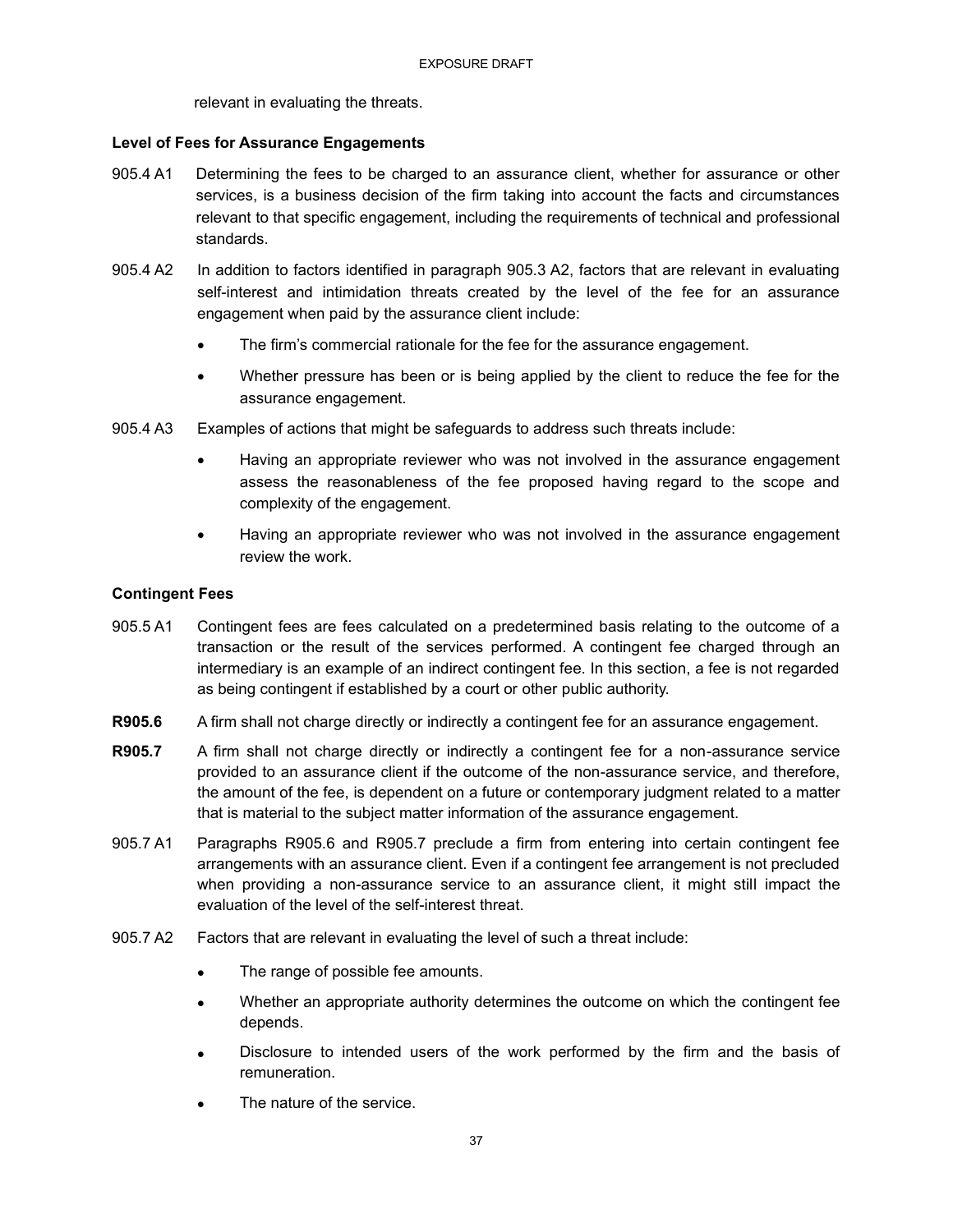#### EXPOSURE DRAFT

- The effect of the event or transaction on the subject matter information.
- 905.7 A3 Examples of actions that might be safeguards to address such a self-interest threat include:
	- Having an appropriate reviewer who was not involved in performing the non-assurance service review the relevant assurance work.
	- Obtaining an advance written agreement with the client on the basis of remuneration.

#### **Total Fees―Overdue Fees**

- 905.8 A1 The evaluation of the level of the self-interest threat might be impacted if fees payable by the assurance client for the assurance engagement or other services are overdue during the period of the assurance engagement.
- 905.8 A2 Factors that are relevant in evaluating the level of such a self-interest threat include:
	- The significance of the overdue fees to the firm.
	- The length of time the fees have been overdue.
	- The firm's assessment of the ability and willingness of the client or other relevant party to pay the overdue fee.
- 905.8 A3 Examples of actions that might be safeguards to address such a self-interest threat include:
	- Obtaining partial payment of overdue fees.
	- Having an appropriate reviewer who did not take part in the assurance engagement review the work performed.
- **R905.9** When a significant part of fees due from an assurance client remains unpaid for a long time, the firm shall determine:
	- **(a)** Whether the overdue fees might be equivalent to a loan to the client in which case the requirements and application material set out in Section 911 are applicable; and
	- **(b)** Whether it is appropriate for the firm to be re-appointed or continue the assurance engagement.

### **Total Fees―Fee Dependency**

- 905.10 A1 When the total fees generated from an assurance client by the firm expressing the conclusion in an assurance engagement represent a large proportion of the total fees of that firm, the dependence on, and concern about the potential loss of fees from that client impact the evaluation of the level of the self-interest threat and create an intimidation threat.
- 905.10 A2 A self-interest and intimidation threat is created in the circumstances described in paragraph 905.10 A1 even if the assurance client is not responsible for negotiating or paying the fees for the assurance engagement.
- 905.10 A3 In calculating the total fees of the firm, the firm might use financial information available from the previous financial year and estimate the proportion based on that information if appropriate.
- 905.10 A4 Factors that are relevant in evaluating the level of such threats include:
	- The operating structure of the firm.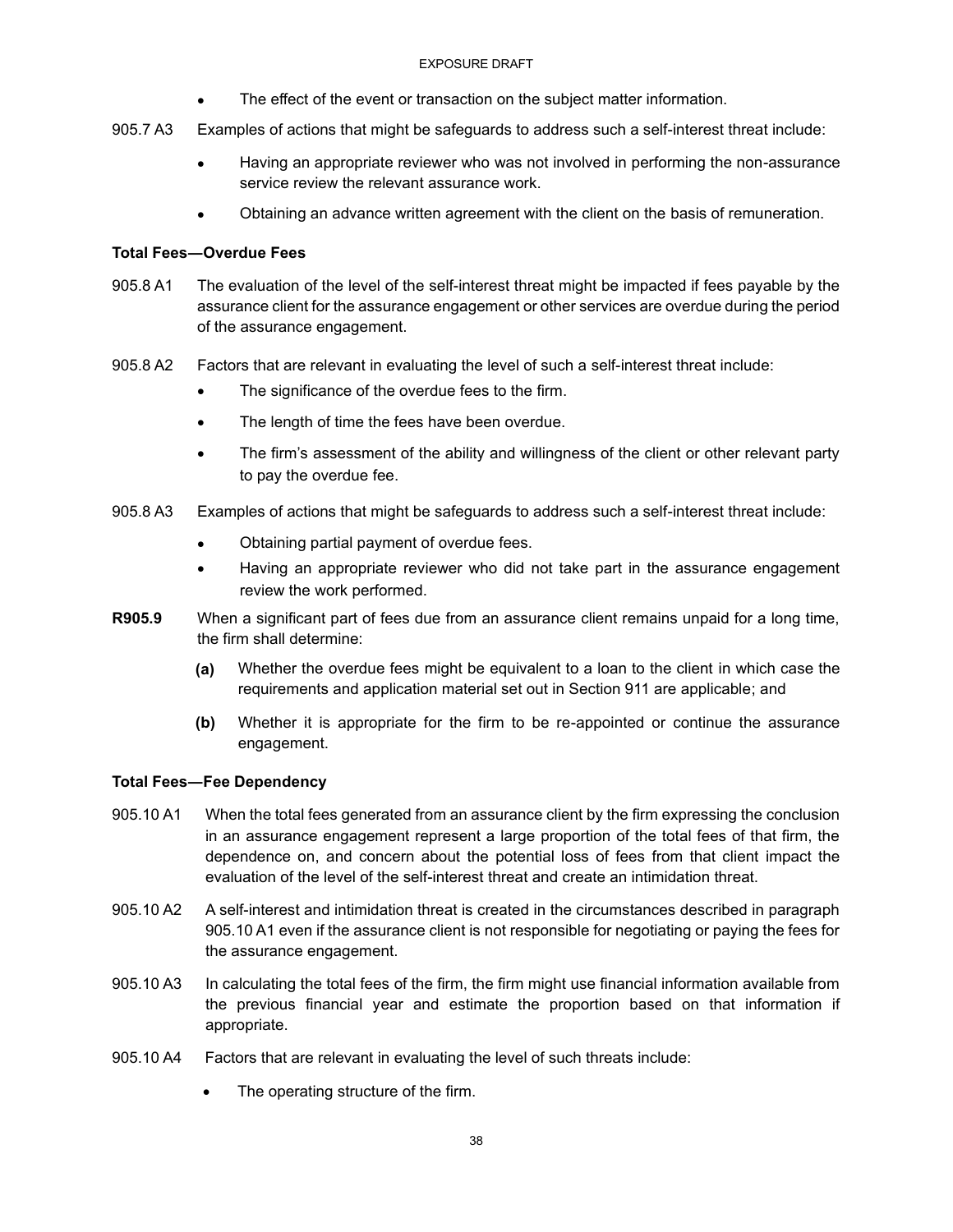- The qualitative and quantitative significance of the assurance client to the firm.
- Where the firm is expected to expand such that the significance of the client is likely to reduce.
- 905.10 A5 Examples of actions that might be safeguards to address such self-interest and intimidation threats include:
	- Reducing the extent of services other than assurance engagements provided to the client.
	- Increasing the client base in the firm to reduce dependence on the assurance client.
- 905.10 A6 A self-interest or intimidation threat is also created when the fees generated by the firm from an assurance client represent a large proportion of the revenue from an individual partner's clients.
- 905.10 A7 Factors that are relevant in evaluating the level of such threats include:
	- The qualitative and quantitative significance of the assurance client to the partner.
	- The extent to which the compensation of the partner is dependent upon the fees generated from the client.
- 905.10 A8 Examples of actions that might be safeguards to address such a self-interest or intimidation threat include:
	- Having an appropriate reviewer who was not an assurance team member review the work.
	- Ensuring that the compensation of the partner is not significantly influenced by the fees generated from the assurance client.
	- Increasing the client base of the partner to reduce dependence on the client.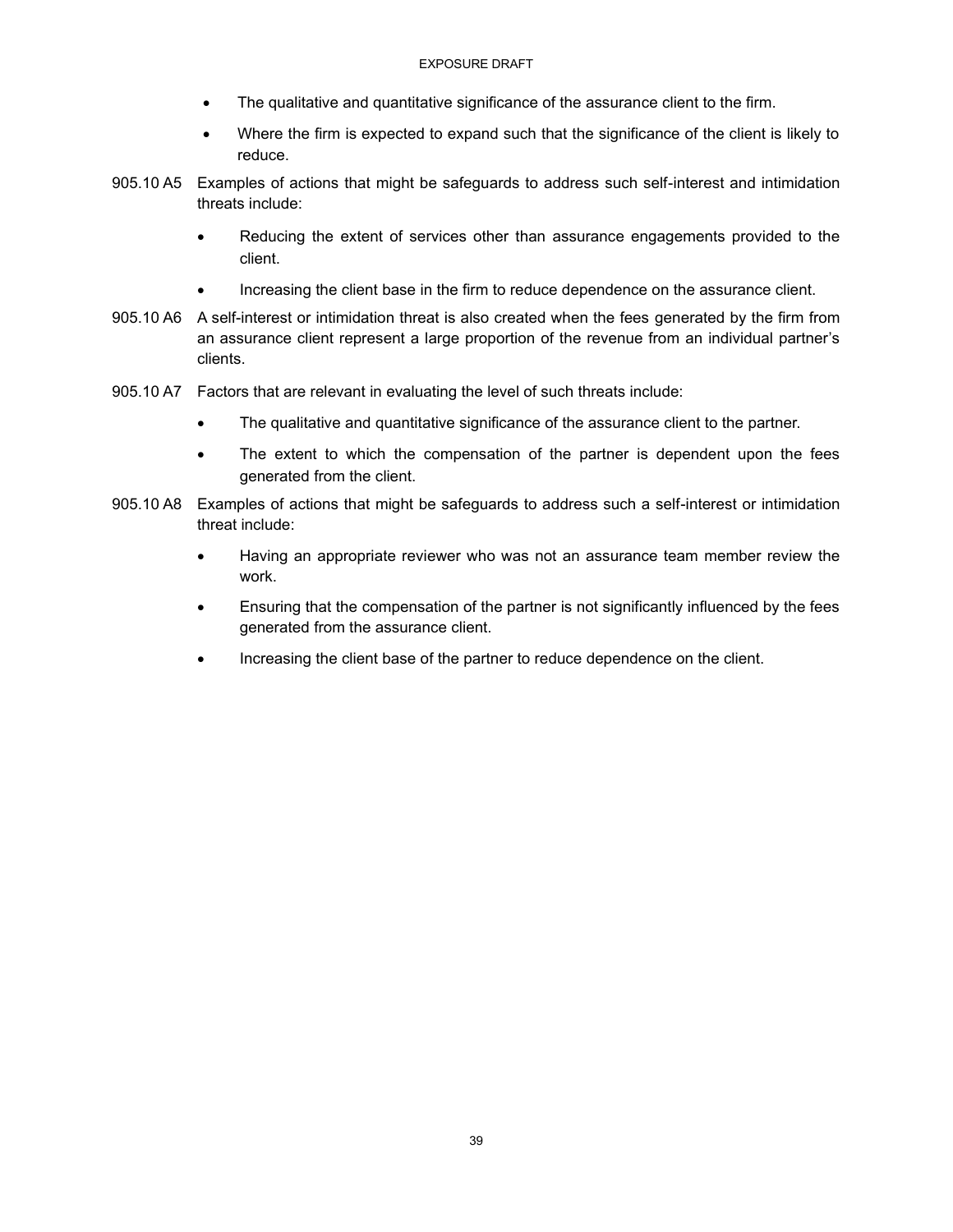## **PROPOSED CONSEQUENTIAL AND CONFORMING AMENDMENTS**

## **(PROPOSED CHANGES SHADED IN GRAY)**

## **SECTION 120**

## **THE CONCEPTUAL FRAMEWORK**

….

#### **Considerations for Audits, Reviews and Other Assurance Engagements**

#### *Independence*

- 120.12 A1 Professional accountants in public practice are required by International Independence Standards to be independent when performing audits, reviews, or other assurance engagements. Independence is linked to the fundamental principles of objectivity and integrity. It comprises:
	- **(a)** Independence of mind the state of mind that permits the expression of a conclusion without being affected by influences that compromise professional judgment, thereby allowing an individual to act with integrity, and exercise objectivity and professional skepticism.
	- **(b)** Independence in appearance the avoidance of facts and circumstances that are so significant that a reasonable and informed third party would be likely to conclude that a firm's or an audit or assurance team member's integrity, objectivity or professional skepticism has been compromised.
- 120.12 A2 International Independence Standards set out requirements and application material on how to apply the conceptual framework to maintain independence when performing audits, reviews or other assurance engagements. Professional accountants and firms are required to comply with these standards in order to be independent when conducting such engagements. The conceptual framework to identify, evaluate and address threats to compliance with the fundamental principles applies in the same way to compliance with independence requirements. The categories of threats to compliance with the fundamental principles described in paragraph 120.6 A3 are also the categories of threats to compliance with independence requirements.
- 120.12 A3 Conditions, policies and procedures described in paragraphs 120.6 A1 and 120.8 A2 that might assist in identifying and evaluating threats to compliance with the fundamental principles might also be factors relevant to identifying and evaluating threats to independence. In the context of audits, reviews and other assurance engagements the existence of a quality management system designed and implemented by a firm in accordance with [proposed] ISQM 1 is an example of such conditions, policies and procedures.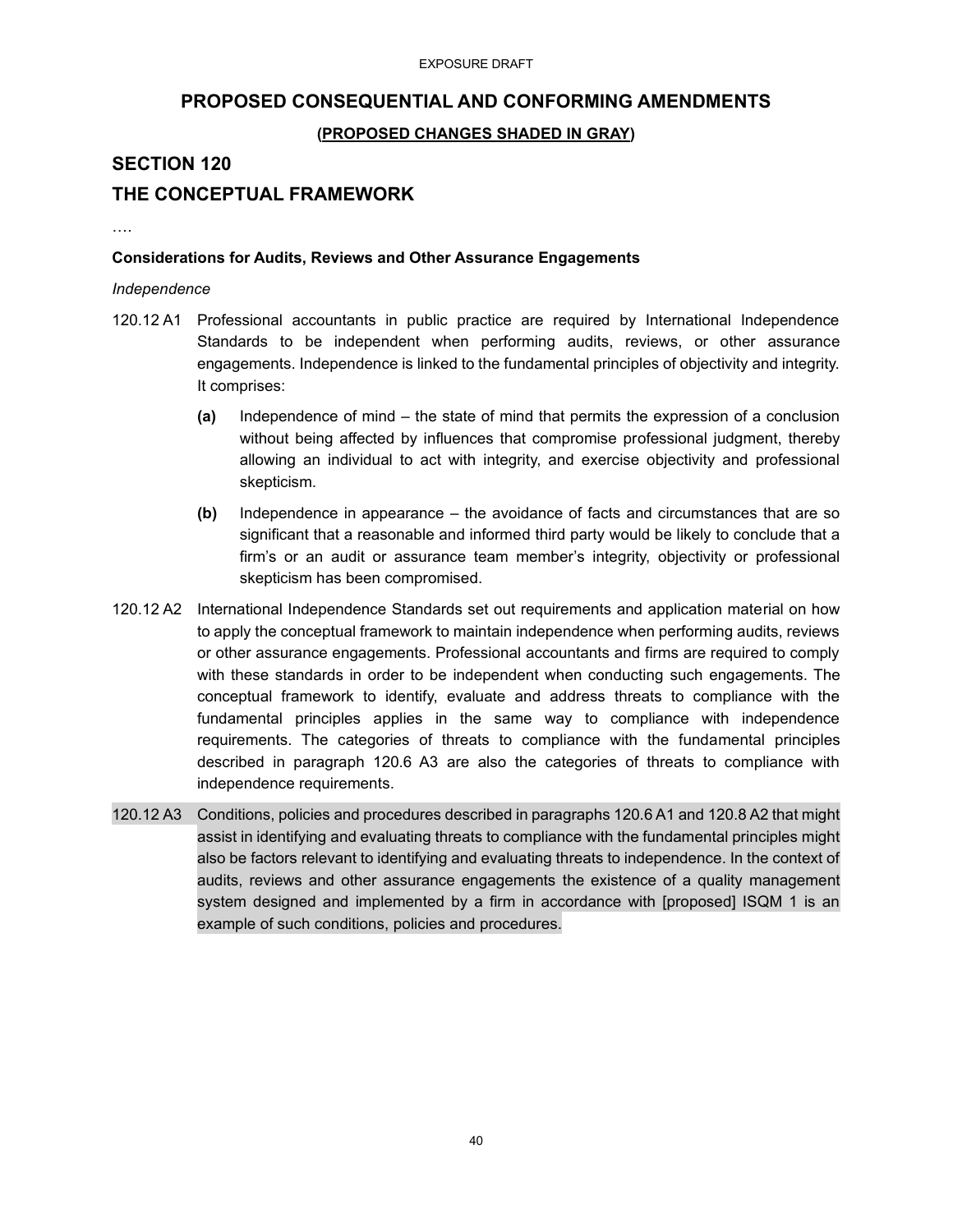## **SECTION 270**

## **PRESSURE TO BREACH THE FUNDAMENTAL PRINCIPLES**

…

#### **Requirements and Application Material**

#### **General**

- **R270.3** A professional accountant shall not:
	- **(a)** Allow pressure from others to result in a breach of compliance with the fundamental principles; or
	- **(b)** Place pressure on others that the accountant knows, or has reason to believe, would result in the other individuals breaching the fundamental principles.
- 270.3 A1 A professional accountant might face pressure that creates threats to compliance with the fundamental principles, for example an intimidation threat, when undertaking a professional activity. Pressure might be explicit or implicit and might come from:
	- Within the employing organization, for example, from a colleague or superior.
	- An external individual or organization such as a vendor, customer or lender.
	- Internal or external targets and expectations.
- 270.3 A2 Examples of pressure from others that might result in threats to compliance with the fundamental principles include:
	- Pressure related to conflicts of interest:
		- Pressure from a family member bidding to act as a vendor to the professional accountant's employing organization to select the family member over another prospective vendor.

See also Section 210, *Conflicts of Interest*.

- …
- 270.3 A3 An example of pressure placed on others that might result in threats to other individuals' compliance with the fundamental principles would be pressure exerted on another professional accountant to provide professional services at a fee level that does not allow for sufficient and appropriate resources (including human, technological and intellectual property resources) to perform the services in accordance with technical and professional standards.
- 270.3 A4 Factors that are relevant in evaluating the level of threats created by pressure include:
	- The intent of the individual who is exerting the pressure and the nature and extent of the pressure.
	- ….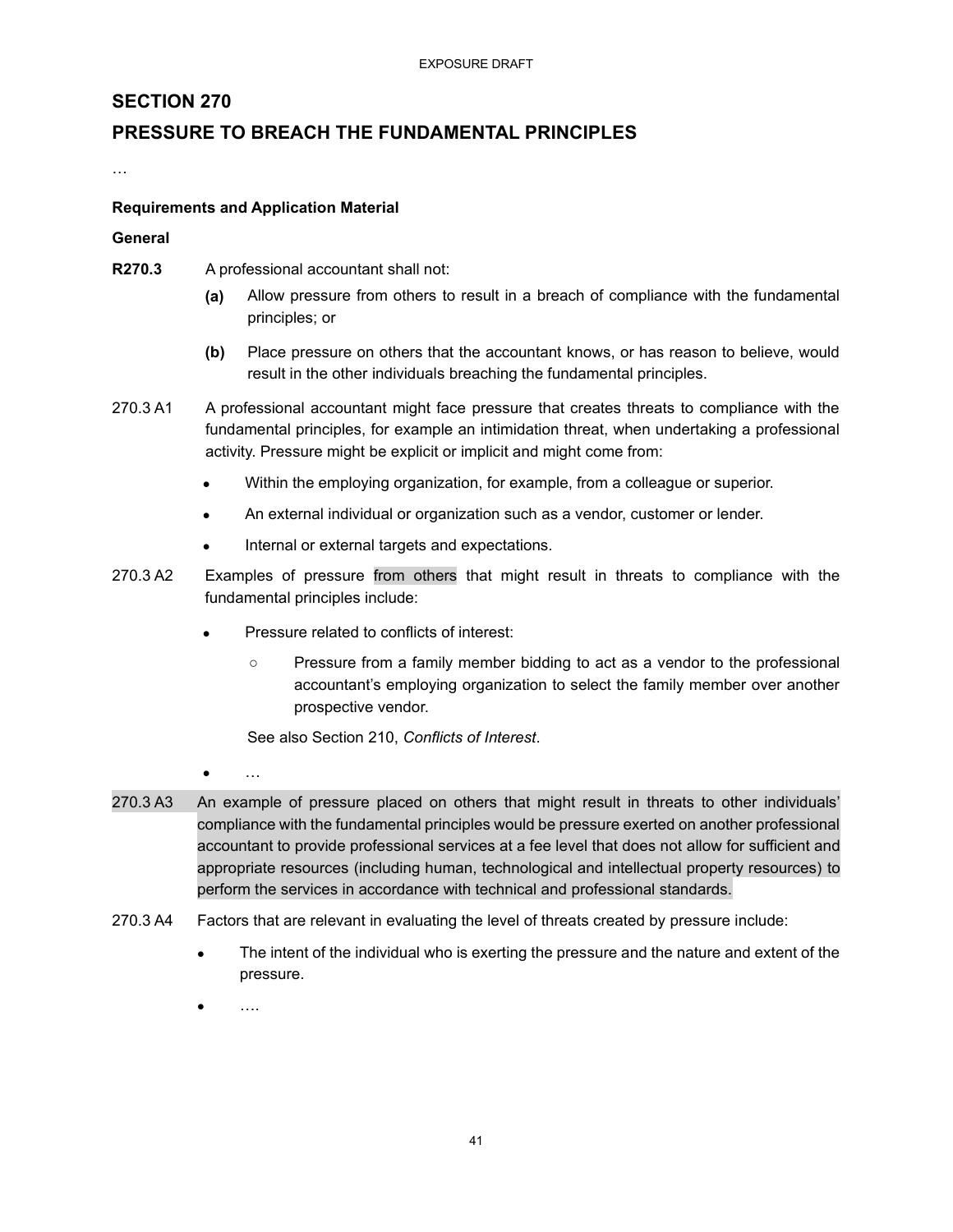## **SECTION 330**

## **FEES AND OTHER TYPE OF REMUNERATION**

…

## **Application Material**

#### **Level of Fees**

- 330.3 A1 The level of fees might impact a professional accountant's ability to perform professional services in accordance with technical and professional standards.
- 330.3 A2 A professional accountant might quote whatever fee is considered appropriate. Quoting a fee lower than another accountant is not in itself unethical. However, the level of fees quoted creates a self-interest threat to compliance with the principle of professional competence and due care if the fee quoted is so low that it might be difficult to perform the engagement in accordance with applicable technical and professional standards.
- 330.3 A3 Factors that are relevant in evaluating the level of such a threat include:
	- (a) Whether the client is aware of the terms of the engagement and, in particular, the basis on which fees are determined and which professional services are covered.
	- (b) Whether the level of the fee is set by an independent third party such as a regulatory body.
- 330.3 A4 Examples of actions that might be safeguards to address such a self-interest threat include:
	- (a) Adjusting the level of fees or the scope of the engagement.
	- (b) Having an appropriate reviewer review the work performed.

## **SECTION 320**

## **PROFESSIONAL APPOINTMENT**

...

## **Requirements and Application Material**

### **Client and Engagement Acceptance**

*General*

- 320.3 A1 Threats to compliance with the principles of integrity or professional behavior might be created, for example, from questionable issues associated with the client (its owners, management or activities). Issues that, if known, might create such a threat include client involvement in illegal activities, dishonesty, questionable financial reporting practices or other unethical behavior.
- 320.3 A2 …
- 320.3 A3 A self-interest threat to compliance with the principle of professional competence and due care is created if the engagement team does not possess, or cannot acquire, the competencies to perform the professional services.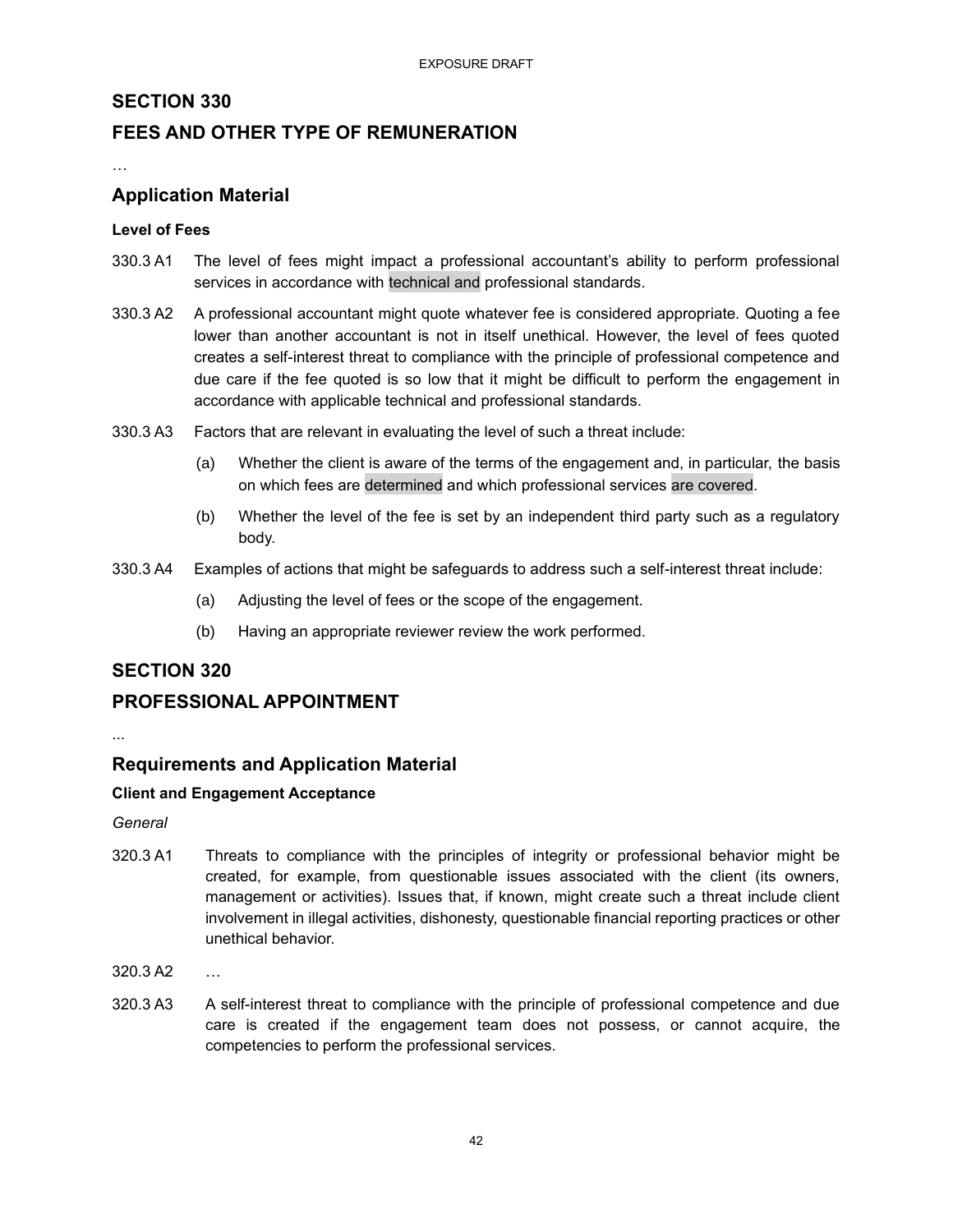#### EXPOSURE DRAFT

- 320.3 A4 Factors that are relevant in evaluating the level of such a threat include:
	- An appropriate understanding of:
		- The nature of the client's business;
		- The complexity of its operations;
		- The requirements of the engagement; and
		- The purpose, nature and scope of the work to be performed.
	- Knowledge of relevant industries or subject matter.
	- Experience with relevant regulatory or reporting requirements.
	- The existence of quality control policies and procedures designed to provide reasonable assurance that engagements are accepted only when they can be performed competently.
	- The level of fees and the extent to which they have regard to the resources required, taking into account the professional accountant's commercial and market priorities and position.

320.3 A5 Examples of actions that might be safeguards…

## **SECTION 400**

## **APPLYING THE CONCEPTUAL FRAMEWORK TO INDEPENDENCE FOR AUDIT AND REVIEW ENGAGEMENTS**

## **Introduction**

### **General**

- 400.1 It is in the public interest and required by the Code that professional accountants in public practice be independent when performing audit or review engagements.
- 400.2 This Part applies to both audit and review engagements unless otherwise stated. The terms "audit," "audit team," "audit engagement," "audit client," and "audit report" apply equally to review, review team, review engagement, review client, and review engagement report.
- 400.3 In this Part ….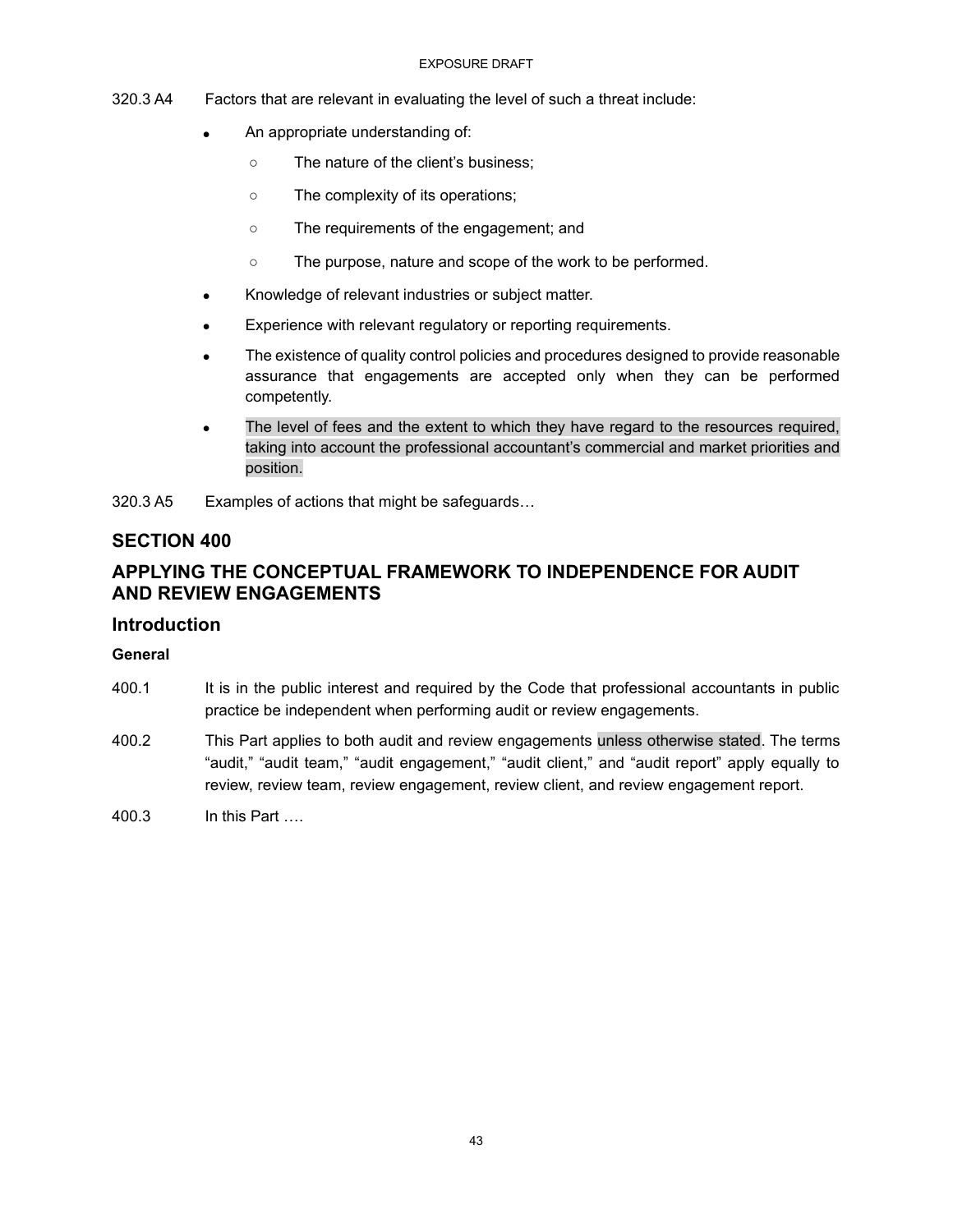## **EXPOSURE DRAFT: PROPOSED REVISIONS TO THE FEE-RELATED PROVISIONS OF THE CODE (MARK-UP FROM EXTANT CODE)**

## **PART 4A – INDEPENDENCE FOR AUDIT AND REVIEW ENGAGEMENTS**

## **SECTION 410**

## **FEES**

## **Introduction**

- 410.1 Firms are required to comply with the fundamental principles, be independent and apply the conceptual framework set out in Section 120 to identify, evaluate and address threats to independence.
- 410.2 Section 330 sets out application material relevant to applying the conceptual framework where the level and nature of fees and other remuneration arrangements might create a self-interest threat to compliance with one or more of the fundamental principles. The nature and level of fees or other types of remuneration might create a self-interest or intimidation threat. This section sets out specific requirements and application material relevant to applying the conceptual framework to identify, evaluate and address threats to independence arising from fees charged to audit clientsin such circumstances.

## **Requirements and Application Material**

## **General**

- 410.3 A1 Fees for professional services are usually negotiated with and paid by the client and might create threats to independence. This practice is generally recognized and accepted by intended users of financial statements.
- 410.3 A2 When the audit client is a public interest entity, stakeholders have heightened expectations regarding the firm's independence. As transparency can serve to better inform the views and decisions of those charged with governance and a wide range of stakeholders, this section provides for disclosure of fee-related information to both those charged with governance and stakeholders more generally for audit clients that are public interest entities.
- 410.3 A3 For the purposes of this section, audit fees comprise fees or other types of remuneration for an audit or review of financial statements. Where reference is made to the fee for the audit of the financial statements, this does not include any fee for an audit of special purpose financial statements or a review of financial statements. (Ref: paragraphs R410.22(a), 410.22 A1, R410.25(a), 410.25 A1 and R410.26)

## *Identifying and Evaluating Threats*

**R410.4** Before a firm or network firm accepts an audit or any other engagement for an audit client, the firm shall determine whether the threats to independence created by the fees proposed to the client are at an acceptable level. The firm shall also re-evaluate such threats where appropriate during the engagement period for the audit if circumstances change.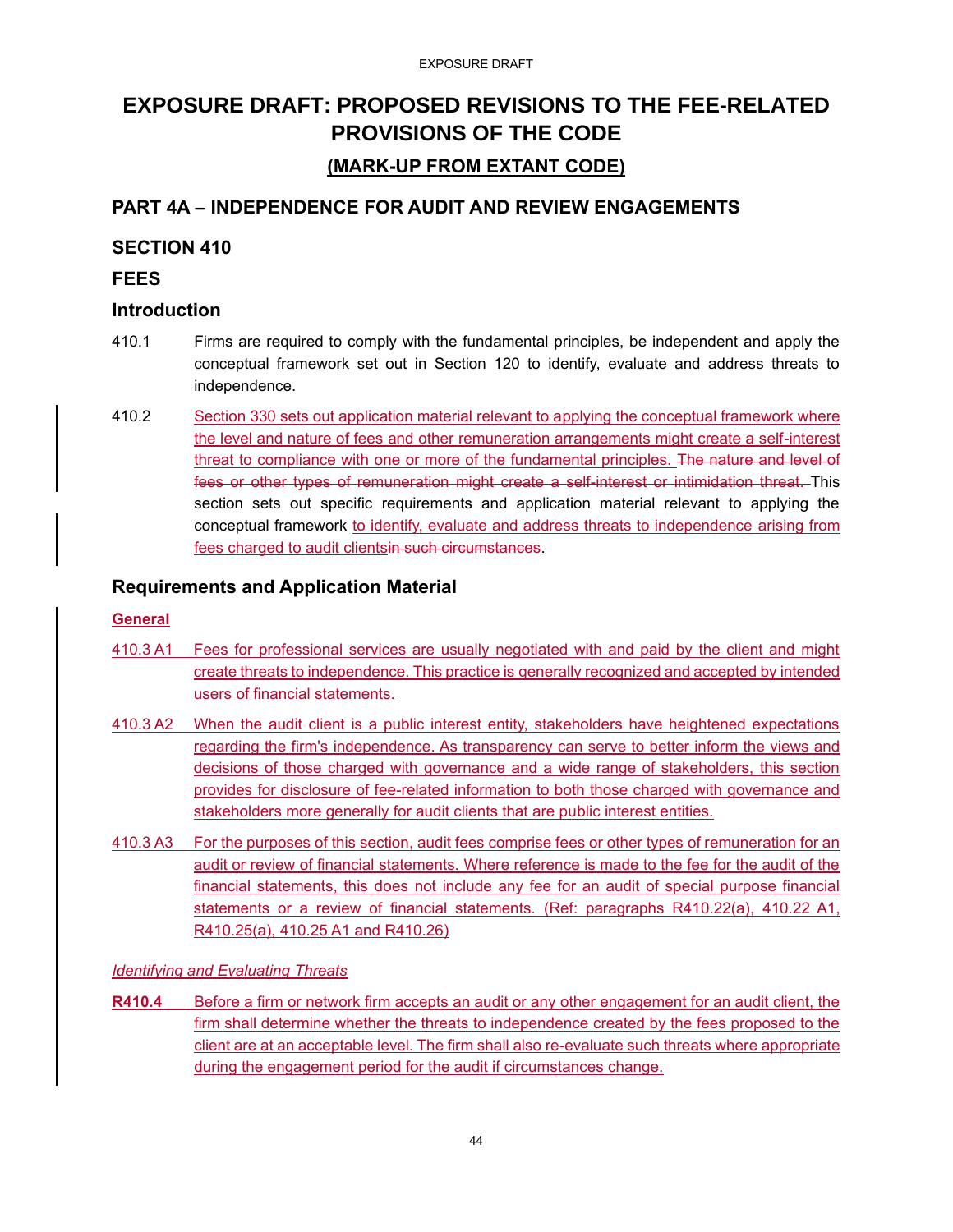- 410.4 A1 When fees are negotiated with and paid by the audit client, this creates a self-interest threat and might create an intimidation threat to independence.
- 410.4 A2 Factors that are relevant in evaluating the level of threats created when fees for an audit or any other engagement are paid by the audit client include:
	- Whether there is external review of the quality of the firm's audit work.
	- The level of the fees and the extent to which they have regard to the resources required, taking into account the firm's commercial and market priorities and position.
	- The involvement of those charged with governance in appointing the auditor and agreeing fees, and the apparent emphasis they and client management place on the quality of the audit and the overall level of the fees.
	- Any linkage between fees for the audit and those for services other than audit, and the relative size of both elements.
	- The extent of any dependency between the level of the fee for, and the outcome of, the service.
	- The significance of the client, for example to the firm, network, partner or office.
	- The nature of the client, for example whether the client is a public interest entity.
- 410.4 A3 The conditions, policies and procedures described in paragraph 120.12 A3 (particularly the existence of a quality management system designed and implemented by the firm in accordance with [proposed] ISQM 1) might also impact the evaluation of whether the threats to independence are at an acceptable level.
- 410.4 A4 The requirements and application material that follow identify circumstances which might need to be further evaluated when determining whether the threats are at an acceptable level. For those circumstances, application material includes examples of additional factors that might be relevant in evaluating the threats.

## **Level of Audit Fees**

- 410.5 A1 Determining the fees to be charged to an audit client, whether for audit or other services, is a business decision of the firm taking into account the facts and circumstances relevant to that specific engagement, including the requirements of technical and professional standards.
- 410.5 A2 In addition to the factors identified in paragraph 410.4 A2, factors that are relevant in evaluating self-interest and intimidation threats created by the level of the audit fee paid by the audit client include:
	- The firm's commercial rationale for the audit fee.
	- Whether pressure has been or is being applied by the client to reduce the audit fee.
- 410.5 A3 Examples of actions that might be safeguards to address such threats include:
	- Having an appropriate reviewer who was not involved in the audit engagement assess the reasonableness of the fee proposed having regard to the scope and complexity of the engagement.
	- Having an appropriate reviewer who was not involved in the audit engagement review the work undertaken.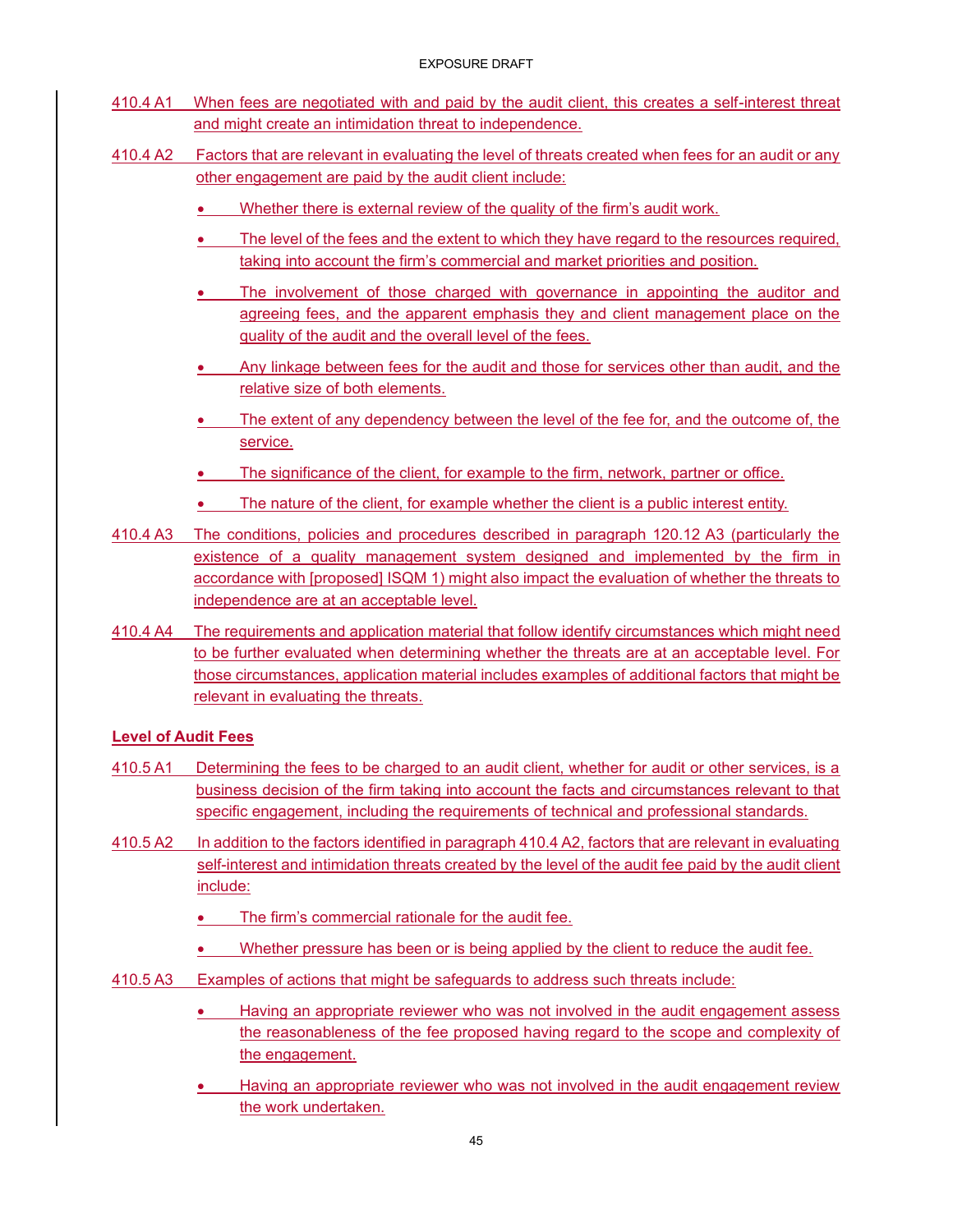*Impact of Other Services Provided to an Audit Client* 

- **R410.6** A firm shall not allow the audit fee to be influenced by the provision by the firm or a network firm of services other than audit to the audit client.
- 410.6 A1 The audit fee ordinarily reflects a combination of matters, such as those identified in paragraph 410.22 A1. However, the provision of other services to the audit client is not an appropriate consideration in determining the audit fee.
- 410.6 A2 Paragraph R410.6 is not intended to prohibit cost savings that can be achieved as a result of experience derived from the provision of services other than audit to the audit client.

#### **Contingent Fees**

- 410.7 A1 Contingent fees are fees calculated on a predetermined basis relating to the outcome of a transaction or the result of the services performed. A contingent fee charged through an intermediary is an example of an indirect contingent fee. In this section, a fee is not regarded as being contingent if established by a court or other public authority.
- **R410.8** A firm shall not charge directly or indirectly a contingent fee for an audit engagement.
- **R410.9** A firm or network firm shall not charge directly or indirectly a contingent fee for a non-assurance service provided to an audit client, if:
	- **(a)** The fee is charged by the firm expressing the opinion on the financial statements and the fee is material or expected to be material to that firm;
	- **(b)** The fee is charged by a network firm that participates in a significant part of the audit and the fee is material or expected to be material to that firm; or
	- **(c)** The outcome of the non-assurance service, and therefore the amount of the fee, is dependent on a future or contemporary judgment related to the audit of a material amount in the financial statements.
- 410.9 A1 Paragraphs R410.810 and R410.911 preclude a firm or a network firm from entering into certain contingent fee arrangements with an audit client. Even if a contingent fee arrangement is not precluded when providing a non-assurance service to an audit client, it might still impact the evaluation of the level of the self-interest threata self-interest threat might still be created.
- 410.9 A2 Factors that are relevant in evaluating the level of such a threat include:
	- The range of possible fee amounts.
	- Whether an appropriate authority determines the outcome on which the contingent fee depends.
	- Disclosure to intended users of the work performed by the firm and the basis of remuneration.
	- The nature of the service.
	- The effect of the event or transaction on the financial statements.
- 410.9 A3 Examples of actions that might be safeguards to address such a self-interest threat include:
	- Having an appropriate reviewer who was not involved in performing the non-assurance service review the work performed by the firm.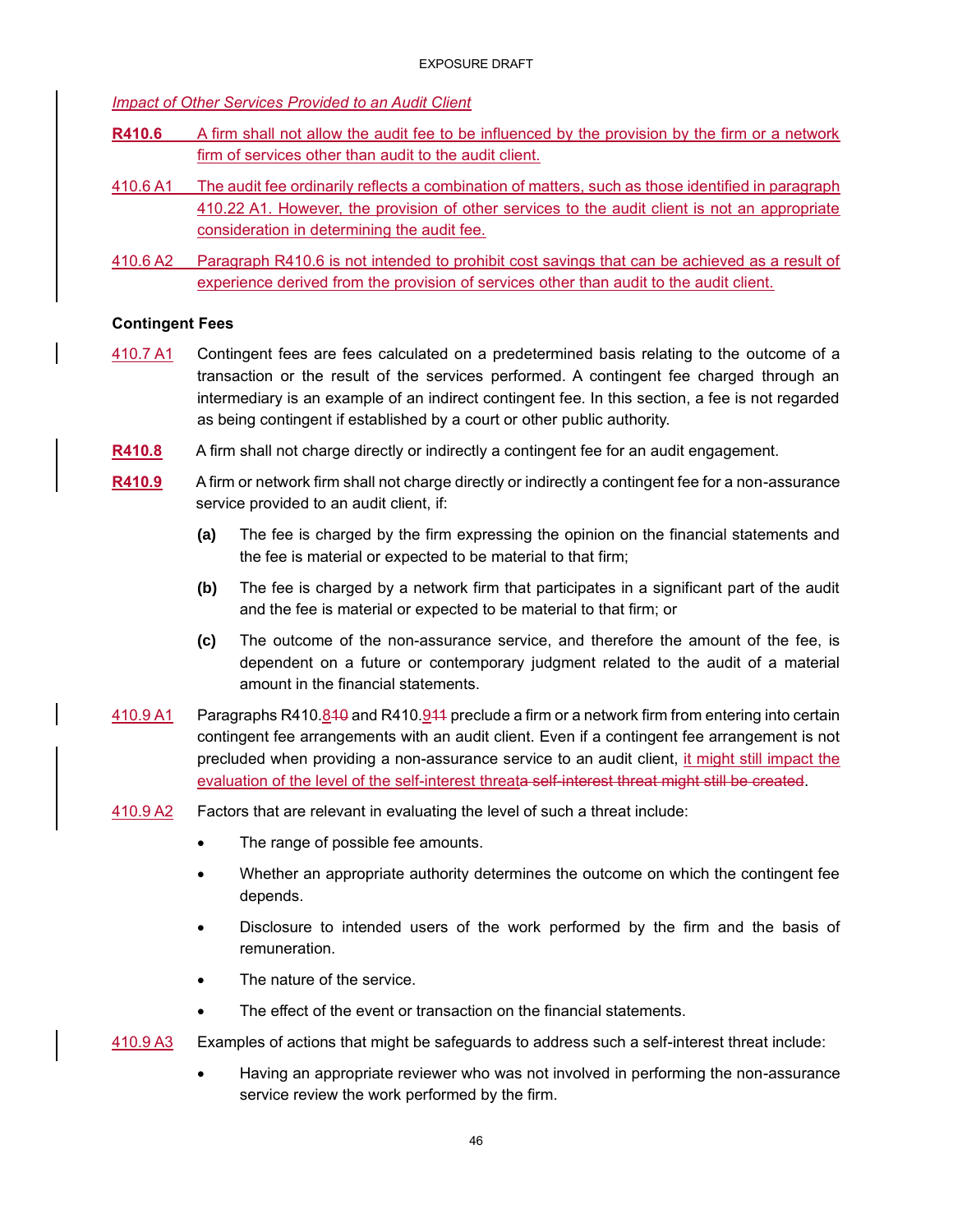• Obtaining an advance written agreement with the client on the basis of remuneration.

## **Total Fees – Proportion of Fees for Services Other than Audit to Audit Fee**

410.10 A1 The evaluation of the level of the self-interest threat might be impacted when a large proportion of fees charged by the firm or network firms to an audit client is generated by providing services other than audit to the client, due to concerns about the potential loss of either the audit engagement or other services. Such circumstances might also create an intimidation threat. A further consideration is a perception that the firm or network firm focuses on the non-audit relationship, which might create a threat to the auditor's objectivity.

410.10 A2 Factors that are relevant in evaluating the level of such threats include:

- The ratio of fees for services other than audit to the audit fee.
- The relationship to the audit client of the related entities for which the services other than audit are provided.
- The nature, scope and purposes of the services, including whether they are recurring services.
- The qualitative and quantitative significance of the client to the firm and to the network.
- The operating structure and the compensation arrangements of the firm and the network.
- 410.10 A3 An example of an action that might be a safeguard to address such self-interest or intimidation threats is having an appropriate reviewer who was not involved in the audit or the service other than audit review the relevant audit work.

### **Total Fees – Overdue Fees**

- 410.11 A1 The evaluation of the level of the self-interest threat might be impacted if fees payable by the audit client for the audit or services other than audit are overdue during the period of the audit engagement. A self-interest threat might be created if a significant part of fees is not paid before the audit report for the following year is issued.
- 410.11 A2 It is generally expected that the firm will obtain require-payment of such fees before the such audit report is issued. The requirements and application material set out in Section 511 with respect to loans and guarantees might also apply to situations where such unpaid fees exist.
- 410.11 A3 Factors that are relevant in evaluating the level of such a self-interest threat include:
	- The significance of the overdue fees to the firm.
	- The length of time the fees have been overdue.
	- The firm's assessment of the ability and willingness of the client to pay the overdue fees.
- 410.11 A4 Examples of actions that might be safeguards to address such a self-interest threat include:
	- Obtaining partial payment of overdue fees.
	- Having an appropriate reviewer who was not involved did not take part in the audit engagement review the audit work-performed.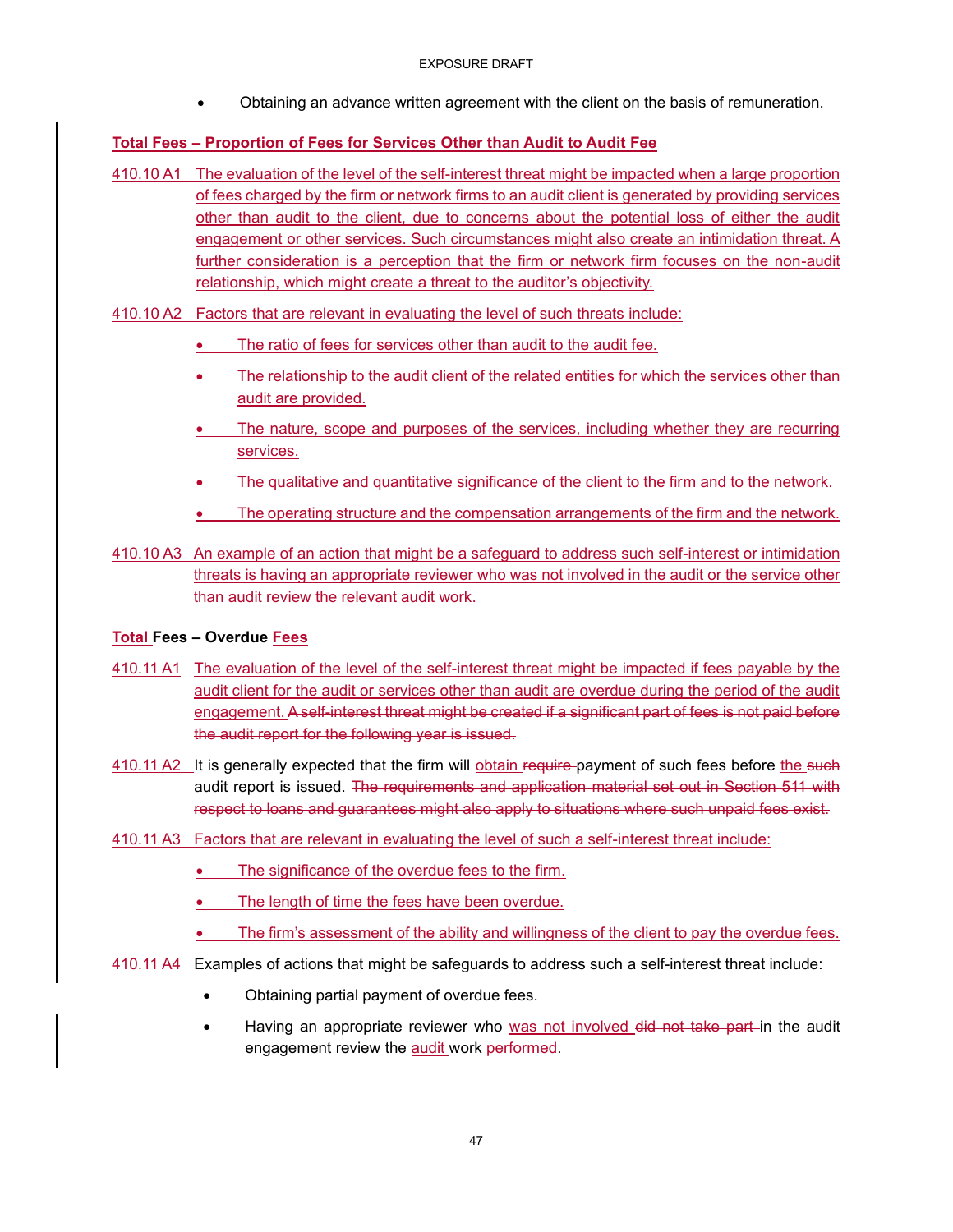- **R410.12** When a significant part of fees due from an audit client remains unpaid for a long time, the firm shall determine:
	- **(a)** Whether the overdue fees might be equivalent to a loan to the client in which case the requirements and application material set out in section 511 are applicable; and
	- **(b)** Whether it is appropriate for the firm to be re-appointed or continue the audit engagement.

### **Total Fees – Fee DependencyRelative Size**

### *All Audit Clients* **All Audit Clients**

- 410.133 A1 When the total fees generated from an audit client by the firm expressing the audit opinion represent a large proportion of the total fees of that firm, the dependence on that client and concern about the potential loss of fees from audit and other services from that losing the client impact the evaluation of the level of the create a self-interest threat and create an exintimidation threat.
- 410.13 A2 In calculating the total fees of the firm, the firm might use financial information available from the previous financial year and estimate the proportion based on that information if appropriate.

## 410.133 A32 Factors that are relevant in evaluating the level of such threats include:

- The operating structure of the firm.
- Whether the firm is well established or new.
- The qualitative and quantitative significance of the audit client qualitatively and/or quantitatively to the firm.
- Whether the firm is expected to expand such that the significance of the client is likely to reduce.

410.133 A43 An Eexamples of an actions that might be a safeguards to address such a selfinterest andor intimidation threats include is

- Having an appropriate reviewer who is not a member of the firm review the audit work.
- Reducing the extent of services other than audit provided to the audit client.
- **Increasing the client base of in-the firm to reduce dependence on the audit-client.**
- Increasing the extent of services provided to other clients.

410.133 A54 A self-interest or intimidation threat is also-created when the fees generated by a firm from an audit client represent a large proportion of the revenue of one partner or one office of the firm.

### 410.133 A65 Factors that are relevant in evaluating the level of such threats include:

- The qualitative and quantitative significance of the audit client qualitatively and/or quantitatively to the partner or office.
- The extent to which the compensation of the partner, or the partners in the office, is dependent upon the fees generated from the client.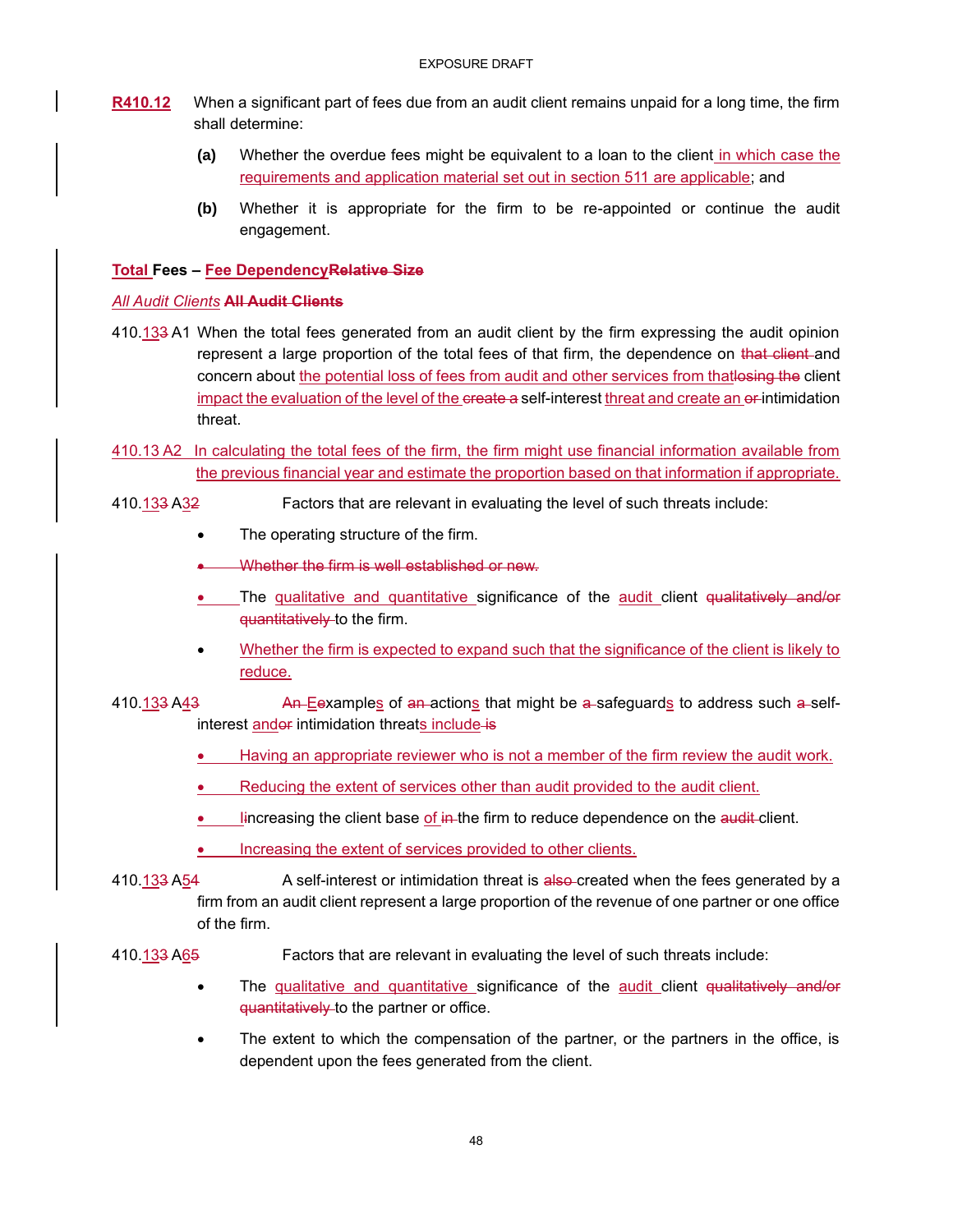## 410.133 A76 Examples of actions that might be safeguards to address such self-interest andor intimidation threats include:

- Having an appropriate reviewer who was not involved did not take part in the audit engagement review the audit work.
- Ensuring that the compensation of the partner is not significantly influenced by the fees generated from the client.
- Reducing the extent of services other than audit provided by the partner or office to the audit client.
- Increasing the client base of the partner or the office to reduce dependence on the audit client.
- Increasing the extent of services provided by the partner or the office to other clients.

#### Audit Clients that are Not Public Interest Entities

- **R410.14** When for each of five consecutive years total fees from an audit client that is not a public interest entity represent, or are likely to represent, more than 30% of the total fees received by the firm, the firm shall determine whether either of the following actions might be a safeguard to reduce the threats created to an acceptable level, and if so, apply it:
	- **(a)** Prior to the audit opinion being issued on the fifth year's financial statements, have a professional accountant, who is not a member of the firm expressing the opinion on the financial statements review the fifth year's audit work; or
	- **(b)** After the audit opinion on the fifth year's financial statements has been issued, and before the audit opinion is issued on the sixth year's financial statements, have a professional accountant, who is not a member of the firm expressing the opinion on the financial statements or a professional body review the fifth year's audit work.
- **R410.15** If the total fees described in paragraph R410.14 continue to exceed 30%, the firm shall each year determine whether either of the actions in paragraph R410.14 applied to the relevant year's engagement might be a safeguard to address the threats created by the total fees received by the firm from the client, and if so, apply it.
- **R410.16** When two or more firms are engaged to conduct an audit of the client's financial statements, the involvement of the other firm in the audit may be regarded each year as an action equivalent to that in paragraph R410.14(a), if:
	- **(a)** The circumstances addressed by paragraph R410.14 apply to only one of the firms expressing the audit opinion; and
	- **(b)** Each firm performs sufficient work to take full individual responsibility for the audit opinion.

Audit Clients that are Public Interest Entities

**R410.174** When for each of two consecutive years the total fees from an audit client that is a public interest entity represent, or are likely to represent, more than 15% of the total fees received by the firm, the firm shall determine whether, prior to the audit opinion being issued on the second year's financial statements, an engagement quality review performed by a professional accountant who is not a member of the firm expressing the opinion on the financial statements ("pre-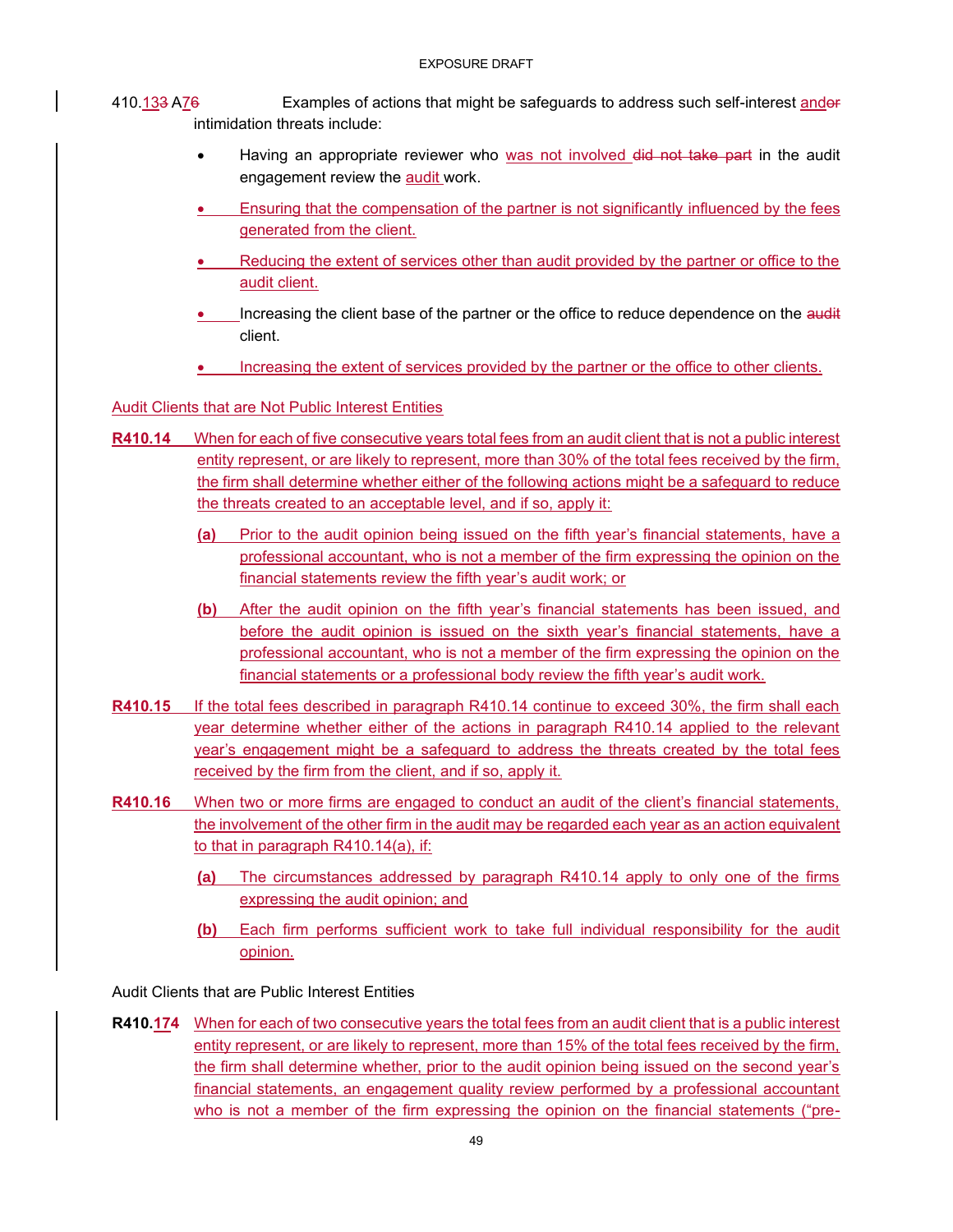#### EXPOSURE DRAFT

issuance review") might be a safeguard to reduce the threats to an acceptable level, and if so, apply it. Where an audit client is a public interest entity and, for two consecutive years, the total fees from the client and its related entities represent more than 15% of the total fees received by the firm expressing the opinion on the financial statements of the client, the firm shall:

- **(a)** Disclose to those charged with governance of the audit client the fact that the total of such fees represents more than 15% of the total fees received by the firm; and
- **(b)** Discuss whether either of the following actions might be a safeguard to address the threat created by the total fees received by the firm from the client, and if so, apply it:
	- (i) Prior to the audit opinion being issued on the second year's financial statements, a professional accountant, who is not a member of the firm expressing the opinion on the financial statements, performs an engagement quality control review of that engagement; or a professional body performs a review of that engagement that is equivalent to an engagement quality control review ("a pre-issuance review"); or
	- (ii) After the audit opinion on the second year's financial statements has been issued, and before the audit opinion being issued on the third year's financial statements, a professional accountant, who is not a member of the firm expressing the opinion on the financial statements, or a professional body performs a review of the second year's audit that is equivalent to an engagement quality control review ("a postissuance review").
- **R410.5** When the total fees described in paragraph R410.4 significantly exceed 15%, the firm shall determine whether the level of the threat is such that a post-issuance review would not reduce the threat to an acceptable level. If so, the firm shall have a pre-issuance review performed.
- R410.6 If the fees described in paragraph R410.4 continue to exceed15%, the firm shall each year:
	- (a) Disclose to and discuss with those charged with governance the matters set out in paragraph R410.; and
	- (b) Comply with paragraphs R410.4() and R410.5.
- **R410.18** When two or more firms are engaged to conduct an audit of the client's financial statements, the involvement of the other firm in the audit may be regarded each year as an action equivalent to that in paragraph R410.17, if:
	- **(a)** The circumstances addressed by paragraph R410.17 apply to only one of the firms expressing the audit opinion; and
	- **(b)** Each firm performs sufficient work to take full individual responsibility for the audit opinion.
- **R410.19** Subject to paragraph R410.20, if the circumstances described in paragraph R410.17 continue for five consecutive years, the firm shall cease to be the auditor after the audit opinion for the fifth year is issued.
- **R410.20** As an exception to paragraph R410.19, the firm may continue to be the auditor after five consecutive years if there is a compelling reason to do so having regard to the public interest, provided that:
	- **(a)** The firm consults with an independent regulatory body or professional body in the relevant jurisdiction and it concurs that having the firm continue as the auditor would be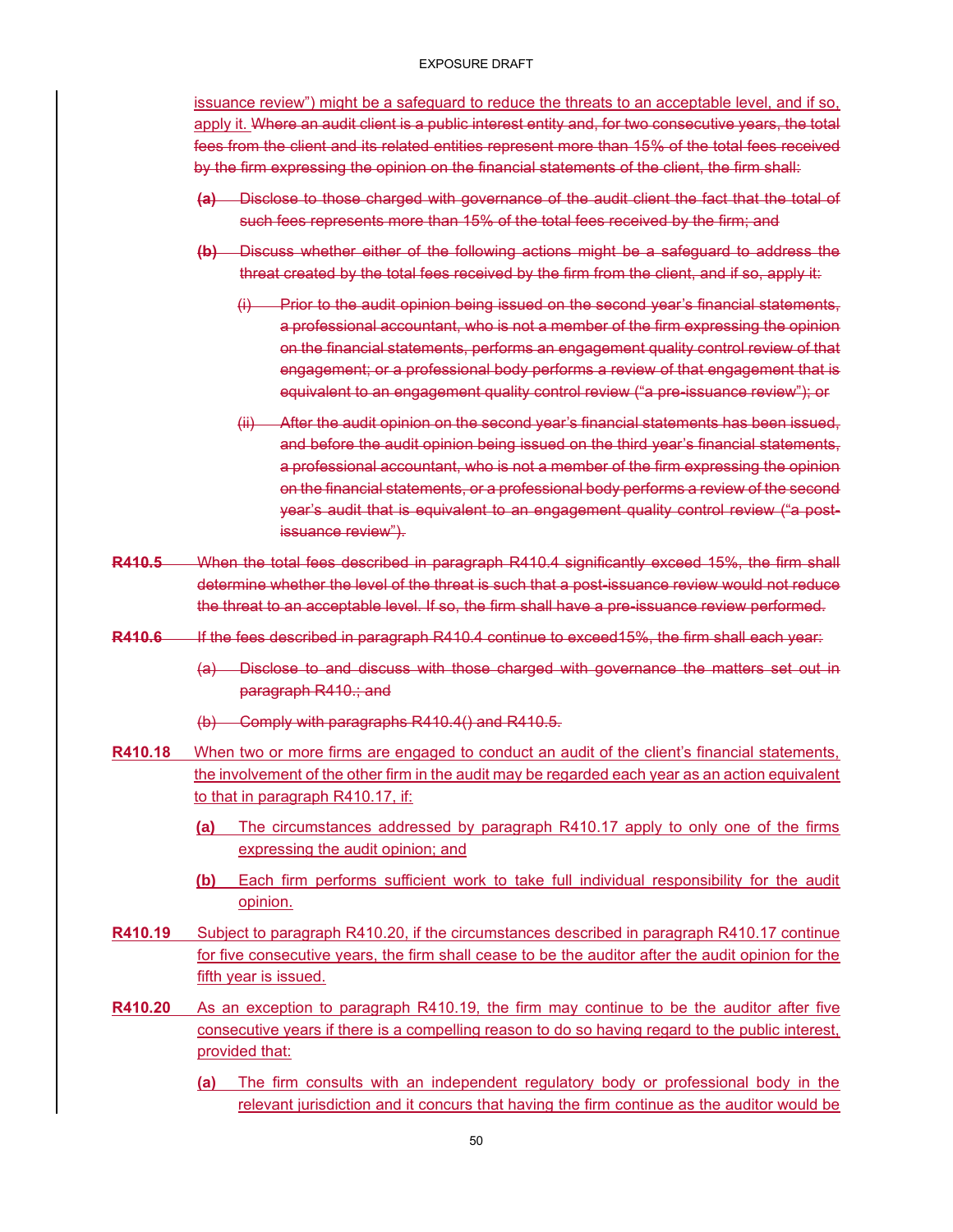in the public interest; and

- **(b)** Before the audit opinion on the sixth and any subsequent year's financial statements is issued, the firm engages a professional accountant who is not a member of the firm expressing the opinion on the financial statements to perform a pre-issuance review.
- 410.20 A1 A factor which might give rise to a compelling reason is the lack of viable alternative firms to carry out the audit engagement, having regard to the nature and location of the client's business.

#### **Transparency of Information Regarding Fees for Audit Clients that are Public Interest Entities**

*Communication About Fee-related Information with Those Charged with Governance*

410.21 A1 Communication by the firm of fee-related information (for both audit and services other than audit) with those charged with governance assists them in their assessment of the firm's independence. Effective communication in this regard also allows for a two-way open exchange of views and information about, for example, the expectations that those charged with governance might have regarding the scope and extent of audit work and impact on the audit fee.

Audit Fees

- **R410.22** The firm shall communicate in a timely manner with those charged with governance of an audit client that is a public interest entity:
	- **(a)** The level of the fee for the audit of the financial statements on which the firm issued an opinion;
	- **(b)** Any fees for the audit of special purpose financial statements and review engagements; and
	- **(c)** Whether the threats created by the level of the audit fees are at an acceptable level and any actions the firm has taken or proposes to take to reduce such threats to an acceptable level.
- 410.22 A1 The objective of such communication is to provide the background and context to the audit fee to enable those charged with governance to consider the independence of the firm. The nature and extent of matters to be communicated will depend on the facts and circumstances and might include for example:
	- Considerations affecting the level of the fee such as:
		- o The scale, complexity and geographic spread of the audit client's operations.
		- $\circ$  The time spent or expected to be spent commensurate with the scope and complexity of the audit.
		- o The cost of other resources utilized or expended in performing the audit.
		- o The quality of record keeping and processes for financial statements preparation.
	- Adjustments to the fee quoted or charged during the period of the audit, and the reasons for any such adjustments.
	- Changes to laws and regulations and professional standards relevant to the audit that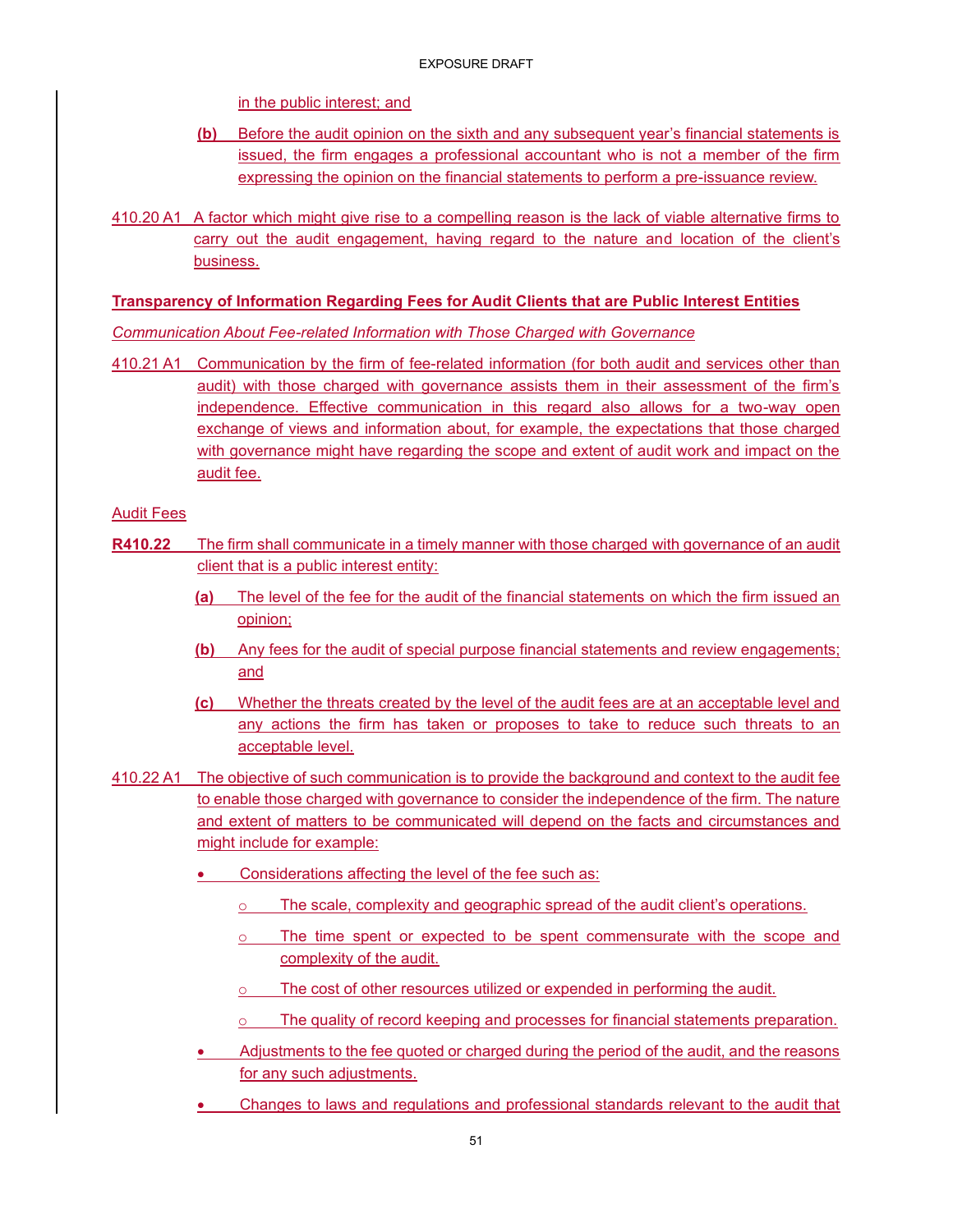impacted the fee.

410.22 A2 The firm is encouraged to provide such information as soon as practicable and communicate proposed adjustments as appropriate.

Fees for Services Other than Audit

- **R410.23** The firm shall communicate in a timely manner with those charged with governance of an audit client that is a public interest entity:
	- **(a)** The fees charged during the period covered by the financial statements for the provision by the firm or a network firm of services other than audit to the client which for this purpose shall include only related entities over which the client has direct or indirect control; and
	- **(b)** Where the firm has identified that there is an impact on the evaluation of the level of the self-interest threat or that there is an intimidation threat to independence created by the proportion of such fees relative to the audit fee:
		- **(i)** Whether such threats are at an acceptable level; and
		- **(ii)** If not, any actions that the firm has taken or proposes to take to reduce such threats to an acceptable level.
- 410.23 A1 The objective of such communication is to provide the background and context to the fees for services other than audit to enable those charged with governance to consider the independence of the firm. The nature and extent of matters to be communicated will depend on the facts and circumstances and might include for example:
	- The amount of fees from services other than audit that are required by laws and regulations.
	- The nature of other services provided and their associated fees.
	- Information on the nature of the services provided under a general policy approved by those charged with governance and associated fees.
	- The proportion of fees referred to in paragraph  $R410.23(a)$  to the aggregate of the audit fees charged by the firm and network firms.

Fee Dependency

- **R410.24** Where the total fees from an audit client that is a public interest entity represent or are likely to represent more than 15% of the total fees received by the firm, the firm shall communicate with those charged with governance:
	- **(a)** That fact and whether this situation is likely to continue;
	- **(b)** The safeguards applied to address the threats created, including, where relevant, the use of a pre-issuance review (Ref: Para R410.17); and
	- **(c)** Any proposal to continue as the auditor under paragraph R410.20.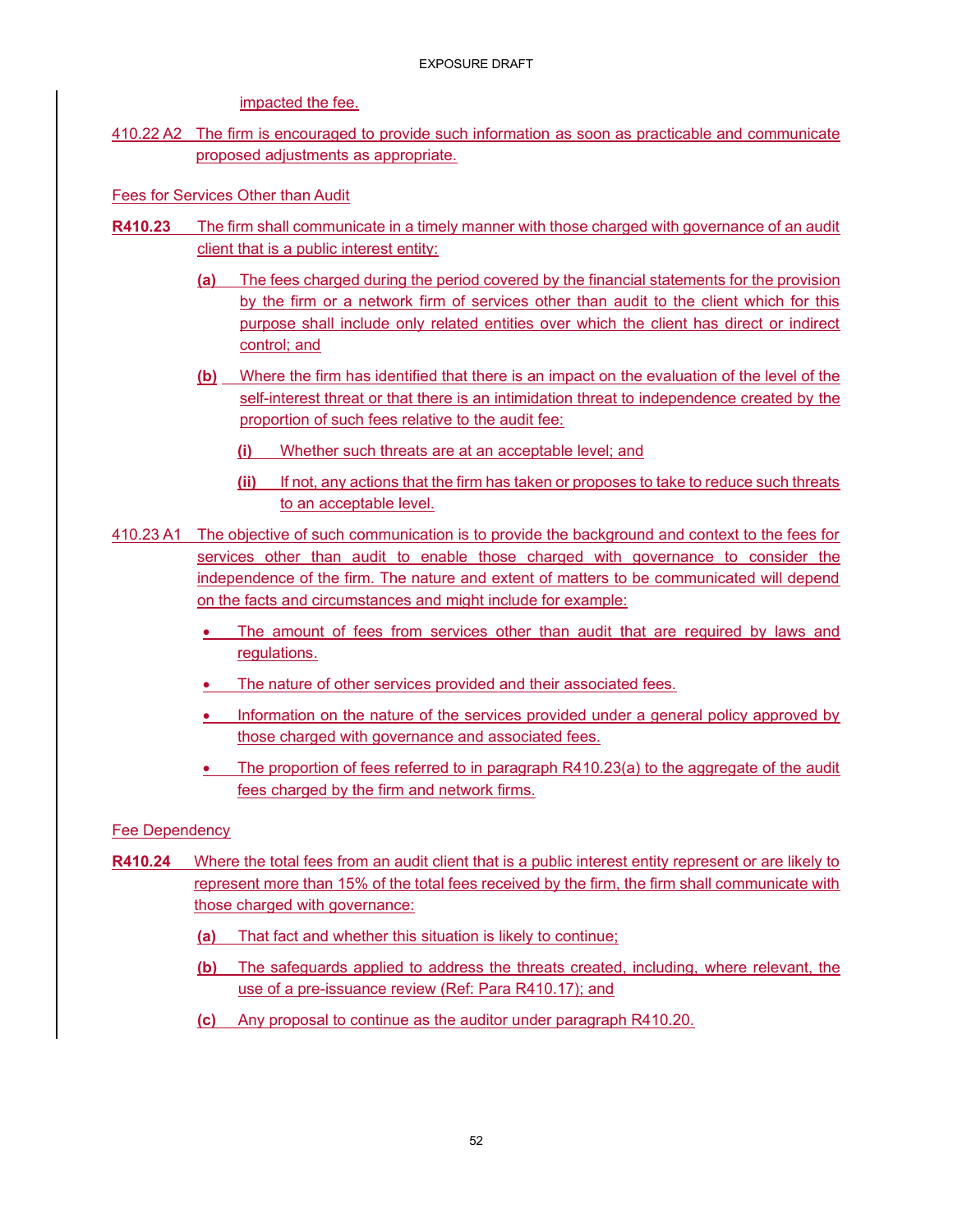#### *Public Disclosure of Fee-related Information*

- **R410.25** The firm shall be satisfied that the following information is publicly disclosed in a timely and accessible manner:
	- **(a)** Subject to paragraph R410.26, the fee for the audit of the financial statements on which the firm issued an opinion, comprising
		- (i) Fees paid or payable to the firm and network firms, and
		- (ii) Actual or estimated fees paid or payable to other firms that have performed audit procedures on the engagement;
	- **(b)** The total amount of fees charged during the period covered by the financial statements for the provision of services by the firm or a network firm to the audit client, which, for this purpose shall include only related entities over which the client has direct or indirect control, other than as disclosed under (a); and
	- **(c)** If applicable, the fact that the total fees received by the firm from the audit client represent, or are likely to represent, more than 15% of the total fees received by the firm for two consecutive years, and the year that this situation first arose.

The requirements in subparagraphs (a) and (b) above may be met by compliance with laws and regulations which substantively satisfy the corresponding requirements.

- 410.25 A1 The fees disclosed usually reflect the fees paid or estimated to be paid for the services based on the information available at the time of the disclosure. The fees paid or estimated to be paid for the audit engagement include all such fees paid or payable to firms in relation to the audit work performed on which the audit opinion is based.
- 410.25 A2 An example of when compliance with laws and regulations would not substantively satisfy paragraph R410.25 is in the case of disclosure of fees for services other than audit, the exclusion of fees for services provided by network firms to the audit client and related entities over which the client has direct or indirect control.
- 410.25 A3 Such information might be disclosed,
	- (a) By the audit client in its financial statements, annual report or proxy statement, or
	- (b) If not by the audit client, by the firm in a manner deemed appropriate for the circumstances.
- 410.25 A4 If the firm discloses the information required by paragraph R410.25 in the audit report, it would be appropriate to do so as part of the auditor's other reporting responsibilities in accordance with ISA 700 (Revised).
- 410.25 A5 The firm might also discuss with the client whether disclosure of other information relating to fees might enhance the users' understanding of the fees paid or payable and how they might influence the firm's independence. The nature and extent of matters to be considered will depend on the facts and circumstances and might include for example:
	- Comparative information for the prior year's fees for audit and services other than audit.
	- The nature of services and their associated fees as disclosed under paragraph R410.25(b).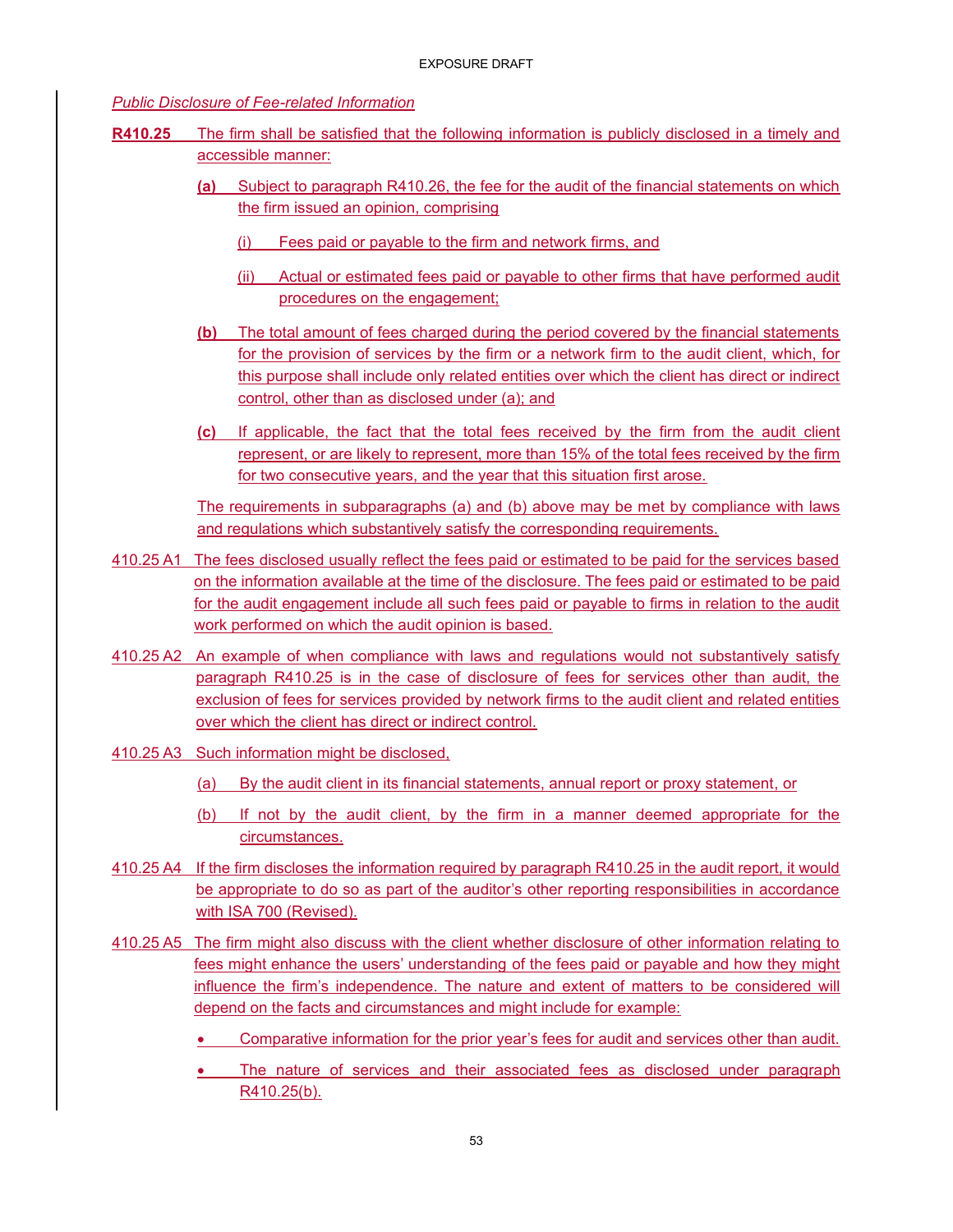- Safeguards applied when the total fees from the client represent or are likely to represent 15% of the total fees received by the firm.
- 410.25 A6 The disclosure is regarded as accessible if the information required by paragraph R410.25 is readily available for any stakeholder in a manner that stakeholders are specifically informed about or the firm has reason to believe that stakeholders know about.
- **R410.26** As an exception to paragraph R410.25(a), where the audit client does not make the disclosure specified in R410.25(a) and the firm is not able to obtain or provide an estimate of the fees referred to in paragraph R410.25(a)(ii), the firm shall be satisfied that the fee information that is available is publicly disclosed together with an explanation, to the extent possible, of the qualitative significance of the fee information which is not available.

## *Considerations for Review Clients*

**R410.27** This section sets out requirements for firms to communicate fee-related information of an audit client that is a public interest entity and to be satisfied that such information is publicly disclosed. As an exception to those requirements, the firm may determine not to communicate or pursue disclosure of such information where a review client is not also an audit client.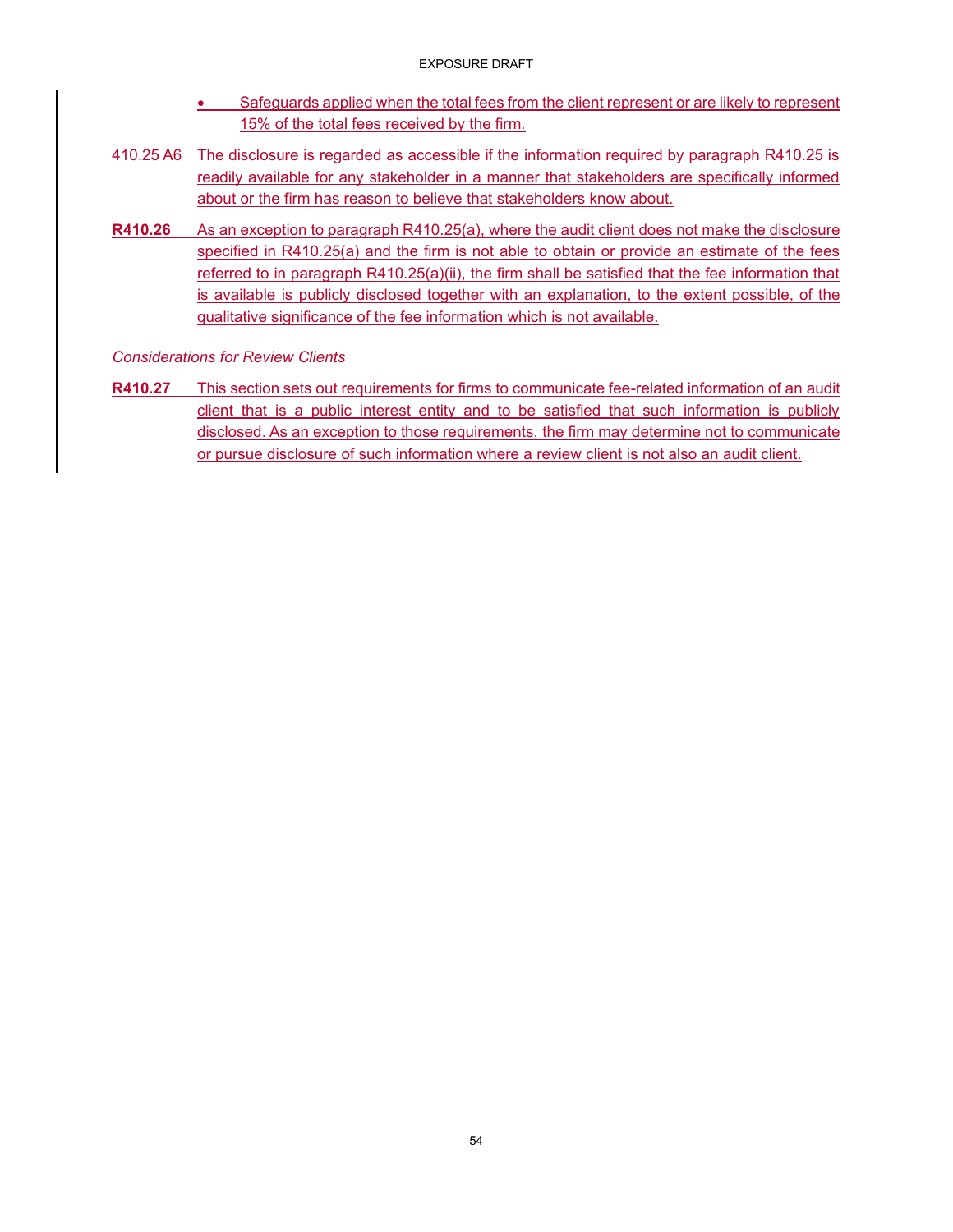## **PART 4B – INDEPENDENCE FOR ASSURANCE ENGAGEMENTS OTHER THAN AUDIT AND REVIEW ENGAGEMENTS**

## **SECTION 905**

## **FEES**

## **Introduction**

- 905.1 Firms are required to comply with the fundamental principles, be independent and apply the conceptual framework set out in Section 120 to identify, evaluate and address threats to independence.
- 905.2 The nature and level of Ffees or other types of remuneration might create a self-interest or intimidation threat. This section sets out specific requirements and application material relevant to applying the conceptual framework to identify, evaluate and address threats to independence arising from fees charged to assurance clientsin such circumstances.

## **Requirements and Application Material**

### *Identifying and Evaluating Threats*

- **R905.3** Before a firm accepts an assurance engagement, the firm shall determine whether the threats to independence created by the fees proposed to the assurance client are at an acceptable level. The firm shall also re-evaluate such threats where appropriate during the engagement period if circumstances change.
- 905.3 A1 When fees are negotiated with and paid by the assurance client, this creates a self-interest threat and might create an intimidation threat to independence.
- 905.3 A2 Factors that are relevant in evaluating the level of threats created when fees are paid by the assurance client include:
	- The nature of the assurance engagement.
	- Whether there is external review of the firm's system of quality management.
	- The level of the fees for the assurance engagement and the extent to which they have regard to the resources required, taking into account the firm's commercial and market priorities and position.
	- The extent of any dependency between the level of the fee for, and the outcome of, the service.
	- The significance of the client for example to the firm or partner.
	- The nature of the client.
- 905.3 A3 The conditions, policies and procedures described in paragraphs 120.12 A3 (particularly the existence of a quality management system designed and implemented by a firm in accordance with [proposed] ISQM 1) might also impact the evaluation of whether the threats to independence are at an acceptable level.
- 905.3 A4 The requirements and application material that follow identify circumstances which might need to be further evaluated when determining whether the threats are at an acceptable level. For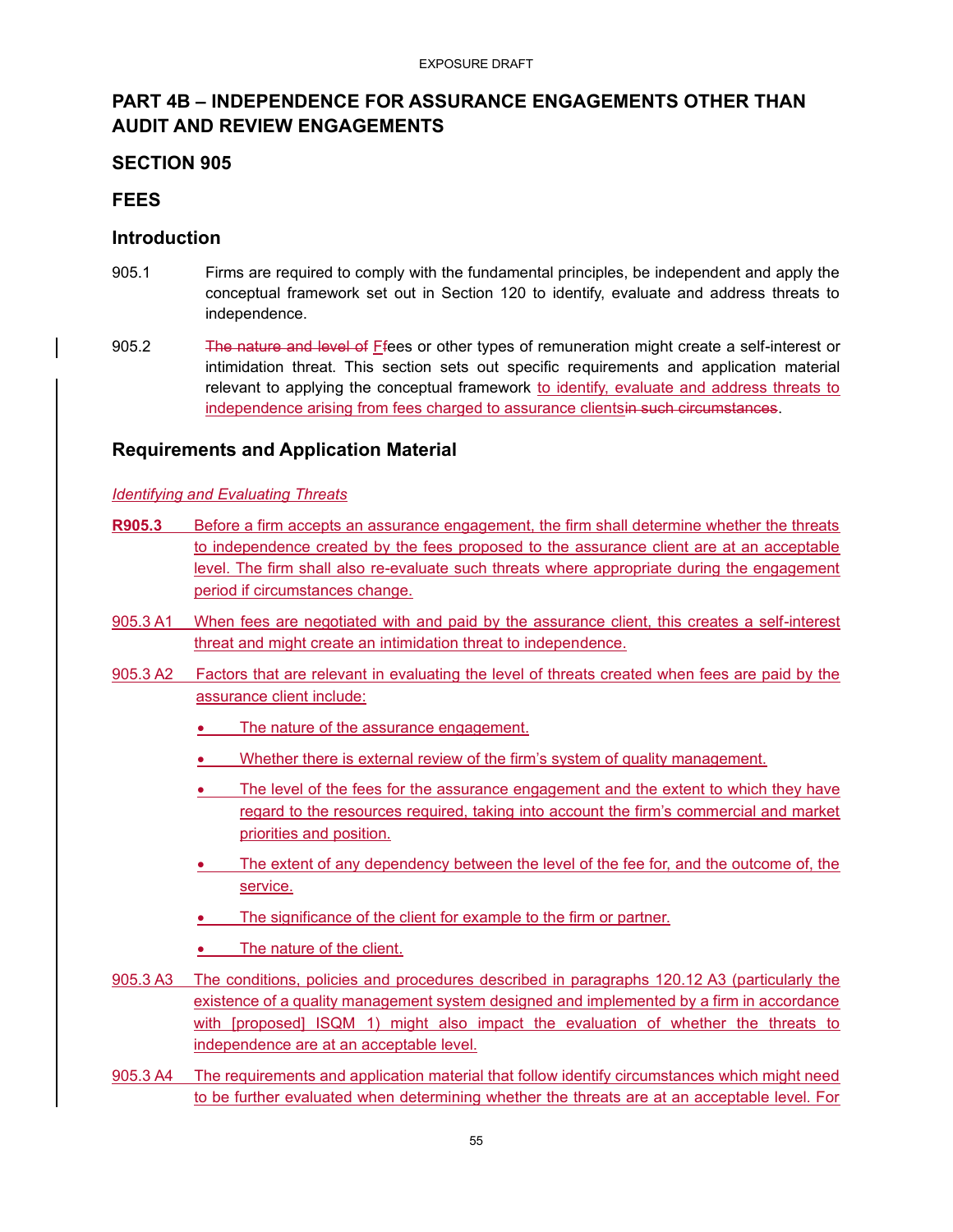those circumstances, application material includes examples of additional factors that might be relevant in evaluating the threats.

## **Level of Fees for Assurance Engagements**

- 905.4 A1 Determining the fees to be charged to an assurance client, whether for assurance or other services, is a business decision of the firm taking into account the facts and circumstances relevant to that specific engagement, including the requirements of technical and professional standards.
- 905.4 A2 In addition to factors identified in paragraph 905.3 A2, factors that are relevant in evaluating self-interest and intimidation threats created by the level of the fee for an assurance engagement when paid by the assurance client include:
	- The firm's commercial rationale for the fee for the assurance engagement.
	- Whether pressure has been or is being applied by the client to reduce the fee for the assurance engagement.
- 905.4 A3 Examples of actions that might be safeguards to address such threats include:
	- Having an appropriate reviewer who was not involved in the assurance engagement assess the reasonableness of the fee proposed having regard to the scope and complexity of the engagement.
	- Having an appropriate reviewer who was not involved in the assurance engagement review the work.

## **Contingent Fees**

- 905.5 A1 Contingent fees are fees calculated on a predetermined basis relating to the outcome of a transaction or the result of the services performed. A contingent fee charged through an intermediary is an example of an indirect contingent fee. In this section, a fee is not regarded as being contingent if established by a court or other public authority.
- **R905.6** A firm shall not charge directly or indirectly a contingent fee for an assurance engagement.
- **R905.7** A firm shall not charge directly or indirectly a contingent fee for a non-assurance service provided to an assurance client if the outcome of the non-assurance service, and therefore, the amount of the fee, is dependent on a future or contemporary judgment related to a matter that is material to the subject matter information of the assurance engagement.
- 905.7 A1 Paragraphs R905.67 and R905.78 preclude a firm from entering into certain contingent fee arrangements with an assurance client. Even if a contingent fee arrangement is not precluded when providing a non-assurance service to an assurance client, it might still impact the evaluation of the level of the self-interest threata self-interest threat might still be created.
- 905.7 A2 Factors that are relevant in evaluating the level of such a threat include:
	- The range of possible fee amounts.
	- Whether an appropriate authority determines the outcome on which the contingent fee depends.
	- Disclosure to intended users of the work performed by the firm and the basis of remuneration.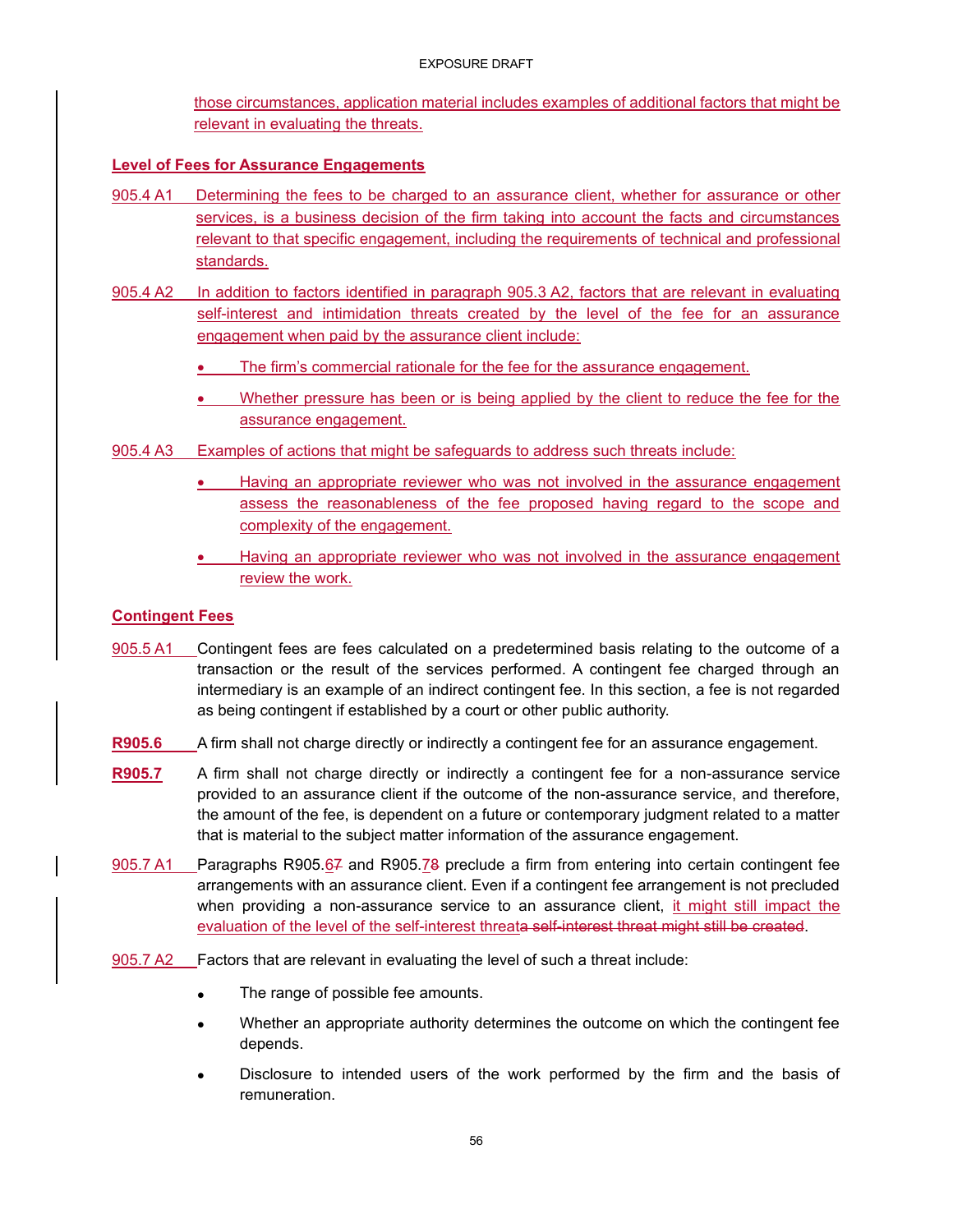- The nature of the service.
- The effect of the event or transaction on the subject matter information.

905.7 A3 Examples of actions that might be safeguards to address such a self-interest threat include:

- Having an appropriate reviewer who was not involved in performing the non-assurance service review the relevant assurance work.
- Obtaining an advance written agreement with the client on the basis of remuneration.

#### **Total Fees―Overdue Fees**

- 905.8 A1 The evaluation of the level of the self-interest threat might be impacted if fees payable by the assurance client for the assurance engagement or other services are overdue during the period of the assurance engagement. A self-interest threat might be created if a significant part of fees is not paid before the assurance report, if any, for the following period is issued. It is generally expected that the firm will require payment of such fees before any such report is issued. The requirements and application material set out in Section 911 with respect to loans and guarantees might also apply to situations where such unpaid fees exist.
- 905.8 A2 Factors that are relevant in evaluating the level of such a self-interest threat include:
	- The significance of the overdue fees to the firm.
	- The length of time the fees have been overdue.
	- The firm's assessment of the ability and willingness of the client or other relevant party to pay the overdue fee.
- 905.8 A3 Examples of actions that might be safeguards to address such a self-interest threat include:
	- Obtaining partial payment of overdue fees.
	- Having an appropriate reviewer who did not take part in the assurance engagement review the work performed.
- **R905.9** When a significant part of fees due from an assurance client remains unpaid for a long time, the firm shall determine:
	- **(a)** Whether the overdue fees might be equivalent to a loan to the client in which case the requirements and application material set out in Section 911 are applicable; and
	- **(b)** Whether it is appropriate for the firm to be re-appointed or continue the assurance engagement.

#### **Total Fees―Fee DependencyRelative Size**

- 905.103 A1 When the total fees generated from an assurance client by the firm expressing the conclusion in an assurance engagement represent a large proportion of the total fees of that firm, the dependence on, that client and concern about the potential loss of fees from that client impact the evaluation of the level of the losing the client create a self-interest threat and create an or intimidation threat.
- 905.10 A2 A self-interest and intimidation threat is created in the circumstances described in paragraph 905.10 A1 even if the assurance client is not responsible for negotiating or paying the fees for the assurance engagement.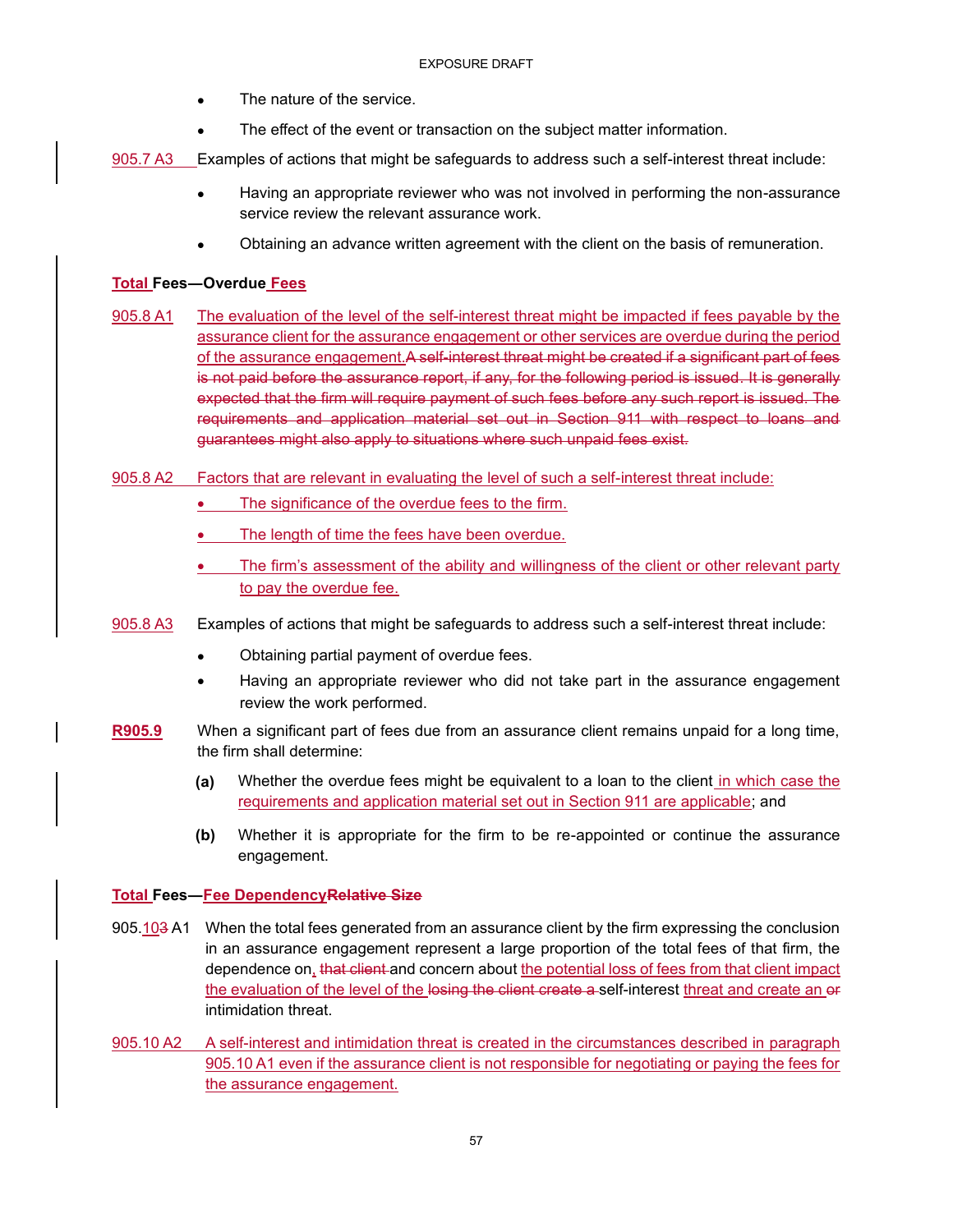#### EXPOSURE DRAFT

- 905.10 A3 In calculating the total fees of the firm, the firm might use financial information available from the previous financial year and estimate the proportion based on that information if appropriate.
- 905.103 A42 Factors that are relevant in evaluating the level of such threats include:
	- The operating structure of the firm.
	- The qualitative and quantitative significance of the assurance client to the firm.
	- Where the firm is expected to expand such that the significance of the client is likely to reduce.
	- The operating structure of the firm.
	- Whether the firm is well established or new.
	- The significance of the client qualitatively and/or quantitatively to the firm.

905.103 A53 An Eexamples of an actions that might be a-safeguards to address such a-selfinterest and or intimidation threats is include:

- Reducing the extent of services other than assurance engagements provided to the client.
- lincreasing the client base in the firm to reduce dependence on the assurance client.
- 905.103 A64 A self-interest or intimidation threat is also created when the fees generated by the firm from an assurance client represent a large proportion of the revenue from an individual partner's clients.

905.10 A7 Factors that are relevant in evaluating the level of such threats include:

- The qualitative and quantitative significance of the assurance client to the partner.
- The extent to which the compensation of the partner is dependent upon the fees generated from the client.
- 905.103 A85 Examples of actions that might be safeguards to address such a self-interest or intimidation threat include:
	- Having an appropriate reviewer who was not an assurance team member review the work.
	- Ensuring that the compensation of the partner is not significantly influenced by the fees generated from the assurance client.
	- Increasing the client base of the partner to reduce dependence on the assurance-client.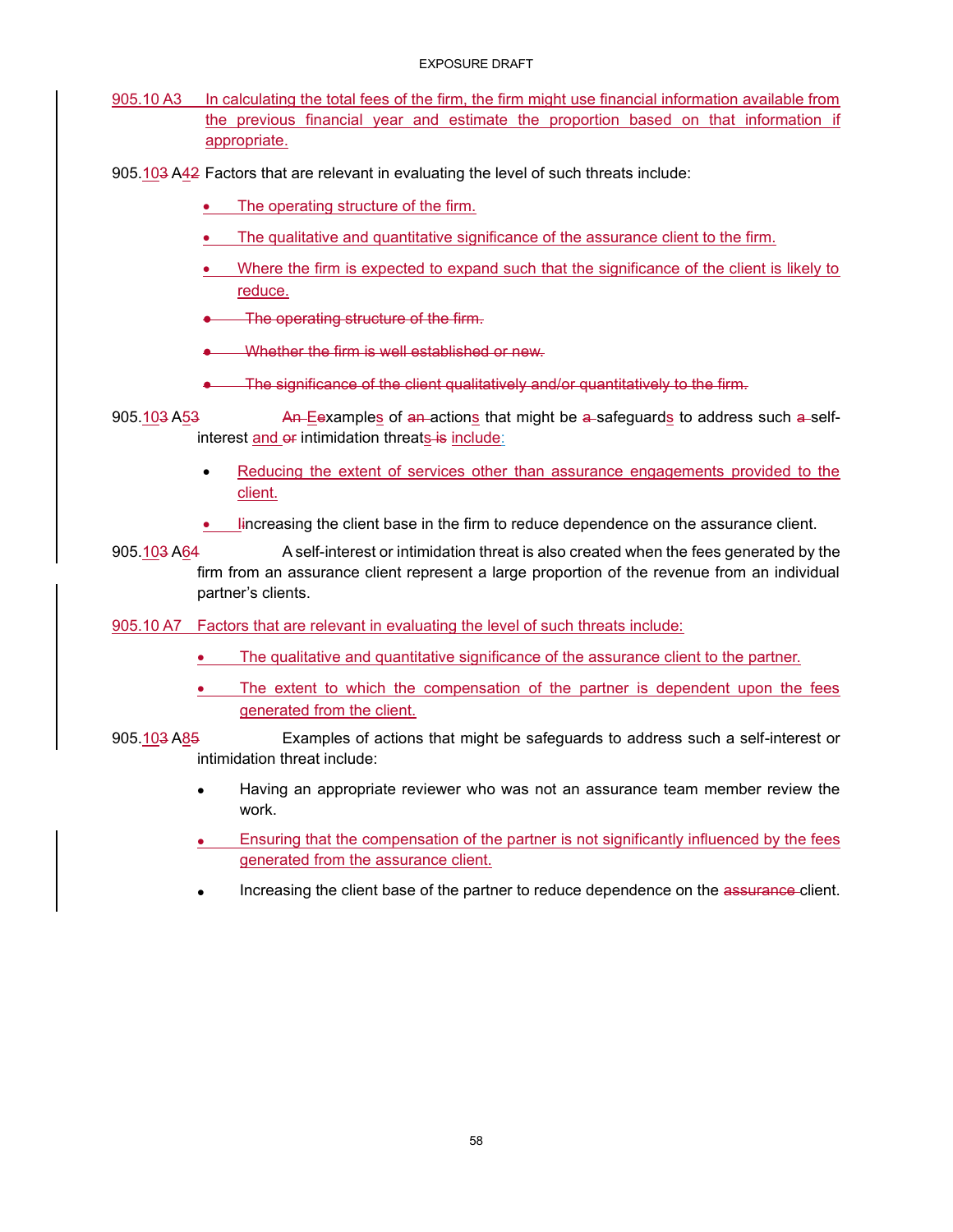## **PROPOSED CONSEQUENTIAL AND CONFORMING AMENDMENTS**

## **(MARK-UP FROM EXTANT CODE)**

## **SECTION 120**

## **THE CONCEPTUAL FRAMEWORK**

….

#### **Considerations for Audits, Reviews and Other Assurance Engagements**

#### *Independence*

- 120.12 A1 Professional accountants in public practice are required by International Independence Standards to be independent when performing audits, reviews, or other assurance engagements. Independence is linked to the fundamental principles of objectivity and integrity. It comprises:
	- **(a)** Independence of mind the state of mind that permits the expression of a conclusion without being affected by influences that compromise professional judgment, thereby allowing an individual to act with integrity, and exercise objectivity and professional skepticism.
	- **(b)** Independence in appearance the avoidance of facts and circumstances that are so significant that a reasonable and informed third party would be likely to conclude that a firm's or an audit or assurance team member's integrity, objectivity or professional skepticism has been compromised.
- 120.12 A2 International Independence Standards set out requirements and application material on how to apply the conceptual framework to maintain independence when performing audits, reviews or other assurance engagements. Professional accountants and firms are required to comply with these standards in order to be independent when conducting such engagements. The conceptual framework to identify, evaluate and address threats to compliance with the fundamental principles applies in the same way to compliance with independence requirements. The categories of threats to compliance with the fundamental principles described in paragraph 120.6 A3 are also the categories of threats to compliance with independence requirements.
- 120.12 A3 Conditions, policies and procedures described in paragraphs 120.6 A1 and 120.8 A2 that might assist in identifying and evaluating threats to compliance with the fundamental principles might also be factors relevant to identifying and evaluating threats to independence. In the context of audits, reviews and other assurance engagements the existence of a quality management system designed and implemented by a firm in accordance with [proposed] ISQM 1 is an example of such conditions, policies and procedures.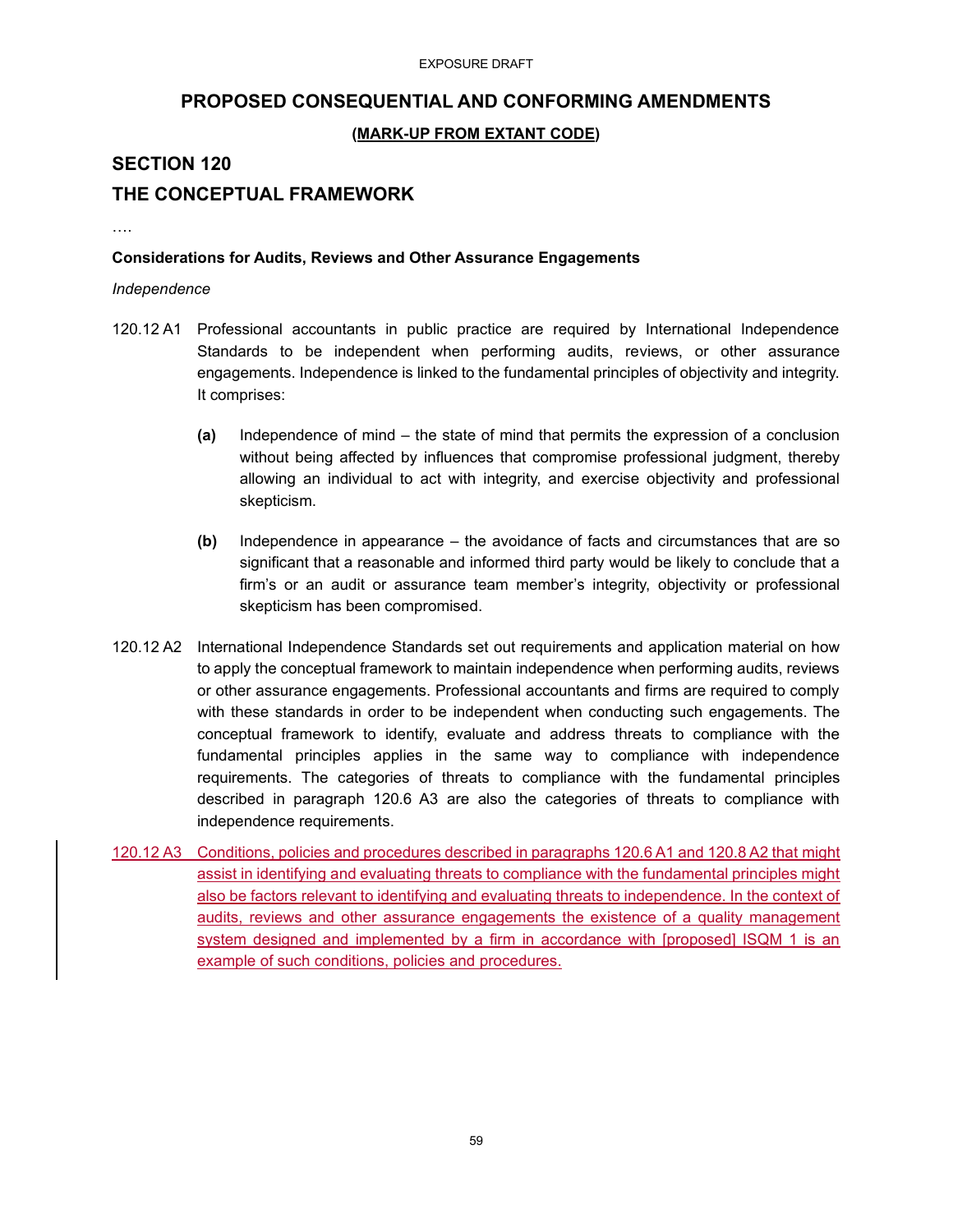## **SECTION 270**

## **PRESSURE TO BREACH THE FUNDAMENTAL PRINCIPLES**

…

## **Requirements and Application Material**

#### **General**

- **R270.3** A professional accountant shall not:
	- **(a)** Allow pressure from others to result in a breach of compliance with the fundamental principles; or
	- **(b)** Place pressure on others that the accountant knows, or has reason to believe, would result in the other individuals breaching the fundamental principles.
- 270.3 A1 A professional accountant might face pressure that creates threats to compliance with the fundamental principles, for example an intimidation threat, when undertaking a professional activity. Pressure might be explicit or implicit and might come from:
	- Within the employing organization, for example, from a colleague or superior.
	- An external individual or organization such as a vendor, customer or lender.
	- Internal or external targets and expectations.
- 270.3 A2 Examples of pressure from others that might result in threats to compliance with the fundamental principles include:
	- Pressure related to conflicts of interest:
		- Pressure from a family member bidding to act as a vendor to the professional accountant's employing organization to select the family member over another prospective vendor.

See also Section 210, *Conflicts of Interest*.

- $\bullet$  …
- 270.3 A3 An example of pressure placed on others that might result in threats to other individuals' compliance with the fundamental principles would be pressure exerted on another professional accountant to provide professional services at a fee level that does not allow for sufficient and appropriate resources (including human, technological and intellectual property resources) to perform the services in accordance with technical and professional standards.
- 270.3 A43 Factors that are relevant in evaluating the level of threats created by pressure include:
	- The intent of the individual who is exerting the pressure and the nature and extent of the pressure.
	- ….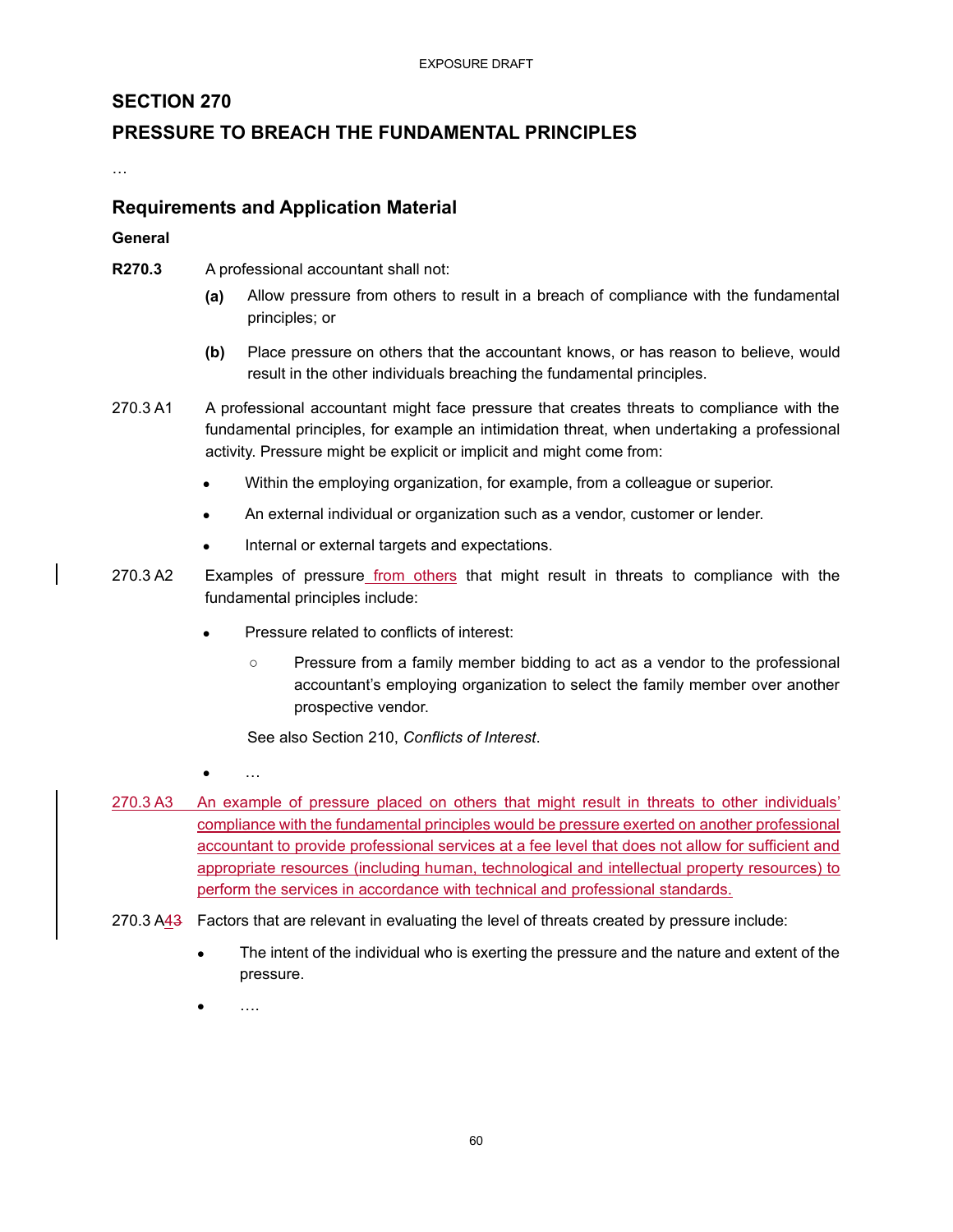## **SECTION 330**

## **FEES AND OTHER TYPE OF REMUNERATION**

…

## **Application Material**

#### **Level of Fees**

- 330.3 A1 The level of fees quoted-might impact a professional accountant's ability to perform professional services in accordance with technical and professional standards.
- 330.3 A2 A professional accountant might quote whatever fee is considered appropriate. Quoting a fee lower than another accountant is not in itself unethical. However, the level of fees quoted creates a self-interest threat to compliance with the principle of professional competence and due care if the fee quoted is so low that it might be difficult to perform the engagement in accordance with applicable technical and professional standards.
- 330.3 A3 Factors that are relevant in evaluating the level of such a threat include:
	- (c) Whether the client is aware of the terms of the engagement and, in particular, the basis on which fees are determined charged and which professional services are the quoted fee-covereds.
	- (d) Whether the level of the fee is set by an independent third party such as a regulatory body.
- 330.3 A4 Examples of actions that might be safeguards to address such a self-interest threat include:
	- (c) Adjusting the level of fees or the scope of the engagement.
	- (d) Having an appropriate reviewer review the work performed.

### **SECTION 320**

## **PROFESSIONAL APPOINTMENT**

...

### **Requirements and Application Material**

#### **Client and Engagement Acceptance**

*General*

- 320.3 A1 Threats to compliance with the principles of integrity or professional behavior might be created, for example, from questionable issues associated with the client (its owners, management or activities). Issues that, if known, might create such a threat include client involvement in illegal activities, dishonesty, questionable financial reporting practices or other unethical behavior.
- 320.3 A2 …
- 320.3 A3 A self-interest threat to compliance with the principle of professional competence and due care is created if the engagement team does not possess, or cannot acquire, the competencies to perform the professional services.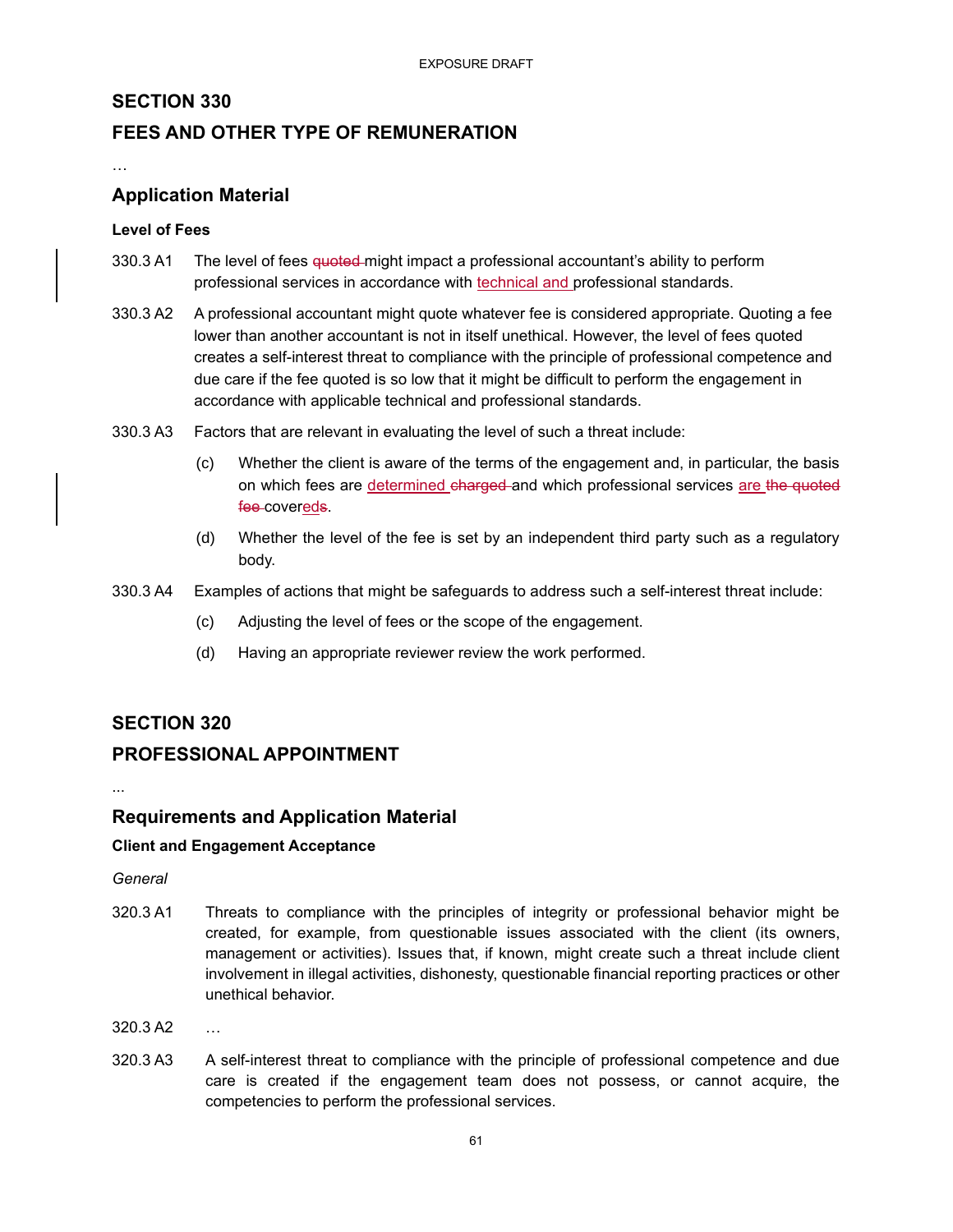#### EXPOSURE DRAFT

- 320.3 A4 Factors that are relevant in evaluating the level of such a threat include:
	- An appropriate understanding of:
		- The nature of the client's business;
		- The complexity of its operations;
		- The requirements of the engagement; and
		- The purpose, nature and scope of the work to be performed.
	- Knowledge of relevant industries or subject matter.
	- Experience with relevant regulatory or reporting requirements.
	- The existence of quality control policies and procedures designed to provide reasonable assurance that engagements are accepted only when they can be performed competently.
	- The level of fees and the extent to which they have regard to the resources required, taking into account the professional accountant's commercial and market priorities and position.
- 320.3 A5 Examples of actions that might be safeguards…

## **SECTION 400**

## **APPLYING THE CONCEPTUAL FRAMEWORK TO INDEPENDENCE FOR AUDIT AND REVIEW ENGAGEMENTS**

#### **Introduction**

#### **General**

- 400.1 It is in the public interest and required by the Code that professional accountants in public practice be independent when performing audit or review engagements.
- 400.2 This Part applies to both audit and review engagements unless otherwise stated. The terms "audit," "audit team," "audit engagement," "audit client," and "audit report" apply equally to review, review team, review engagement, review client, and review engagement report.
- 400.3 In this Part ….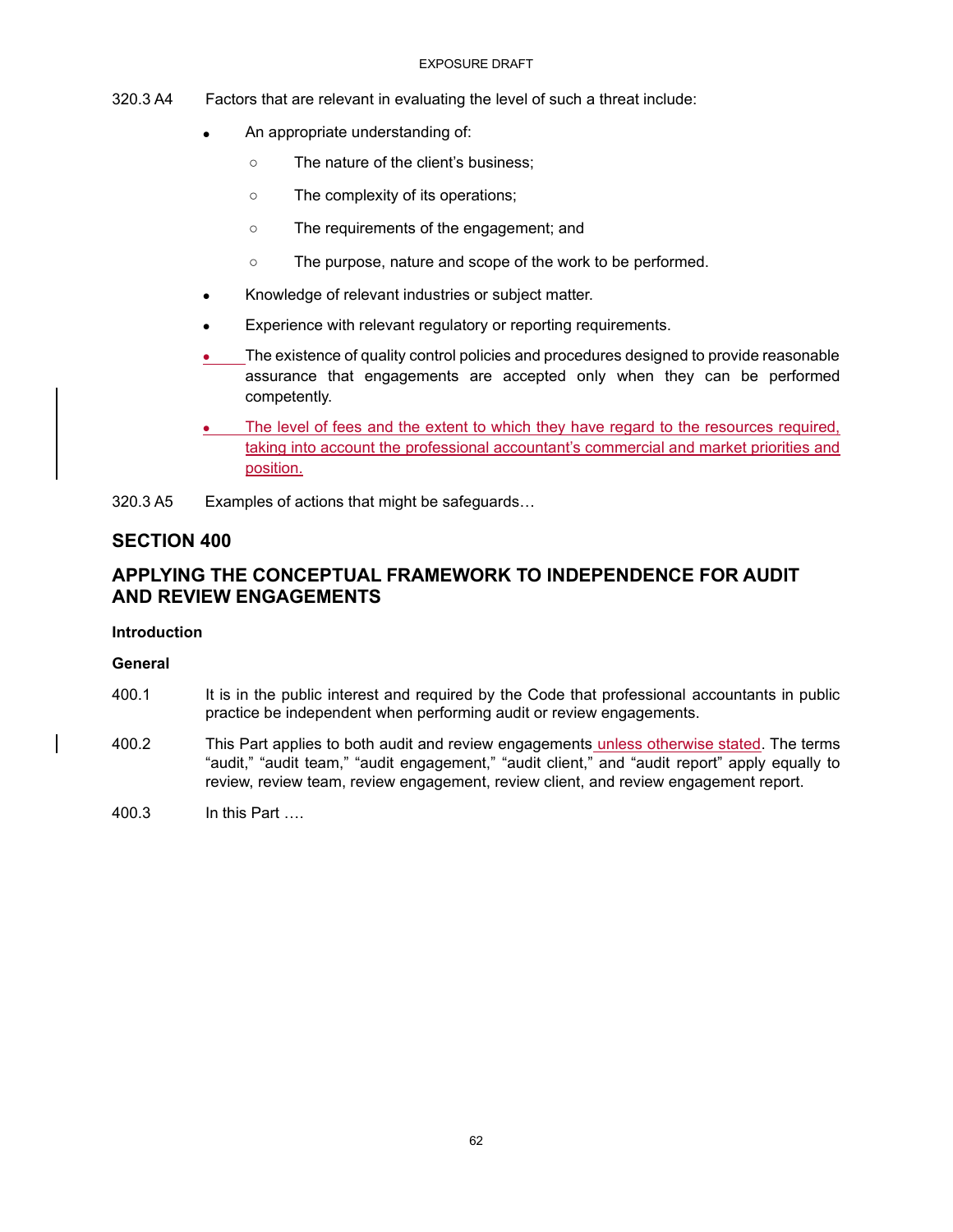The *International Code of Ethics for Professional Accountants (including International Independence Standards)*, Exposure Drafts, Consultation Papers, and other IESBA publications are published by, and copyright of, IFAC.

The IESBA and IFAC do not accept responsibility for loss caused to any person who acts or refrains from acting in reliance on the material in this publication, whether such loss is caused by negligence or otherwise.

The 'International Ethics Standards Board for Accountants', '*International Code of Ethics for Professional Accountants (including International Independence Standards)*', 'International Federation of Accountants', 'IESBA', 'IFAC', the IESBA logo, and IFAC logo are trademarks of IFAC, or registered trademarks and service marks of IFAC in the US and other countries.

<span id="page-62-0"></span>Copyright © January 2020 by the International Federation of Accountants (IFAC). All rights reserved. Permission is granted to make copies of this work to achieve maximum exposure and feedback provided that each copy bears the following credit line: "*Copyright ©* January 2020 *by the International Federation of Accountants (IFAC). All rights reserved. Used with permission of IFAC. Permission is granted to make copies of this work to achieve maximum exposure and feedback*."